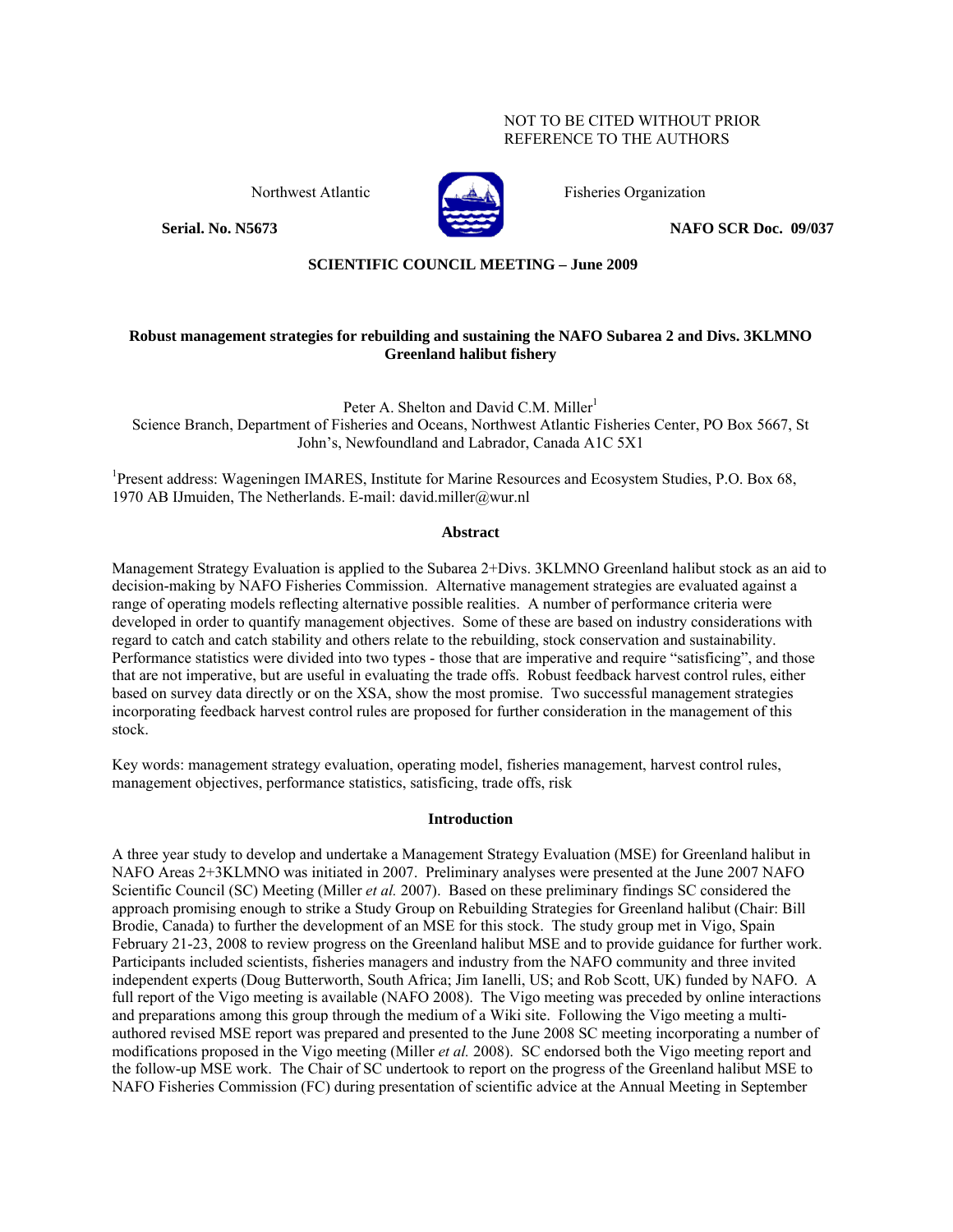2008, and to seek an endorsement from FC to consider implementing this kind of approach in the future management of the stock.

The present research document describes further work carried out on the reference set of operation models. It then reviews the final list of management strategies (MSs) that are evaluated based on recommendations from fisheries managers and industry made at the Vigo workshop. The bulk of this document deals with reviewing the results from the MSE, translation of these results into performance statistics and a description of how performance statistics might be used in decision-making by FC. Although fully described in Miller *et al.* (2008), a detailed flow chart in included in Appendix 1 to illustrate the steps involved in the Greenland halibut MSE (Fig. A1.1). Appendix 1 also contains details of how to run the MSE R code. The code is available on request from the authors.

# **Modifications to the reference set of operating models**

Some modifications to the reference set of operating models (OMs) described in Miller *et al.* (2008) have been carried out. Initially a reference set of 20 OMs were specified and the results from four of these are described in Miller *et al.* (2008). Certain OMs were removed to eliminate redundancy and others were added to examine alternative hypotheses. In the current version of the MSE, the reference set consists of 12 OMs, conditioned on the June 2008 XSA assessment (Healey and Mahé 2008). Eight of these OMs are considered for a full evaluation of MSE results:

*CAV* - Current Assessment View. *CAV* is most closely consistent with the current assessment model and is similar to *OM2* in Miller *et al.* (2008). Thus *M* is assumed to be 0.2 and the PR is assumed to be flat-topped. Recruitment is modeled by a segmented regression.

*LMV* - Lower *M* View. Same as *CAV* but it assumes *M*=0.1. This is considered to be more in keeping with the life history traits of Greenland halibut.

*CAV\_domed* - *CAV*, PR declines for older ages. Same as *CAV* but partial recruitment to the fishery decreases exponentially after age 14, i.e. a domed PR.

*CAV\_varM* - *CAV*, higher *M* for older ages. Same as *CAV* but *M* increases from the base level of 0.2 starting at age 10 and reaching 0.4 by age 14, after which it is constant. This is an attempt to account for the limited evidence of older fish in the surveys and catches compared to model estimates (cryptic biomass).

*CAV\_dep* - *CAV*, Depleted Seg Reg. Same as *CAV* but instead of modeling recruitment with the best fit segmented regression, we constrained the segmented regression model to have a maximum recruitment equal to the maximum observed recruitment, and a slope that is the best fit (SS) line through the origin. This S-R mode would be consistent with a stock that has a large maximum recruitment and that has been severely recruitment-overfished. *LMV\_dep* - *LMV*, Depleted Seg Reg. Same as *CAV\_dep* but with *M*=0.1.

*CAV\_mRic* - *CAV*, Modified Ricker. Same as *CAV* but with a best fit Ricker stock-recruit model modified to decrease the amount of density dependence compared to a standard Ricker model fit to the data. See details below.

*LMV\_mRic* - *LMV*, Modified Ricker. Same as *CAV\_mRic* but with *M*=0.1.

*CAV*, *LMV*, *CAV\_domed*, *CAV\_dep* and *LMV\_dep* correspond to operating models already described in Miller *et al.* (2008). The *CAV* OM is considered to be the base case OM, due to its close agreement with the currently accepted NAFO scientific assessment, and *LMV* is considered to be the next most logical alternative hypothesis regarding stock dynamics. For display purposes, most results are plotted from these two OMs (this has no bearing on the validity of the other OMs). Figures of equilibrium analysis results showing the biological characteristics and dynamics of the stock are presented in Appendix 3 for each of these eight operating models (Figs. A3.1-8).

It was recommended at the Vigo Study Group meeting that commercial CPUE be incorporated in the conditioning of one or more operating models to create a historical and current version of the stock more in line with industry perceptions. It was however pointed out that the Fall RV and EU survey data for commercial size fish shows a similar trend to commercial CPUE information. The attempt to create a more optimistic view of the stock by applying commercial CPUE as a tuning index in the XSA did not produce a great improvement in recent historical exploitable or spawner biomass (Miller *et al.* 2008). Further, no CPUE indices for the fishery have been accepted by NAFO SC. Based on these considerations and further discussion at the June 2008 SC meeting, operating models conditioned on commercial CPUE data have therefore been dropped from the reference set.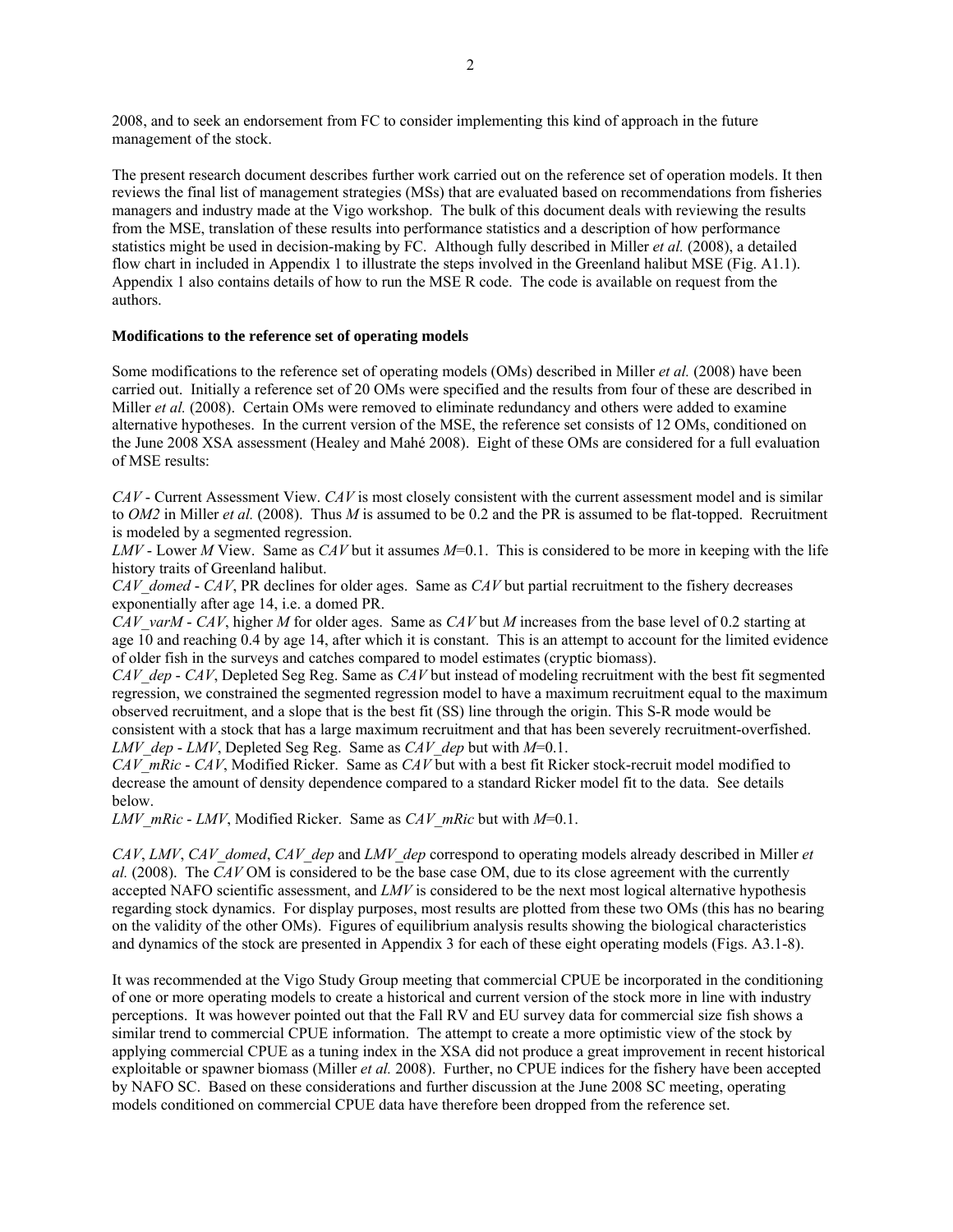*CAV* and *LMV* were modified to include implementation error to examine the impact of the large TAC overrun that is occurring. Currently this is set as a random uniform distribution between 10% and 40% TAC overrun:

*CAV\_IE* - Current assessment view with implementation error. Same as *CAV* but includes implementation error.

*LMV\_IE* - Lower *M* View with implementation error. Same as *LMV* but includes implementation error.

Implementation error models do not represent different OMs and should not be used in the evaluation of performance statistics for alternative MSs. Implementation error may mask the relative merits of alternative management strategies and these OMs should only be used to assess the dangers of overrunning TACs by comparing results to the corresponding OM not including implementation error. It should be noted that managers could take implementation error into account by setting TACs lower than those prescribed by particular management strategy.

Two OMs using best-fit Ricker stock recruit models were run:

*CAV\_ric* - *CAV*, Ricker. Same as *CAV* but with a best fit Ricker stock-recruit model rather than a segmented regression.

*LMV\_ric* - *LMV*, Ricker. Same as *CAV\_ric* but with *M*=0.1.

These models lead to recruitment at  $B_0$  being very low as a result of strong compensation, causing extreme fluctuations at high stock size as a result of strong compensation in the Ricker stock recruit model. To counteract this effect, modified Ricker stock-recruit models, *CAV\_mRic* and *LMV\_mRic* were introduced in which recruitment at high stock size does not decline below a specified level. The Modified Ricker curve sets a minimum recruitment level to the right of the peak recruitment (*Rec<sub>0</sub>*). The value of 20% recruitment at  $F=0$  $(20\%Rec<sub>0</sub>)$  is calculated from the original Ricker curve. Then by assuming a new steepness value (*h*), and fixing  $20\%$ *Rec<sub>0</sub>*, the new *Rec<sub>0</sub>* value can be calculated as  $20\%$ *Rec<sub>0</sub>*/*h*. In this way the Ricker parameters remain the same (importantly the slope at the origin) but the decrease in recruitment with increasing SSB is limited. Values for *x* can reasonably range from three to five. In this case a value of 3.4 is used.

Provision is made for the weighting of OMs for in the reference set. However, given that OMs should only be included within the reference set if they are considered to be a viable representation of stock dynamics and status, a base-case scenario of equal weightings for all OMs is used in the current analysis.

## **Modifications to set of management strategies**

Seven candidate Management Strategies (MSs) are considered, some of which are modified from those presented in Miller *et al.* (2008). All of the strategies considered in this MSE set Total Allowable Catches (TACs) for year *y*+1, in year *y*, using data up to year *y*-1 (as is done in practice). To implement strategies which are *F*-based, the stock is projected forward to the beginning of year *y*+1 using available data including the TAC set in year *y*. The *F* value for year  $y+1$  is then converted to a TAC using the projected numbers at age at the beginning of year  $y+1$ and three-year geometric means of commercial selectivity (PR) and weight at age for *y*-1 to *y*-3. For both deterministic and stochastic simulations, the TAC is caught exactly (excluding the implementation error runs), unless there is not enough exploitable biomass to support such a TAC, in which case an  $F_{\text{can}}$  value of 1.73 is applied (this equates to approximately 85% of available fish being caught). A minimum catch of 2 kt is set for all strategies.

To illustrate a range of potential strategies and how they can be assessed using MSE, seven management strategies were applied in stochastic analyses:

# *CC\_16 - Constant Catch (16kt)*

This strategy incorporates no feedback, setting a TAC of 16kt every year regardless of stock size or indices. This strategy is consistent with recent FC decisions not to lower the TAC below 16kt despite the current low perceived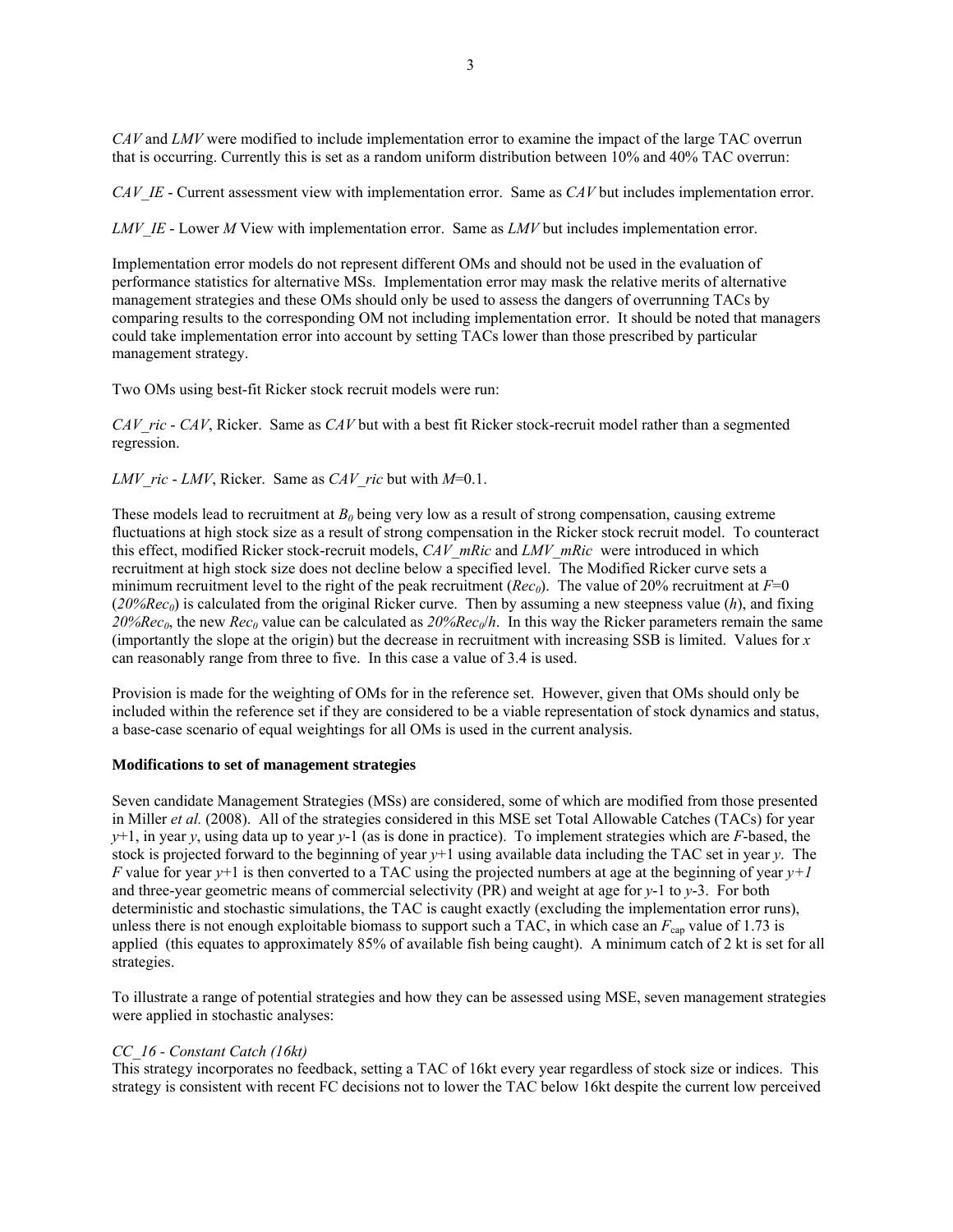stock levels and continued TAC overruns in recent years. This MS is considered as the base case MS for presenting differences between OMs.

### *Fsq - F status quo strategy*

This is an *F*-based strategy. The stock is fished at the same fishing mortality as in the previous year. i.e. in each year *y*, *F* from the previous year,  $F_{y-1}$ , is converted to a TAC for year  $y+1$ , based on stock projections to the start of year *y*+1. This is recalculated each year, so *F* will vary as a consequence of error in the stochastic model. Given the current high level of  $F$ , this is a heavy fishing strategy.

## *hF01* - *Half*  $F_{0,1}$  *strategy*

Under this fixed *F* strategy, fishing mortality is immediately reduced to half of  $F_{0,1}$  and retained at this level.

#### *PA - Precautionary Approach style strategy*

This is a variable *F*-based strategy. It constitutes a simplified PA implementation based on the breakpoint in segmented regression as a reference point. In this case, the value of *F* is determined depending on how current SSB relates to the estimated (not the true) *beta* (*β*), the breakpoint in the segmented regression curve:

$$
F_{y+1} = \begin{cases} 0.5 \times F_{0.1} & \text{if } SSB_{y+1} \le \frac{\beta}{2} \\ \frac{SSB_{y+1}}{\beta} \times F_{0.1} & \text{if } \frac{\beta}{2} < SSB_{y+1} \le \beta \\ F_{0.1} & \text{if } \beta < SSB_{y+1} \end{cases}
$$
 (1)

## *modFree - Model-free, index-based TAC adjustment strategy*

This is a variable TAC-based strategy. It constitutes a simple TAC adjustment strategy that uses the change in perceived status of the stock (from research surveys) to adjust the TAC according to:

$$
TAC_{y+1} = TAC_y \times (1 + \lambda \times slope)
$$
 (2)

Where:

- *slope* = unweighted average slope of log-linear regression lines fit to the last five years of each index (all ages combined), i.e. *y*-5 to *y*-1
	- $\lambda$  = an adjustment variable for the relative change in TAC to the perceived change in stock size

Various *λ* values were examined in deterministic simulations and a value of 1.25 was selected in the case of a declining stock (allows for adequate adjustment of the TAC without having excessively large fluctuations from year to year) and a value of 1 in the case of an increasing stock.  $\lambda > 1$  is required in the case of a perceived decline in stock size (*slope*<0) but this value of *λ* could hamper stock recovery in the case of a perceived increase in stock size (*slope*>0). A variable *λ* approach with *λ*<1 when *slope*>0 will allow for more rapid recovery of the stock.

## *rbPlan - Model-based TAC adjustment strategy*

This strategy was designed to address some of the aspects of the FC rebuilding plan i.e. stability for the fishery is considered important therefore no large TAC changes are allowed. The basic strategy is the same as the modelfree strategy except this is a model-based strategy where:

- a) *slope* is the slope of log-linear regression line fit to the last five years of exploitable (5+) biomass according to the latest XSA assessment (years *y*-4 to *y*-1 from the XSA and year *y* projected based on the previous years TAC – done automatically in the XSA).
- b) *λ* =1.5 for *slope<*1 and *λ* =1 for *slope>*1. A larger value of *λ* is used in this strategy compared to the *modFree* strategy because adjustments to the TAC are made less regularly.
- c) TAC adjustments from 2008 onwards are constrained to be  $\leq 15\%$  from *y* to *y*+1
- d) TACs are only adjusted every second year.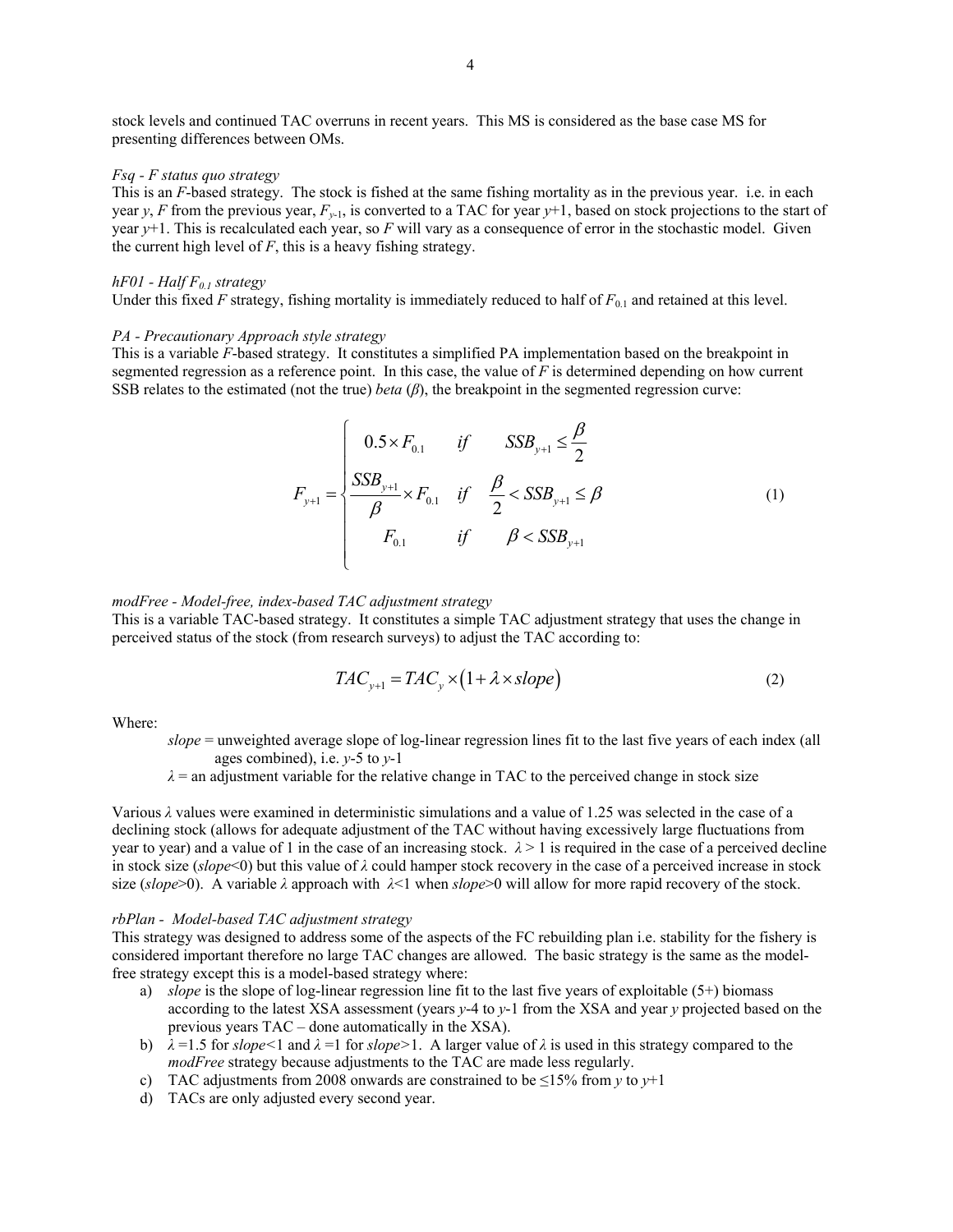Note that, while this strategy attempts to address some of the aspects of the FC rebuilding plan, the current FC plan specifies arbitrary *ad hoc* TAC setting and does not specify a feedback harvest control rule of the kind explored here.

#### *Bfrac - Biomass fraction TAC adjustment strategy*

For this strategy *TAC*<sub>y+1</sub> is set based on *TAC*<sub>y</sub> from the previous year and the perceived exploitable biomass for the beginning of the fishing year  $B_{v+1}$ :

$$
TAC_{y+1} = (1 - \lambda)\mu B_{y+1} + \lambda TAC_y \tag{3}
$$

Where:

 $B_{y+1}$  = the projected exploitable (5+) biomass for the start of year y+1

 $\mu$  = the proportion of  $B_{\nu+1}$  used to adjust the TAC

 $\lambda$  = a stabilising parameter (between 0 and 1) for the change in TAC

A  $\mu$  value of 0.15 was chosen by examining the ratio of yield to equilibrium biomass at  $F_{MSY}$  (~20%) and  $F_{0.1}$ (~12%). The higher the value of *λ*, the greater the stability in TAC from year to year (*λ=*1 implies no change, *λ=*0 implies fully dependent on the perceived biomass level). A  $\lambda$  value of 0.5 was chosen (equal weighting to perceived biomass and previous TAC). Note that under this approach it would be equally valid to apply an alternative MS based on an average biomass value over a number of previous years.

A number of other "rebuilding plan" strategies were also considered (see Miller *et al*. 2008). These were designed to get the population to reach the rebuilding plan target or an equilibrium at the target within a specific period of time. However, technical difficulties with the versions of R and FLR libraries being run have hampered the successful implementation of these strategies thus far. Further work should be considered to address these kinds of strategies.

#### **Performance statistics**

 $\overline{a}$ 

Performance Statistics (PSs) are a quantification of the management objectives for the fishery. They can be used to evaluate how well a particular management strategy is performing relative to other candidate strategies across a range of conservation and fishery related performance measures. Within an MSE, application of an MS is repeated many times over the management time horizon in order to explore the impact of the various sources of uncertainty included in the operating model and hence to generate distributions of values for each performance statistic. Management strategies that are robust to uncertainties are preferred because of their generally higher performance across the reference set of operating models. Performance statistics need to address both fishery related objectives and those that are stock-conservation related.

We divide performance statistics into two kinds – "satisficing" statistics that address imperative performance measures and "trade-off" statistics that address important but not necessarily imperative measures of performance. "Satisficing" (a portmanteau of "satisfy" and "suffice") is defined as follows<sup>1</sup>:

*"A decision-making strategy which attempts to meet criteria for adequacy, rather than to identify an optimal solution. A satisficing strategy may often be (near) optimal if the costs of the decision-making process itself, such as the cost of obtaining complete information, are considered in the outcome calculus."* 

Satisficing statistics identify required thresholds and associated risks that have to be met for an MS to be considered to be adequate. These are usually critical criteria, and failure to meet these targets is considered to be detrimental to the viability of the fishery. Those MSs that pass this first level of performance evaluation can be subject to further evaluation of the trade-offs between the different performance statistics across MSs when applied to the range of OMs. Some satisficing performance statistics may perform a dual role in terms of being used as trade-off statistics as well. Decision-makers have considerable flexibility in terms of specifying the threshold levels and acceptable risks for satisficing statistics and in using judgment when considering which trade-

<sup>&</sup>lt;sup>1</sup> "Satisficing," in *Wikipedia: The Free Encyclopedia*; (Wikimedia Foundation Inc., updated August 2008) [encyclopedia on-line]; available from http://en.wikipedia.org/wiki/Satisficing; Internet; retrieved 12 June 2009.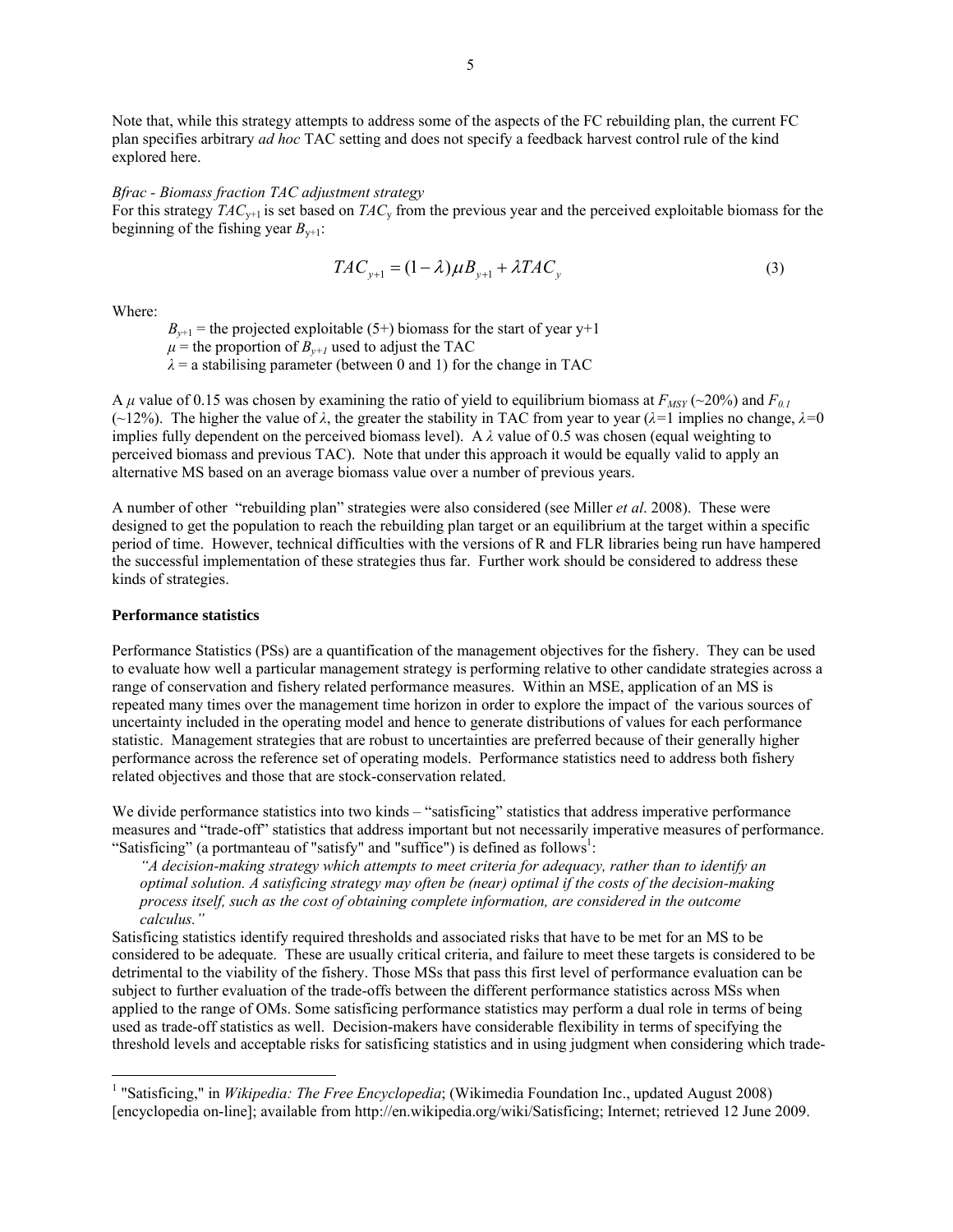offs are more acceptable than others. There are some clear expectations with regard to trade-off statistics. For example, in the short to medium term faster recovery will be a tradeoff against higher average catch. Also, higher average catch will trade off against low annual average variation in catch. We considered three terms over which to evaluate performance statistics: short (3 years) medium (to 2019) and long term (to 2030).

It is important to recognize that in the MSE approach taken here, the Precautionary Approach reference points required under the NAFO PA framework,  $B_{\text{buf}}$ ,  $B_{\text{lim}}$  and  $F_{\text{lim}}$ , are considered in terms of performance statistics evaluated against the "true" simulated state of the stock relative to the "true" estimates of, for example, 80%*B*<sub>MSY</sub>, 40%*B*<sub>MSY</sub> and *F*<sub>MSY</sub> respectively. Perceived PA reference points are therefore not estimated from the simulated data to be used to trigger harvest control rules within the MSs, contrary to the traditional approach generally advocated in PA-based fisheries management.

In order to analyse the results of the MSE we set thresholds and acceptable risks for the satisficing statistics and choose percentile levels at which to evaluate trade-off statistics, depending on where we think the emphasis is likely to be. Thresholds, acceptable risks and percentile choices are all open for alteration by decision-makers and could form the basis for a structured discussion and negotiation process.

#### *Satisficing statistics*

Seven satisficing PSs were chosen for the Greenland halibut MSE analysis: one fishery stability related PS, one catch related PS and five resource conservation/rebuilding related PSs. The details of these PSs, including type (see Punt *et al.* 2005), terms, thresholds, allowable risks and weightings are presented in Table 1. If a satisficing condition is met (i.e. a performance statistic threshold achieved within the allowable risk level), it is said to be "satisficed".

Under fishery stability, annual average variation (year-on-year) in catch (AAV) was emphasised as an imperative fishing performance statistic by industry at the 2008 Vigo workshop. Industry felt strongly that AAV should have a threshold of <0.15 with an allowable risk of this not being met of 50% in the short, medium and long-term. A higher AAV threshold or a higher risk would severely impact industry operations. Under catch, it was considered imperative to ensure that the minimum catch since the inception of the MS should be greater than a threshold 3kt (a catch below this would likely lead to the economic extinction of the fishery) with an allowable risk of this not being met of 15%. This would allow a bycatch of Greenland halibut in fisheries directed at other species. With respect to resource considerations, four performance statistics are considered imperative related to internationally accepted target and limit reference points under the Precautionary Approach and the United Nations Fish Stocks Agreement, FAO Code of Conduct for Responsible Fisheries and the FAO Guidelines or the Precautionary Approach (Shelton and Sinclair 2008). The threshold of the ratio of current 5+ biomass to biomass at MSY was set at >1 for the long-term and the acceptable risk of this not occurring was chosen as 50%. This reflects the PA requirement to rebuild the stock to  $B_{\text{MSY}}$  in the long term and then have it fluctuate at this level. The threshold for the ratio of current 5+ biomass to 40% of  $B_{\text{MSY}}$  was set at >1 for the long-term with an acceptable risk of this not occurring of 5%. This reflects the requirement that there should be a low risk of the biomass falling below the limit reference point. The threshold of the ratio of current fishing mortality to the fishing mortality at MSY was set as  $\leq$  1.2 in the medium-term and  $\leq$  1 in the long-term, in both terms with an acceptable risk of 25%. This gives a step-wise requirement for reducing fishing mortality and reflects the PA requirement that  $F_{\text{MSY}}$  should be considered a minimum standard for the fishing mortality limit reference point. The risk level of 25% reflects somewhat more flexibility than that associated with the biomass limit reference point risk (5% in the long-term) given that  $F$  may exceed  $F_{\text{MSY}}$  on a healthy stock for a couple of years without serious impact. In addition to the ratio of the *F* to  $F_{\text{MSY}}$  measured at the end of the medium and long-terms, the ratio of the average *F* to  $F_{\text{MSY}}$  since the inception of the MS for both medium and long-terms was considered to be a further imperative PS to be satisficed. This gives additional emphasis to what has occurred over the time period rather than just at the end of the period. Thresholds of <1.2 for the medium term and <1 for the long-term were adopted for the average *F* to *F*<sub>MSY</sub> ratio since the inception with acceptable risk levels of 25% in both cases. In addition to PA reference points, NAFO FC has specified a rebuilding plan target of 140kt exploitable (5+) biomass by the beginning of 2019 under the current assessment and this target, in a relative sense (i.e. will change depending on the OM), was also considered imperative. The performance statistic adopted is the ratio of current exploitable biomass to the target. A threshold of greater than 0.8 and an allowable risk of 50% were considered acceptable for the medium-term and a threshold of greater than 1 and a risk of 25% were considered for the long-term.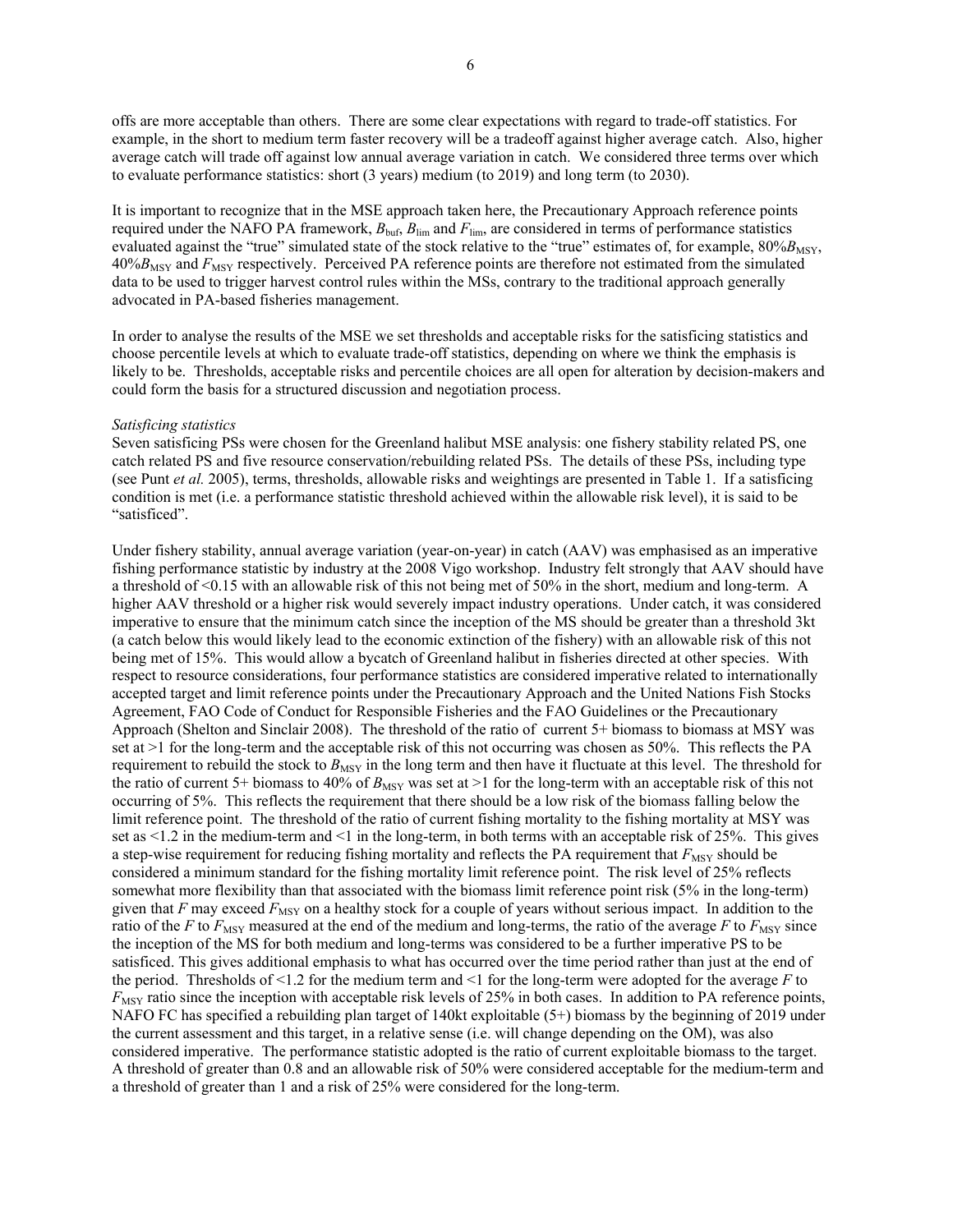For any given term, satisficing PSs have a threshold value and an associated risk level (percentage chance of failure). Each MS is allocated a satisficing "score" according to its performance across all satisficing PSs for each OM, as well as a total score for the whole reference set of OMs. The score is calculated as the percentage of thresholds met within the allowable risk level. An adequate ("successful") MS will achieve a score of 100% for each OM in the reference set, and therefore 100% overall. Sub-scores can also be calculated as the percentage success for each individual type or term. In addition to the total score, the "raw" satisficing results can be presented in two ways: as the actual PS values for the MS at the given risk level (i.e. the value at the percentile corresponding to the risk level) or as the percentile of the MS that corresponds to the given threshold (i.e. the probability of failing to meet the threshold). In the case of the former, if the value is greater or less than (depending on the preference) the threshold, the MS can be adjudged to have passed or failed the satisficing criteria. In the case of the later, if the associated risk is less than the allowable risk, the MS is deemed to have passed the satisficing criteria. Given that a successful management strategy would need to achieve the thresholds set by all satisficing PSs, weightings for satisficing performance statistics is not advised although there is provision to do this in the MSE code. In the situation where none of the MSs satisfice all the imperative PSs that have been specified, it would be necessary for fisheries managers to consider revising the MSs or if necessary, reassess the feasibility of their objectives. In the case of failure, examining the satisficing scores by type or term would be useful for assessing the areas of weakness and may be useful in order to re-tune or revise an MS to make it adequate or to change the objectives.

## *Trade-off statistics*

Fourteen trade-off performance statistics were selected, with some of the satisficing statistics doing "double-duty" as both trade-off statistics and satisficing statistics. The details of these PSs, including terms, percentiles examined, preferred values and PS weightings are presented in Table 2. In some instances, two percentile values of interest are identified. For example, it was considered that both the median and the  $10<sup>th</sup>$  percentile of the ratio of biomass to the biomass at MSY (B:Bmsy) is of interest in the long-term. The logic being that the center of the distribution should be high, but it is also important that the lower tail of the distribution should be high as well. For the medium-term, the lower percentile of interest for B:Bmsy is set at the  $5<sup>th</sup>$  percentile, reflecting greater tolerance for the probability of low biomass in the initial rebuilding period. For average catch (avgCatch), three percentiles are identified, 5% ("guaranteed"), 50% (expected), 95% (potential). A target (preferred value) is set for each performance statistic. In addition to this a "preference" is specified for the preferred position in relation to the target. "Low" implies a value as low as possible without being less than the specified target, whereas "high" implies a value as high as possible without exceeding the target (a target of infinity equates to "the higher the better").

A number of the trade-off performance statistics are considered relevant to both resource and catch outcomes. For example, the ratio of fishing mortality to the fishing mortality at MSY ( $F: F_{MSY}$ ) has relevance in terms of the resource – whether or not overfishing is taking place, as well as relevance in terms of catch – low ratio should imply high catch rates and the need to utilize less effort for the same amount of catch, thereby increasing the profitability of the fishery. Note that the same performance statistic can have what appears to be contradictory impact on the evaluation, depending on whether it is being examined in the context of the resource or the catch. For example, the ratio of the catch to the maximum sustainable yield (C:MSY), if low is good for the resource, but if high is good in terms of the benefit to the fishery.

Selection of trade-off performance statistics, the terms over which they are to be evaluated, the percentiles of interest, the preference for a low or high value, the target for this value and the weight assigned to each statistic, are all open for alteration by as part of the decision-making process. However, it is important that this be carried out in an objective manner *a priori*, rather than manipulated iteratively to achieve a particular outcome. For tradeoffs, weightings should reflect priorities for the management of the stock. In the absence of clearly specified management objectives, in the current evaluation values were selected such that resource specific PSs had the same weighting as the fishery stability and catch PSs combined (a "base-case" scenario for weightings). Weightings cover the range of 0.2 (low) to 1.5 (high). For resource PSs, greater weighting is given to long term performance, while stability and catch PSs weightings are spread more evenly across all time horizons. Weightings for the trade-off statistics over the three time periods are summarized in Table 3.

Trade-off scores were calculated for each MS according to PSs performance across all OMs in the reference set. Scores are calculated as follows for each trade-off PS: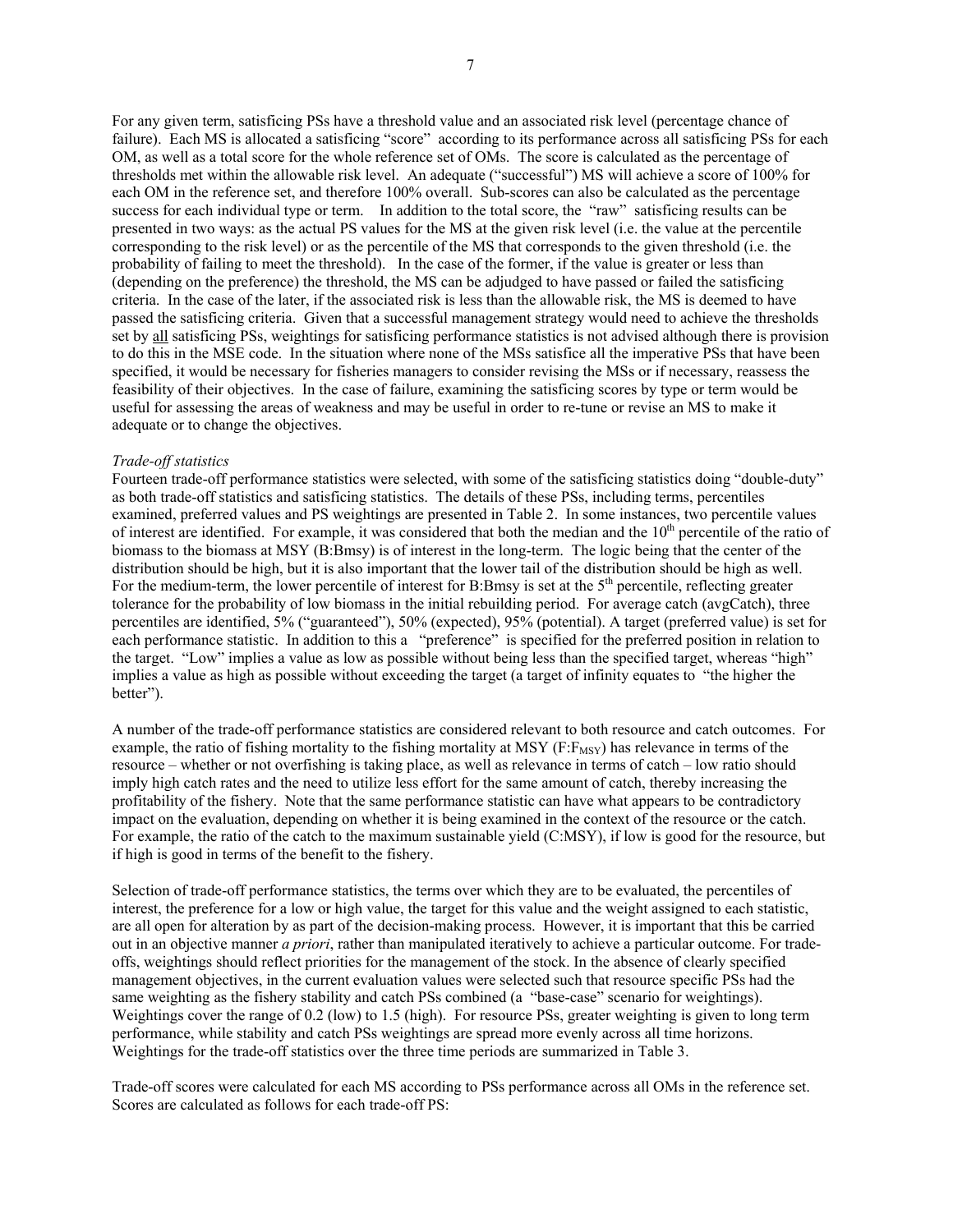- 1. For trade off PSs with specific target values (e.g. a value of 1, instead of "as low/high as possible"), an MS gets a score of 1 if it meets or exceeds the target.
- 2. Unless all MSs meet or exceed the target, the poorest performing MS is allocated a score of 0.
- 3. The "best" performing MS allocated a score of 1.
- 4. The remaining MSs receive scores ranging from 0 to 1 according to where their PS value lie within the range from "worst" to "best"/target

$$
TOscore_{ms,ps} = \begin{cases} 1 & \text{if } PS_{ms} > PS_{tar} \\ 1 & \text{if } PS_{ms} = max(PS_{RS}) \\ 0 & \text{if } PS_{ms} = min(PS_{RS}) \\ \frac{PS_{ms}}{range(PS_{RS})} & \text{otherwise} \end{cases}
$$
(4)

Where:

 $TOscore_{ms, ps}$  = the trade off score of MS *ms* for PS *ps PSms* = the PS value for MS *ms*  $PS_{RS}$  = the set of PS values for all MSs across the reference set of OMs  $F P S_{tar}$  = the PS value meets or exceeds the requirements of the PS target  $range(PS_{RS}) = min(max(PS_{RS}) - min(PS_{RS})$ , abs(max( $PS_{RS}$ )- $PS_{tar}$ )  $\vee$  abs( $PS_{tar}$ -min( $PS_{RS}$ ))] (note: ∨ denotes "or")

The total score is then calculated as the weighted average of the scores for each PS.

These scores reflect the relative performance of an MS in relation to the other MSs and range from a value of 0 ("worse" than every other MS for every trade off PS) to 1 ("better" than every other MS for every trade off PS). Because these are relative scores, an MS may have a different score depending on which set of MSs are being compared. The MS that gets the highest score is considered most acceptable MS out of the candidates being considered according to the *a priori* selection of trade off PSs, specification of targets and the importance placed on each PS (weighting).

#### *Descriptive statistics*

In addition to satisficing and trade-off statistics, a number of descriptive statistics may be useful: exploitable  $(5+)$ biomass, Spawner Stock Biomass (SSB), recruitment, fishing mortality (*F*) and total catch. In addition, the mean age of fish older than 5 (exploitable biomass, to eliminate the effect of recruitment fluctuation on mean age calculations) was also calculated. Descriptive statistics can be useful in understanding the behaviors of the alternative OMs under the same MS, for example in terms of potential rate of recovery, sensitivity to changes in TAC and *F* and stock-recruit dynamics.

#### **Results**

The range of alternative realities expressed by the set of OMs is demonstrated under the constant catch MS (*CC\_16*) in Fig. 1. All scenarios yield a recovering stock in the long-term. The three lower *M* OMs, *LMV*, *LMV\_mRic* and *LMV\_dep*, increase rapidly to high levels, aided by quicker initial recovery. *LMV\_dep* performs best because it has a higher maximum possible recruitment than the other lower *LMV* OMs. *CAV\_mRic* shows rapid initial growth as a result of elevated recruitment, but this begins to level off after about 2020 as recruitment declines as a result of compensation. Differences in the maximum recruitment achieved under the different OM structures is considerable. The OMs with segmented regression stock-recruit relationships, and the *LMV\_dep* OM, all reach achieve SSBs greater than *β* (the breakpoint in the curve, i.e. reach the recruitment plateau) within ten years and thereafter the mean recruitment remains around this level. The *CAV dep* OM SSB takes longer to recover above *beta* due to slower initial recovery and a greater level of recovery required ( $α$  is less steep than that of the regular segmented regression stock recruit relationship and *β* is greater). Hence recruitment for this OM fluctuates more as slight changes in SSB shift the position of the stock up or down the slope of the segmented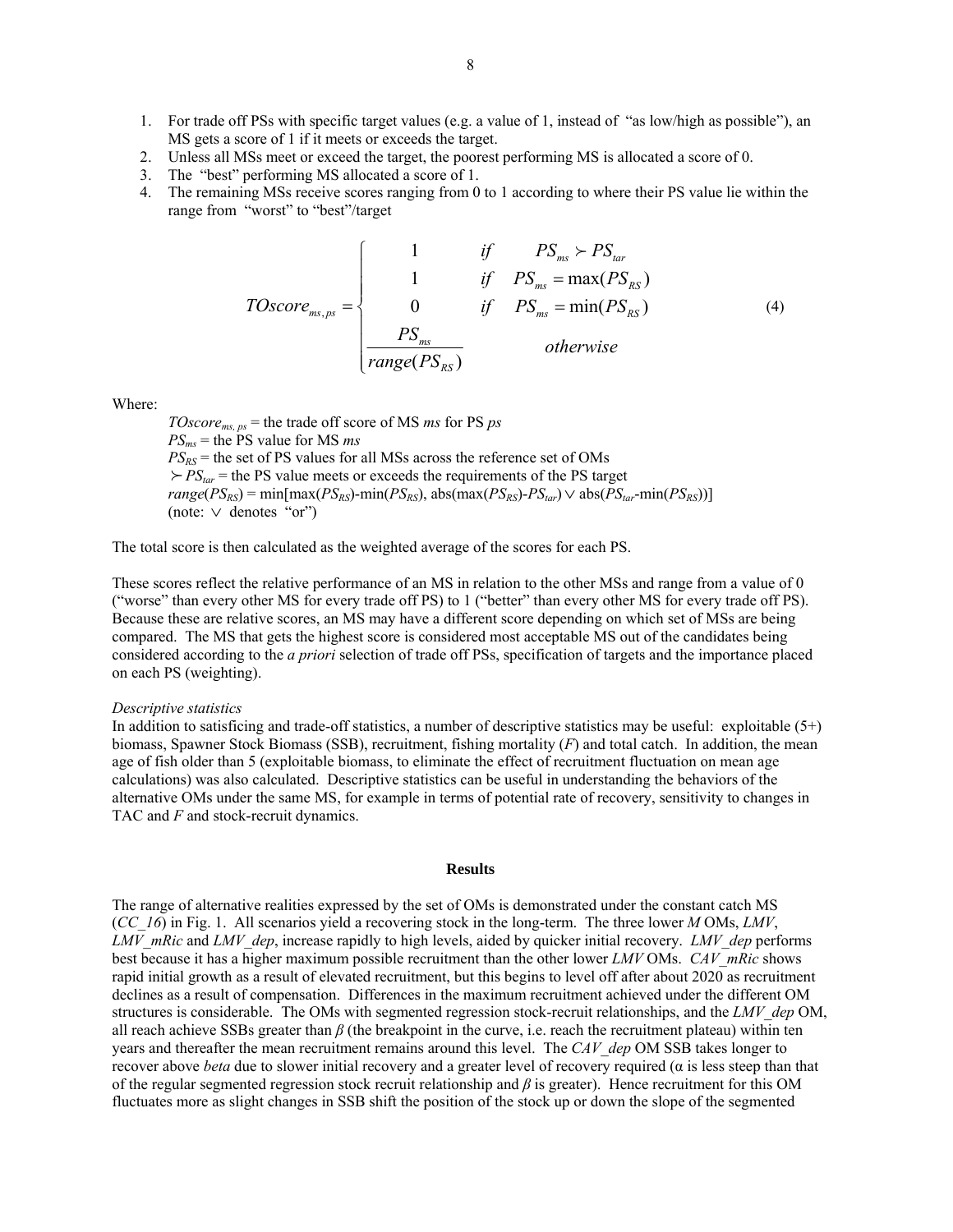9

regression curve. Fishing mortality under the OMs showing recovery (the *LMV* OMs) drops to low levels by 2020. For the remaining OMs *F* fluctuates around a value of about 0.4 and the mean catch for these OMs drops slightly below 16kt. This is because a small proportion of the runs collapse the stock or decimate it enough such that a TAC of 16kt can not be fished. The projected mean age of the population increases notably for the *LMV* OMs and the *CAV\_mRic* OM.

The satisficing scores for all the MSs are given in Table 4 by type and term for each OM and overall (see Tables A2.1 and A2.2 in Appendix 2 for more detailed value and risk level results). A score of 100 means that an MS achieved the defined threshold value at the allowable risk level for each satisficing statistic for the given term, type or overall. Figs. 2 and 3 display these results graphically for OMs *CAV* and *LMV*. For these plots an adequately performing MS would have values within the shaded areas, according to the allowable risk, for all PSs.

*CC\_16* performs surprisingly well, meeting all of the stability and short-term goals but failing to meet medium and long term catch and resource thresholds. *CC\_16* meets the satisficing criteria under those OMs in which rebuilding is rapid as a result of assumptions regarding low *M* or high initial recruitment (i.e. *CAV\_mRic*). However, this MS fails badly under the other OM scenarios in the medium and long term and an overall score of 68% means this is an inadequate management strategy for the stock. *Fsq* performs the poorest of all the MSs considered, only meeting two thirds of the stability criteria and none of the catch and resource goals, clearly not meeting the satisficing criteria across any of the OMs for an overall score of 20%. The *hF01* and *PA* MSs perform similarly, both failing to meet short term objectives but improving in the medium and long terms across most, but not all OMs. Neither, in particular *hF01*, meets the stability criteria required. Both perform poorer in terms of resource building on the *LMV* OMs, probably because *F* is estimated, and TAC calculated based on the current assessment that assumes a higher *M*. Hence these two MSs fail due to a lack of stability and robustness to uncertainty, mainly about *M* and its effect on stock dynamics. *Bfrac* is a fairly simple feedback control strategy and it might have been expected that it would perform better than it did. It failed to satisfy the stability requirements and had mixed results with regard to the resource requirements. It performed reasonably well with regards to three of the four *CAV* versions of the OM. It is possible that this MS could be tuned to perform better. By adjusting the value of  $\lambda$ , the stabilising parameter, the stability requirements could be met. However, to allow enough recovery of the stock, particularly in the *LMV* OMs, it is likely that a larger decrease in TAC would initially be required. The remaining MSs, *modFree* and *rbPlan*, meet all the satisficing criteria for all OMs and are therefore both adequate MSs worthy of further consideration in terms of performance with regard to trade-off statistics.

The descriptive results of the two adequate MSs on the *CAV* and *LMV* OMs are plotted in Figs. 4 and 5, respectively. Both have very similar trajectories: catch is lowered initially then starts to increase slowly after about 5 years (*rbPlan* eventually has higher catch), thereby significantly lowering *F* and allowing the stock to rebuild (and fish to reach older ages). The main difference between the two is a slightly greater decrease in catch initially under the *modFree* strategy that allows for a more rapid decline in *F* and hence greater recovery in the long term. When implementation error is included (Figs. 6, 7, 8 and 9) both MSs perform significantly worse. While collapse of the stock is prevented, recovery of the stock is significantly reduced. When implementation error is considered, the *modFree* MS performs better than the *rbPlan* MS, most likely because of the lower initial catches this MS sets, allowing for *F* to continue to decrease, while *F* remains high under the *rbPlan*. This suggests that the *modFree* MS is more robust to implementation error.

The trade off between catch and recovery is illustrated in Fig. 10. An initial reduction in catch is necessary for rebuilding (because these MSs pass the satisficing criteria this reduction is within acceptable range), but thereafter catch can increase steadily while still allowing the stock to rebuild. Catch decreases more under the *modFree* MS, but this allows for greater recovery in the long term. The *rbPlan* allows less recovery but higher catch in the short and long terms, although slightly less catch in the medium term. Both MSs head in the right direction in relation to  $F: F_{\text{MSY}}$  and  $B: B_{\text{MSY}}$  (Fig. 11). The stock is depleted so even though *F* is less than  $F_{\text{MSY}}$  (in *CAV*, not *LMV*), a reduction in  $F$  is still required to allow recovery to  $B_{\text{MSY}}$  within the specified time horizons. Both MSs allow the required recovery by initially reducing *F* substantially. This in turn translates into significant biomass growth.

The close similarity of the performance of the *modFree* and *rbPlan* results makes it difficult to choose the "best" MS. We therefore turn to the trade-off scores based on the predetermined weightings of performance criteria in order to select the best MS for the management of the stock. The trade-off results are presented in Table 5 and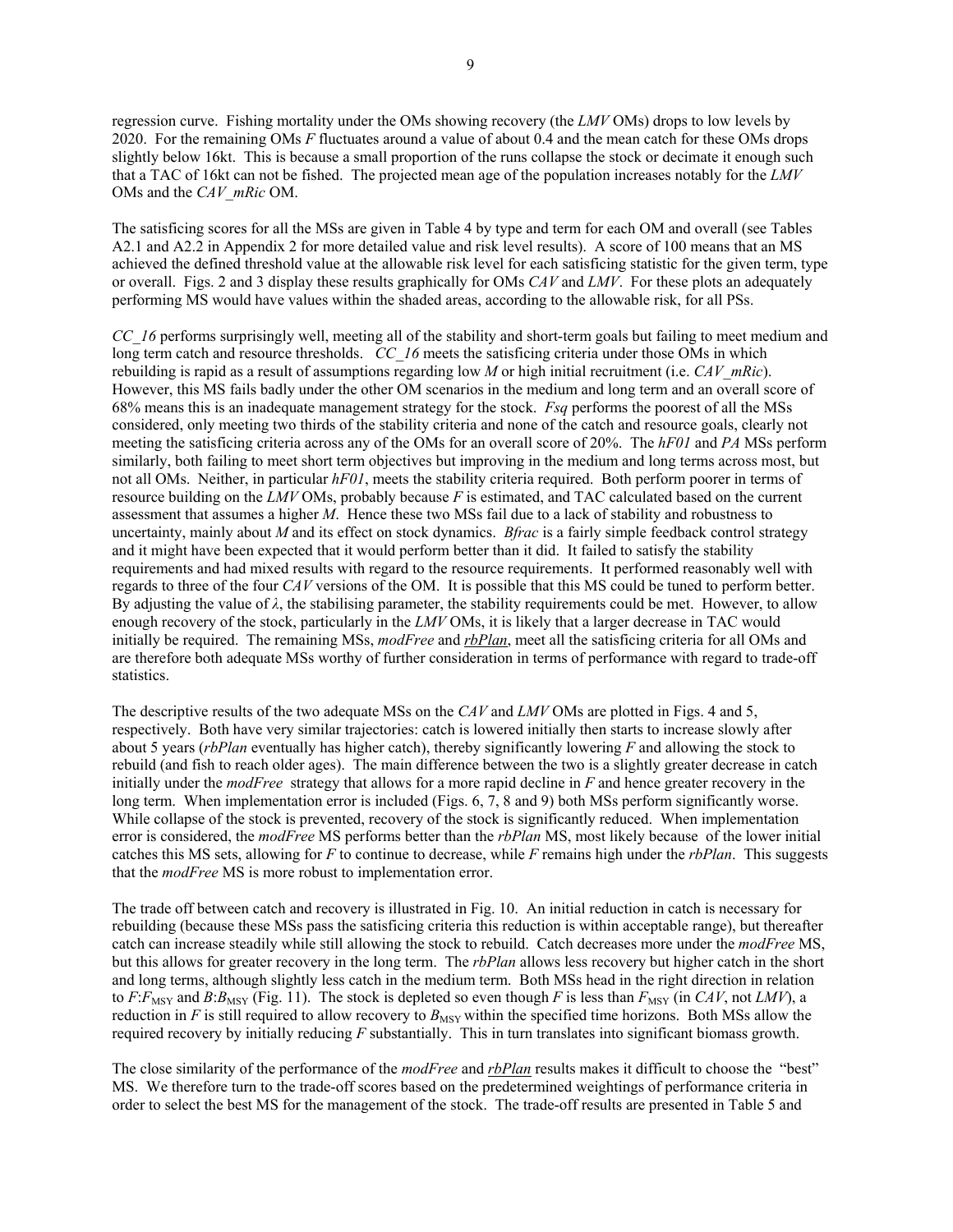Fig. 12 for all seven MSs. However, the focus is on the two adequate MSs, *modFree* and *rbPlan*. The other MSs are unacceptable because they perform poorly with regards to the critical thresholds set by the satisficing PSs. Overall, *modFree* scores slightly higher than *rbPlan*, but they are very similar across terms. *ModFree* scores higher in terms of resource conservation/rebuilding at the cost of less fishery stability and slight lower catches than the *rbPlan*. The "crazy pie" plots illustrating these trade-off scores (Fig. 12) clearly show the inadequacy of the *Fsq* strategy. The small "pie" size shows that this strategy performs poorly for all trade off types. *CC\_16* has the best stability performance, but performs poorly on the other trade-off statistics. While *hF01* clearly does well in terms of resource recovery, this strategy performs poorly on the stability trade-off statistics. *PA* and *Bfrac* perform similarly in terms of high catch and mediocre stability but *Bfrac* performs better on the resource trade-off statistics. Of the two adequate strategies, *rbPlan* appears to be a more rounded strategy (pie slices nearly equal), but according to the trade off statistics and weights we have chosen, emphasizing resource recovery, the *modFree* is rated as the most suitable strategy.

#### **Discussion**

Our results suggest that there is considerable scope for rebuilding the NAFO 2+3KLMNO Greenland halibut stock under all OM scenarios in the long-term. While some sacrifices have to be made in terms of forgoing catch in the short term, this is compensated by a stable fishery on a healthy rebuilt resource generating reasonable yields in the medium to long-term. Successful strategies require a prescribed feedback harvest control rule that responds to the perceived status of the stock and that is robust to uncertainty. Although we could not simulate the current *ad hoc* approach being implemented by FC, based on empirical experience on other groundfish stocks, such as northern cod, it will be ineffective in achieving objectives, will not be robust to uncertainties, and will perform poorly relative to well designed feedback harvest control rules of the kind considered in this study.

Although a number of the management strategies examined have the potential to rebuild the stock, we found that only two strategies had 100% success rates in meeting all satisficing performance statistics across short, medium and long term for all operating models – *modFree* and *rbPlan*. These two strategies react to relative changes in perceived stock size and are therefore robust to uncertainty about absolute stock size. They are similar to management strategies in use elsewhere. For example Icelandic cod was managed by a similar harvest control rule for a number of years (ICES 2008):

$$
TAC_{y+1} = 0.25\left(\frac{B_y + B_{y+1}}{2}\right) \tag{5}
$$

where  $B$  is the biomass of fish aged four and older from a statistical catch at age model. ICES has considered this harvest control rule to be consistent with the precautionary approach provided the implementation error is minimal.

Further evaluation of trade-off statistics with respect to *rbPlan* and *modFree* gave fairly similar results, with *modFree* outcompeting *rbPlan* to a slight degree. *rbPlan* performs better in terms of stability and catch while *modFree* performs better in terms of resource related performance statistics. *rbPlan* requires an XSA estimate of the exploitable biomass, whereas *modFree* is applied directly to the recent trend in the survey series and the TAC in the previous year. The effectiveness of the *modFree* strategy suggests that a model-based assessment of this stock may not be required on a regular basis to achieve a sustainably managed fishery. Instead a model-based assessment could be carried out periodically and used to re-condition the reference set of operating models and rerun the MSE, if necessary, to ensure that the selected management strategy is still the best.

With the introduction of the Precautionary Approach as best practice for dealing with uncertainty in fisheries management, there has tended to be an emphasis on HCRs that reduce fishing mortality on a declining stock in a prescribed manner based on the relative state of the biomass with respect to target, buffer and limit reference points. For example, the NAFO PA framework specifies that when the stock is in the Cautionary Zone, "the closer the current or projected biomass is to  $B_{lim}$ , the lower  $F_{target}$  must be to ensure that biomass remains above  $B_{lim}$ " (NAFO 2003). The evaluation of MSs for Greenland halibut in this study has taken a different approach, with the exception of the *PA* MS. Instead of adjusting fishing mortality based on the perceived state of the stock relative to the perceived value of a reference point, feedback harvest control rules are developed which respond to the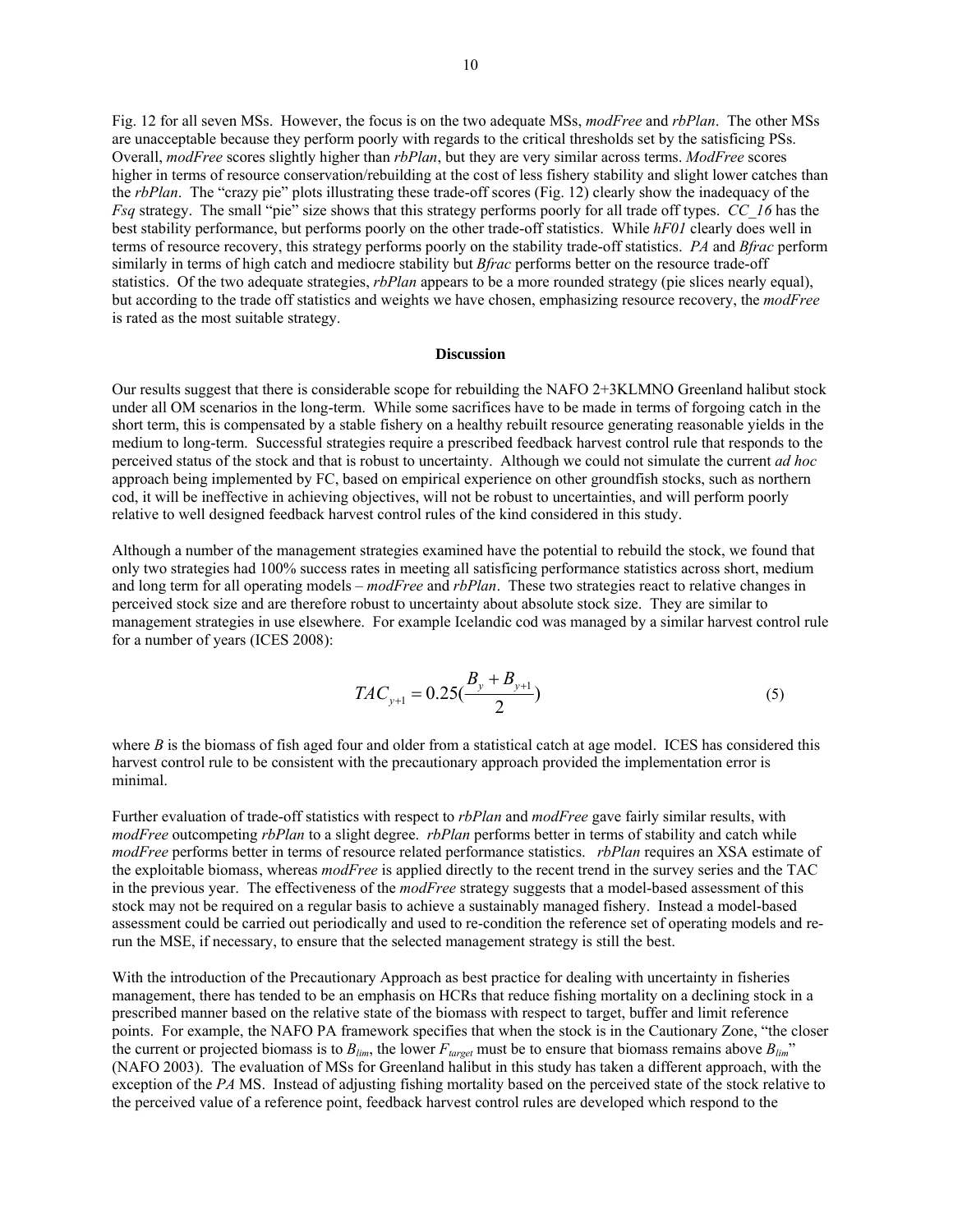perceived state of the stock (either from an analytical assessment or from the indices themselves) and then these rules are evaluated for robustness to the simulated uncertainty by examining the "known" (simulated) state of the stock relative to the "known" (simulated) reference point values to determine risks of not meeting targets and transgressing limits.

Although *modFree* and *rbPlan* respond well to relative changes in perceived stock size, they do not have the capacity to react to changes in observation error. For example, if one of the three surveys deteriorates or is terminated, this could increase the uncertainty in status as inferred directly from the survey trends or from an XSA tuned with survey data. The harvest control rule will be insensitive to this change. The management strategy is evaluated against the historical uncertainty estimated from the XSA used to condition the OM. To do this indices of stock abundance are created by using index residuals from the initial XSA, used to create the population, to add error to the actual population numbers. Consequently, if there is thought to be a change observation error, then it would be necessary to redo the MSE. In practice, the more uncertain the assessment the more conservative the MS has to be to meet resource conservation performance statistics. Similarly, if there are changes in process error (e.g. range of weights at age departs from historical range) or models error (e.g. *M* assumptions, stock-recruit assumptions) such that the modeled range in the OM reference set appears to no longer be reflective of the range of possible realities, then the MSE would have to be updated. A decision was made, in consultation with participants in the 2008 Vigo Study Group meeting not to include autocorrelation in the process error, even though exploratory analysis had shown that this may exist. The logic was that this should first be further researched, documented and peer reviewed, before being considered. While this is considered an appropriate approach, it should be pointed out that ignoring autocorrelation in the process error could under-estimate the risk associated with the current analyses and should be a consideration in further MSE developments for this stock. Provided none of the above sources of uncertainty show significant changes from historical ranges, both *rbPlan* and *modFree* should be considered to provide robust management strategies worthy of further consideration by FC in the management of this stock.

The range of operating models applied in this MSE should be such that they reflect the range of likely "realities" that could exist with regard to the Greenland halibut stock. The degree to which this has been achieved has to be subjectively evaluated. The Greenland halibut MSE has been designed in such a way that different OMs could be given plausibility weightings. In this application all OMs that have been retained in the analysis have been given equal weighting. We suggest that OM weightings should only be included if they can be determined objectively and *a priori* (i.e. based on data-driven analyses), and this is often not possible. For example, assigning weights to OMs with differing assumptions of *M* or PR for older ages cannot easily be accomplished objectively at this time. The two-step approach of satisficing followed by trade-off analysis removes the need for weighted OMs in selecting adequate MSs. For an MS to satisfice the required conditions, it is necessary that it meets all the performance criteria across all OMs, not just a combined weighted average performance. In this way, inadequate MSs are removed from further consideration before the trade-off analysis is done. At this point all MSs being considered perform suitably over the entire reference set and therefore weighting of the alternative scenarios should not be necessary. A further benefit of this two step approach is that many MSs can be considered without producing an excessively large set of trade off values to compare. If too many MSs satisfice the criteria, it may be necessary to raise the bar with regards to what is considered "adequate" performance.

There are some OM possibilities that have not been explored. For example, it is assumed that the 2+3KLMNO stock represents a closed population with no immigration or emigration. The expanding fishery for Greenland halibut to the north of the stock in Subareas 0 and 1 is therefore not factored into the study. Should it be established that there is a connection between the two stocks then this would be an important consideration in future studies. For example, there could be a combined MSE carried out for the combined northern and southern stocks in which spatial considerations are included in the OMs both with respect to the generation of the tuning indices and in the dynamics of the fishery.

Given the life history of Greenland halibut – slow growing, late maturing and presumably reasonably long lived (age 20+), together with the current observed truncated age structure and small biomass estimates, all of the operating models assume a currently depleted stock in need of considerable rebuilding to  $B_{MSY}$ . Although it seems unlikely that this perception is incorrect, it is feasible that new information or analysis could provide a different view. Because all the OMs assume a depleted starting population, the successful MSs result in considerable rebuilding in the long-term. For example, *modFree* results in a  $50<sup>th</sup>$  percentile of the ratio  $B: B<sub>MSY</sub>$  in the range of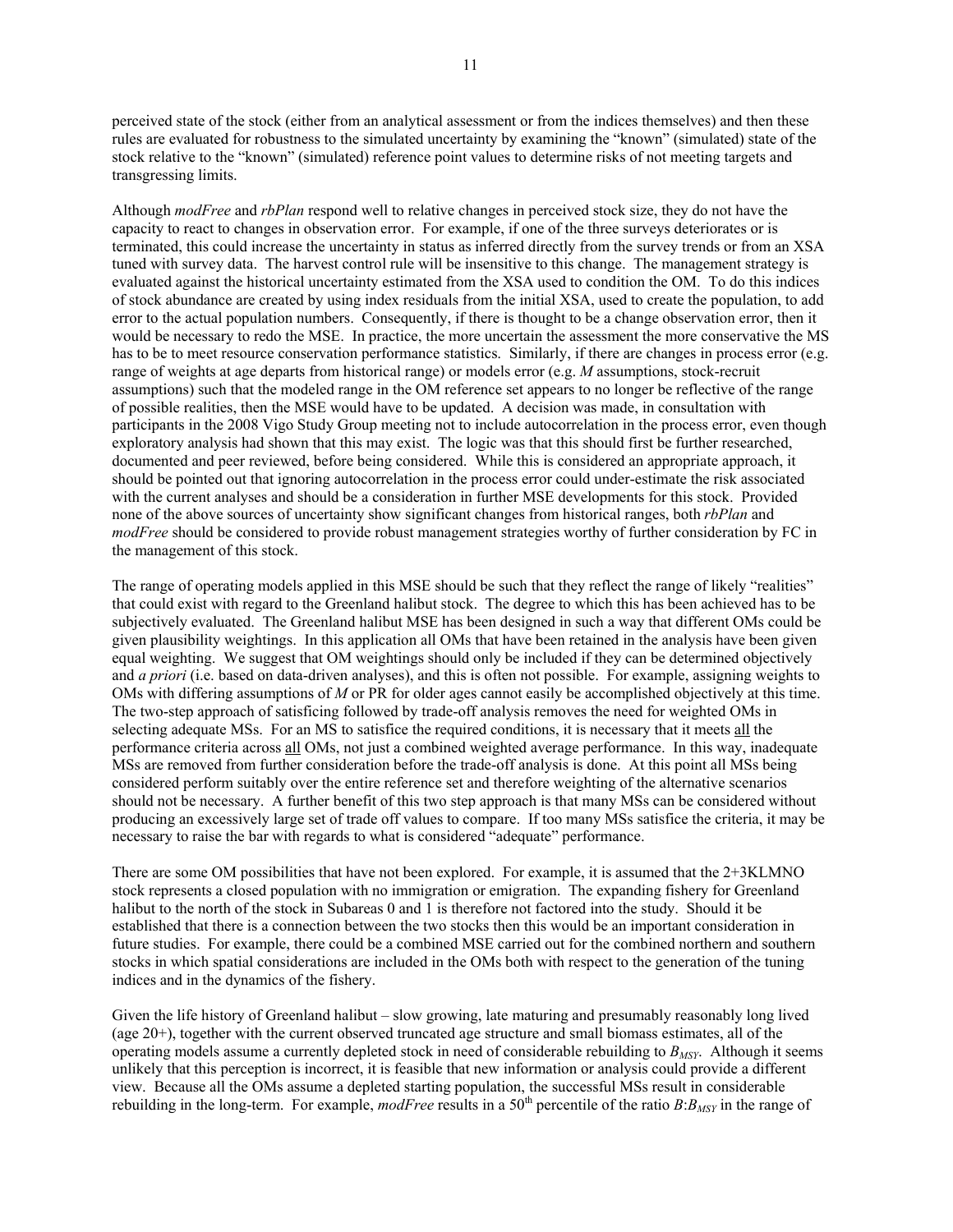1.75 to 5.18 under different OMs (mostly around 2.5). Recall that in the "true" simulated population in the OMs, the age is disaggregated up to age 20 with age 20+ being a plus group (Miller *et al.* 2008). Much of this biomass accumulates in the older ages. In the MSE, PR patterns for each year going into the future for the simulation runs are resampled from the recent period and therefore do not result in catches of older fish (Miller *et al.* 2008). These PR patterns could change in the future as the age structure and abundance of the stock changes and fishing gear selectivity is modified to access these ages. As noted in Miller *et al.* (2008) these refinements could be built into future versions of the OMs should analyses be presented in support of this. Similarly, ages beyond the current range reflected by the tuning indices are not used in the simulation of the perceived stock. So, while it may be considered that *modFree* or *rbPlan* over-rebuild the stocks with regard to  $B_{MSY}$ , and under-fish with regard to  $F_{MSY}$ , this biomass is considered to be unavailable to both the fishery and the surveys (i.e. it is cryptic biomass). It is assumed that adaptive changes to the management of this stock will be made once such an accumulation of older biomass in a rebuilding stock has been verified.

We adopted an approach in which the OMs are conditioned on variants of the current XSA assessment of the stock. Merits of this approach vs. a bottom-up life history and fishery dynamics based OM approach need further consideration. At one end of the spectrum a single generic OM could be constructed that allows for a wide range in life history and population dynamics (model uncertainty) together with realistic but assumed CVs on process error and observation error. A large number of samples from such a model would be required to explore the full range of possible behaviors against which the candidate MSs have to be tested. Alternatively, individual OMs can be developed that make alternative model assumptions, and then process error and observation error can be explored around these models (the concept of a reference set of operating models; Rademeyer *et al.* 2007). We considered it most expedient to develop the reference set of OMs in the form of variants around the current XSA and treatment of the stock-recruit curve. This allowed us to be able to properly condition the OMs on the available age disaggregated data for the tuning indices and the available catch.

Potential changes in the future behaviour of the fish and fishery or the stock structure, as well as possible ecosystem changes, necessitate the occasional review of the MSs and the MSE process. For example fishery selectivity patterns may change with new gear or a difference in the age structure of the stock. Likewise a shift in oceanographic conditions could lead to changes in weight or maturity at age and could affect stock-recruit relationships. Every 3 to 5 years the MSE reference set should be reviewed to ensure it still encompasses the range of possibilities suggested by all available data. Should this not be the case, candidate MSs should be reevaluated against an expanded (or even contracted) reference set to assess whether or not changes need to be made to the accepted MS.

Computationally, the generation of observation error through an XSA bootstrap procedure (Miller and Shelton 2007) in which we randomly resampled bootstrapped residuals with replacement from the "best fit" XSA (within age and index), to generate new pseudo-abundance indices to which the XSA was refitted for each individual simulation, may be considered daunting by some and could be difficult to explain to managers and decisionmakers. We consider it the best approach to have taken in this case, but alternative simpler procedures could also be examined.

Over the period of this three-year study an attempt was made to engage both fisheries managers and industry as partners in the management strategy evaluation exercise. This was only partly successful. The Vigo Workshop (NAFO 2008) brought together scientists (both NAFO and independent), fisheries managers and industry and significant contributions were made by all three groups. However, the response by Fisheries Commission in September 2008 to an SC proposal to endorse the MSE approach in the management of 2+3LMNO Greenland halibut, and thereby pave the way for further input, particularly with regard to the performance statistics and the acceptable levels of risk, was not encouraging. Consequently a number of decisions related to the quantification of the objectives through the development of performance statistics, percentiles of interest and allowable risk had to be made independently by the authors, guided by similar studies elsewhere and considerations of international best practice. It could therefore be argued that these choices do not necessarily reflect the perceptions and desires of Fisheries Commission. Should guidance be forthcoming, these could be changed within the current MSE without redoing the whole analysis.

Whether or not this particular management strategy evaluation is going to have further life within NAFO, it is time that Fisheries Commission became explicit in terms of what it wants to achieve with regard to management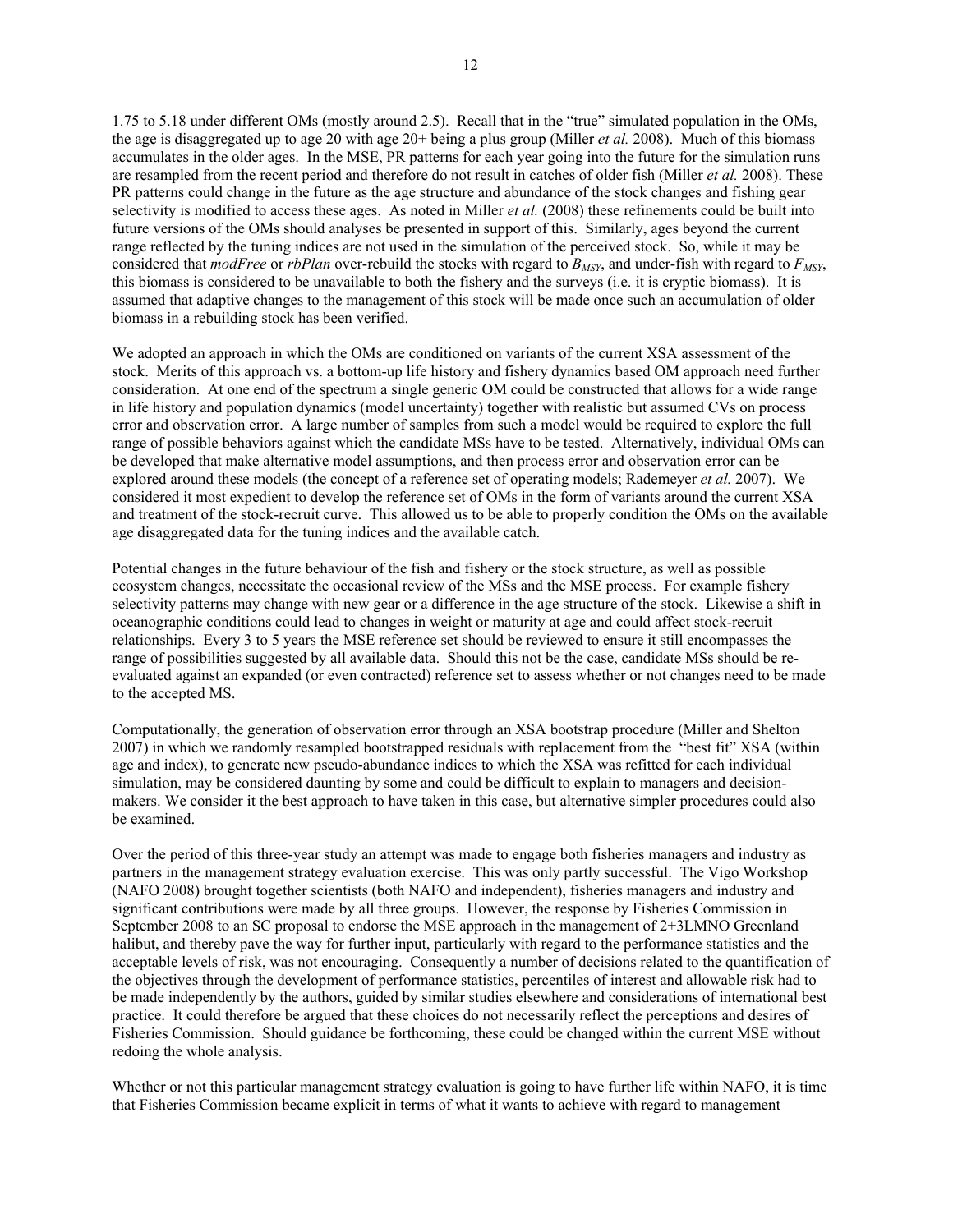objectives within the Regulatory Area. In addition, a predetermined rule-based approach should replace the current *ad hoc* approach to setting the annual TAC. The lack of explicit, quantifiable management objectives and the current *ad hoc* approach to managing wild capture fisheries by NAFO is outdated (Shelton 2007). Precautionary approach target and limit reference points need to be established in relative terms with respect to *B<sub>MSY</sub>* and *F<sub>MSY</sub>* for each stock, acceptable risk levels need to be determined and harvest control rules need to be developed and tested through simulation to ensure that they have a reasonable probability of meeting the targets while avoiding the limits. Depleted stocks need to be placed under predetermined management strategies in which there is a reasonable probability of rebuilding to  $B_{\text{MSY}}$  or above within a reasonably short period of time. These actions have to be prescribed and transparent. Progress needs to be monitored and reported in a public manner at regular intervals.

The United Nations Fish Stocks Agreement, the FAO Code of Conduct for Responsible Fisheries and the 2002 World Summit on Sustainable Development (WSSD, Johannesburg 2002) all require a much higher standard of fisheries management practice than is currently the case within NAFO. Approaches such as MSE provide a considered, explicit and participatory approach to adopting a predetermined management strategy that can meet PA requirements, rebuild depleted fisheries such as Greenland halibut, and achieve sustainable fisheries and ensure sustainably managed fisheries for long-term public good. Such approaches and should be encouraged and embraced by NAFO.

#### **Acknowledgements**

The authors would like to thank the participants in the NAFO Study Group on Rebuilding Strategies for Greenland halibut for their input. DFO colleagues, particularly Bill Brodie, Brian Healey and Joanne Morgan provided frequent input into the project. The FLR development team, particularly Rob Scott and Iago Mosqueira provided helpful advice on several occasions. Advice from scientific experts including Doug Butterworth, Andre Punt, Rebecca Rademeyer and Jim Ianelli is appreciated. The study was supported by special DFO funding obtained under the International Governance Strategy.

## **References**

HEALEY, B.P., and J.-C. MAHÉ. 2008. An Assessment of Greenland Halibut (*Reinhardtius hippoglossoides*) in NAFO Subarea 2 and Divisions 3KLMNO. *NAFO SCR Doc*., No. 08/48, Ser. No. N5550.

ICES. 2008. NWWG Report. CM 2008 /ACOM:03.

MILLER, D.C.M., P.A. SHELTON, B.P. HEALEY, M.J. MORGAN and W.B. BRODIE. 2007. Management strategy evaluation for Greenland halibut (*Reinhardtius hippoglossoides*) in NAFO Subarea 2 and Divisions 3LKMNO. *NAFO SCR Doc*., No. 07/58, Ser. No. N5410.

MILLER, D.C.M., P.A. SHELTON, B.P. HEALEY, W.B. BRODIE, M.J. MORGAN, D.S. BUTTERWORTH, R. ALPOIM, D. GONZÁLEZ, F. GONZÁLEZ, C. FERNANDEZ, J. IANELLI, J-C. MAHÉ, I. MOSQUEIRA, R. SCOTT and A. VAZQUEZ. 2008. Management strategy evaluation for Greenland halibut (*Reinhardtius hippoglossoides*) in NAFO Subarea 2 and Divisions 3LKMNO. *NAFO SCR Doc*., No. 08/25, Ser. No. N5225.

MILLER, D.C.M. and P.A. SHELTON. 2007. A nonparametric bootstrap of the 2006 XSA assessment for Greenland Halibut (*Reinhardtius hippoglossoides*) in NAFO Subarea 2 + Divisions 3KLMNO using Fisheries Libraries in R (FLR). *NAFO SCR Doc*., No. 07/59, Ser. No. N5411.

NAFO. 2003. Report of NAFO Scientific Council Workshop on the Precautionary Approach to Fisheries Management. *NAFO SCS Doc*., No. 03/05.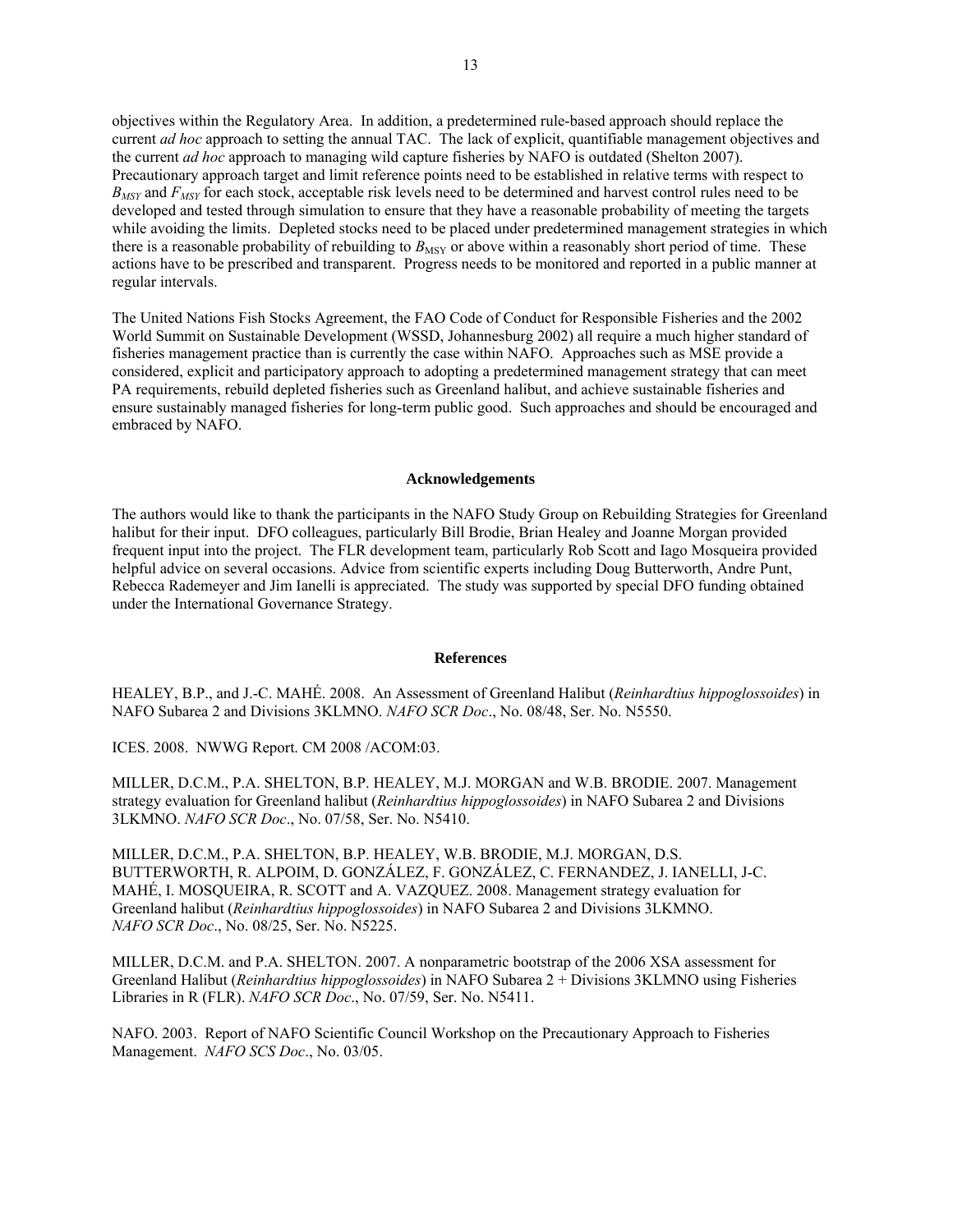NAFO. 2008. Report of NAFO Scientific Council Study Group on Rebuilding Strategies for Greenland halibut Instituto Español de Oceanografía/ Centro Oceanográfico de Vigo February 21-23, 2008 Vigo, Spain*. NAFO SCS Doc.*, No. 08/13.

PUNT, A.E., F. PRIBAC, B.L. TAYLOR, T.I. WALKER. 2005. Harvest Strategy Evaluation for School and Gummy Shark. *E Journal of Northwest Atlantic Fishery Science*, V35.18: 1-22.

RADEMEYER, R.A., É.E. PLAGÁNYI and D.S. BUTTERWORTH. 2007. Tips and Tricks in Designing Management Procedures. *ICES J. Mar. Sci*., 64(4): 618-25.

SHELTON, P.A. 2007. The weakening role of science in the management of groundfish off the east coast of Canada. *ICES J. Mar. Sci*., 64(4): 723–729.

SHELTON, P.A., and A.F. SINCLAIR. 2008. It's time to sharpen our definition of sustainable fisheries management. *Can. J. Fish. Aquat. Sci.*, 65: 2305–2314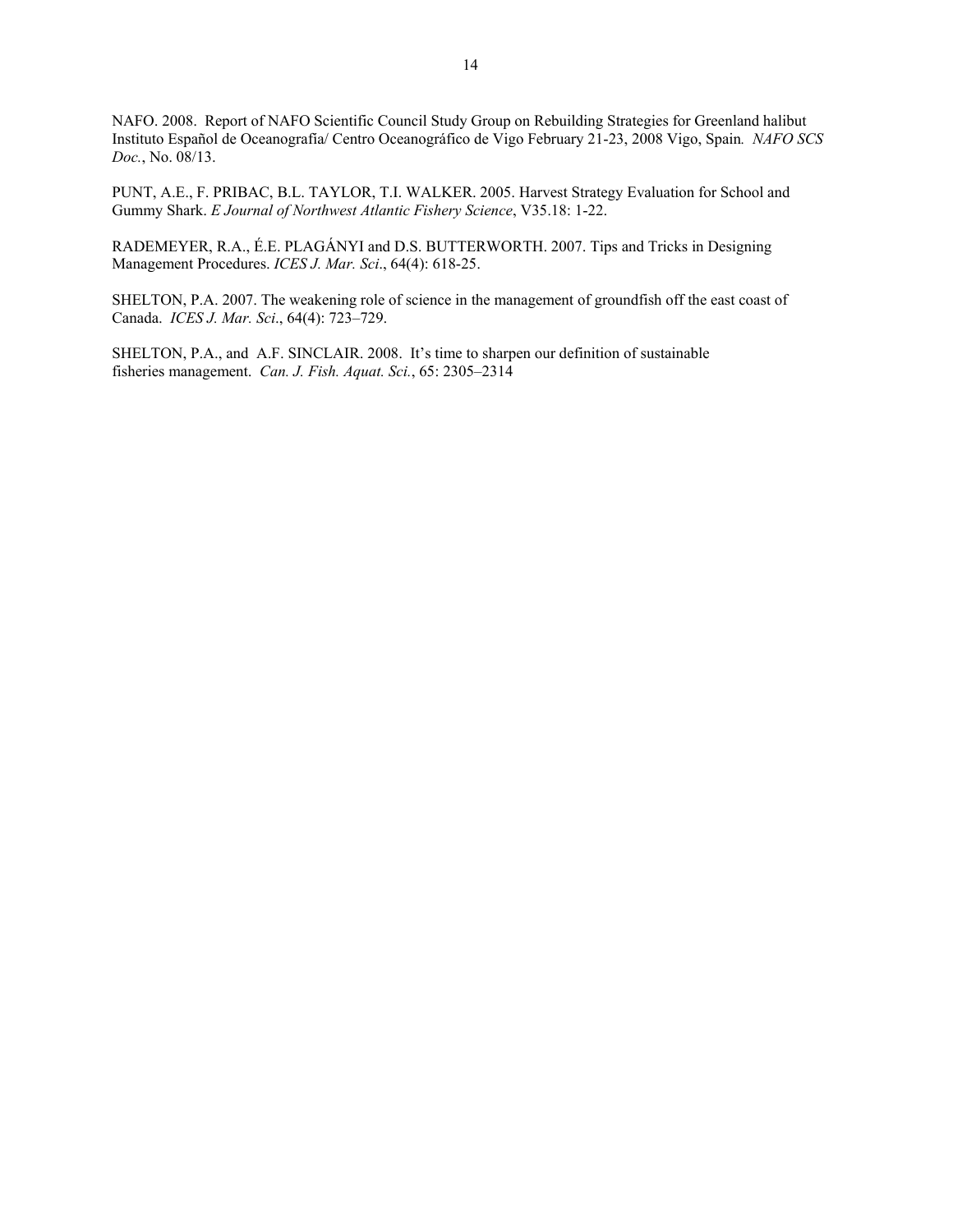| <b>PS Name</b>   | <b>Description</b>                                         | <b>Type</b> |          | <b>Term Threshold</b> | <b>Risk</b><br>(%) |
|------------------|------------------------------------------------------------|-------------|----------|-----------------------|--------------------|
|                  | Annual Average Variation (year-on-                         |             | ST       | < 0.15                | 50                 |
| <b>AAV</b>       | year) in catch since inception of<br>МS                    | Stability   | МT<br>LT | < 0.15<br>< 0.15      | 50<br>50           |
| <b>B:Btarget</b> | Ratio of 5+ biomass to the<br>recovery plan target biomass | Resource    | МT<br>LT | >0.8<br>>1            | 50<br>25           |
| <b>B:Bmsy</b>    | Ratio of 5+ biomass to biomass at<br><b>MSY</b>            | Resource    | LT       | >1                    | 50                 |
| B:40Bmsy         | Ratio of 5+ biomass to 40% of<br>biomass at MSY            | Resource    | LT       | >1                    | 5                  |
| F:Fmsy           | Ratio of F to F at MSY                                     | Resource    | MТ<br>LТ | < 1.2<br>$<$ 1        | 25<br>25           |
| avgF:Fmsy        | Average ratio of F to F at MSY<br>since inception of MS.   | Resource    | МT<br>LT | <1.2<br>$<$ 1         | 25<br>25           |
| minCatch         | Minimum catch since inception of<br>ΜS                     | Catch       | LT       | >3                    | 15                 |

Table 1. Satisficing performance statistics used in the analysis of the Greenland halibut MSE. ST = short term  $(2011)$ , MT = medium term  $(2019)$  and LT = long term  $(2030)$ .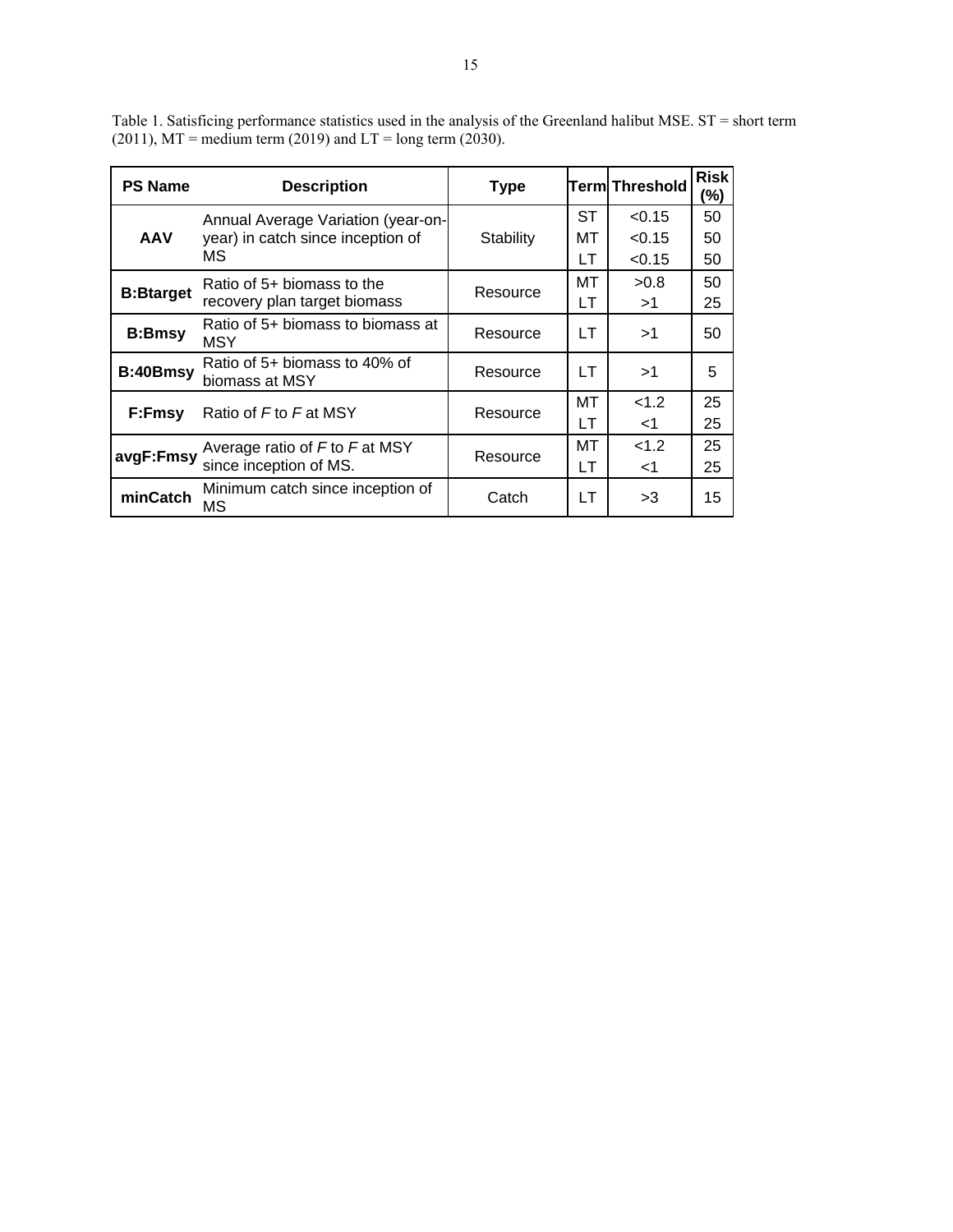Table 2. Trade off performance statistics used in the analysis of the Greenland halibut MSE. **ST** = short term (2011),  $MT$  = medium term (2019) and  $LT$  = long term (2030). **Perc** = percentile value used and **Pref** = preference (low, high or specific value). Types: 'Cat' = Catch, 'Sta' = Stability and 'Res' = Resource. Targets: 'Inf' = infinity, i.e. the higher the better.

| <b>PS Name</b>     | <b>Description</b>                                                         |     |           |    |   | Type   Term   Perc   Pref   Target | wt      | Tot. wt.<br>(126) |  |
|--------------------|----------------------------------------------------------------------------|-----|-----------|----|---|------------------------------------|---------|-------------------|--|
|                    |                                                                            |     | <b>ST</b> | 50 | L | 0                                  | 1       |                   |  |
| <b>AAV</b>         | Annual Average Variation (year-on-<br>year) in catch since inception of MS | Sta | MT        | 50 | L | 0                                  | 1       | 3                 |  |
|                    |                                                                            |     | LT        | 50 | L | 0                                  | 1       |                   |  |
| maxCatch<br>Change | Maximum change in catch since<br>inception of MS                           | Sta | LT        | 50 | L | 0                                  | 1       | 1                 |  |
|                    |                                                                            |     | MT        | 50 | Н | Inf                                | 0.5     |                   |  |
| <b>B:Bmsy</b>      | Ratio of 5+ biomass to biomass at                                          | Res |           | 5  | H | Inf                                | 1       | 4                 |  |
|                    | <b>MSY</b>                                                                 |     | LТ        | 50 | H | Inf                                | 1       |                   |  |
|                    |                                                                            |     |           | 10 | H | Inf                                | 1.5     |                   |  |
|                    |                                                                            |     | <b>ST</b> | 50 | L | 0                                  | 0.5     |                   |  |
|                    |                                                                            | Res | MT        | 50 | L | 0                                  | 0.5     |                   |  |
| F:Fmsy             | Ratio of F to F at MSY                                                     |     | LT.       | 50 | L | 0                                  | 0.5     | 3                 |  |
|                    |                                                                            |     | <b>ST</b> | 50 | L | 1                                  | 0.5     |                   |  |
|                    |                                                                            | Cat | MT        | 50 | L | 1                                  | 0.5     |                   |  |
|                    |                                                                            |     | LT.       | 50 | L | 1                                  | 0.5     |                   |  |
|                    |                                                                            |     | <b>ST</b> | 50 | L | 0                                  | 0.5     |                   |  |
|                    |                                                                            | Res | MT        | 50 | L | 0                                  | 0.5     |                   |  |
| avgF:Fmsy          | Average ratio of F to F at MSY                                             |     | LT.       | 50 | L | 0                                  | 0.5     | 3                 |  |
|                    | since inception of MS                                                      |     | <b>ST</b> | 50 | L | 1                                  | 0.5     |                   |  |
|                    |                                                                            | Cat | <b>MT</b> | 50 | L | 1                                  | 0.5     |                   |  |
|                    |                                                                            |     | LT        | 50 | L | 1                                  | 0.5     |                   |  |
|                    | Co-efficient of variation on F since                                       |     | <b>ST</b> | 50 | L | 0                                  | 0.33    |                   |  |
| <b>CVF</b>         | inception of MS                                                            | Sta | MT        | 50 | L | 0                                  | 0.33    | 1                 |  |
|                    |                                                                            |     | LT        | 50 | L | 0                                  | 0.34    |                   |  |
| C:MSY              | Ratio of Catch to MSY                                                      | Res | LT        | 50 | L | 1                                  | 0.5     | 1                 |  |
|                    |                                                                            | Cat | LT        | 50 | H | 1                                  | 0.5     |                   |  |
| avgC:MSY           | Average ratio of catch to MSY since                                        | Res | LT        | 50 | L | 1                                  | 0.5     | 1                 |  |
|                    | inception of MS                                                            | Cat | LT        | 50 | Н | 1                                  | 0.5     |                   |  |
|                    |                                                                            |     |           | 5  | Н | Inf                                | 0.3     |                   |  |
|                    |                                                                            |     | <b>ST</b> | 50 | H | Inf                                | $0.5\,$ |                   |  |
|                    |                                                                            |     |           | 95 | Н | Inf                                | 0.2     |                   |  |
|                    | Average catch since inception of                                           |     |           | 5  | Н | Inf                                | 0.3     |                   |  |
| avgCatch           | MS                                                                         | Cat | MT        | 50 | Н | Inf                                | 0.5     | 3                 |  |
|                    |                                                                            |     |           | 95 | н | Inf                                | 0.2     |                   |  |
|                    |                                                                            |     |           |    | 5 | Н                                  | Inf     | 0.3               |  |
|                    |                                                                            |     | <b>LT</b> | 50 | Н | Inf                                | 0.5     |                   |  |
|                    |                                                                            |     |           | 95 | Н | Inf                                | 0.2     |                   |  |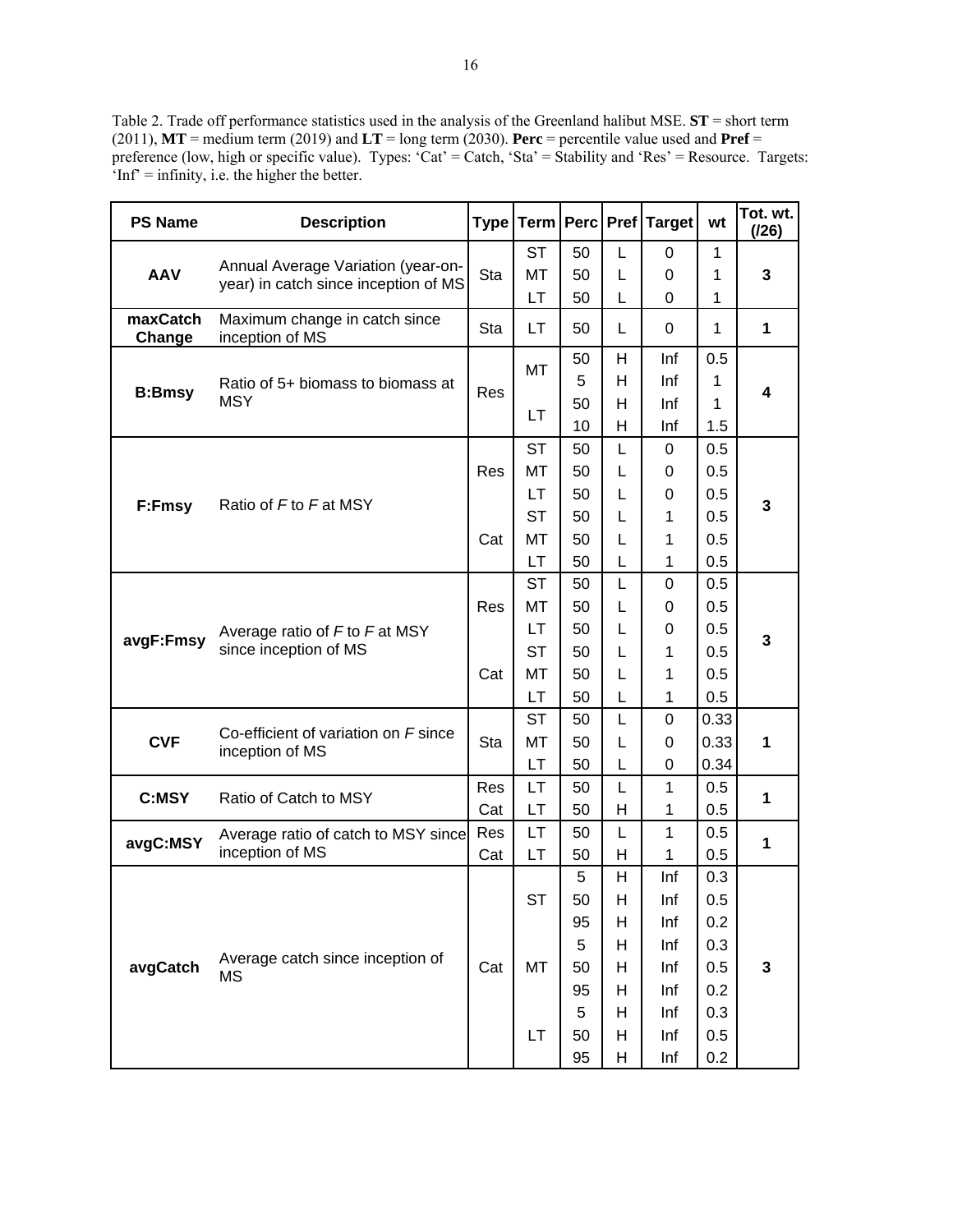Table 2. *cont*.

| <b>PS Name</b> | <b>Description</b>                                                     |            |     |    |   | Type   Term   Perc   Pref   Target | wt   | Tot. wt.<br>(/26) |
|----------------|------------------------------------------------------------------------|------------|-----|----|---|------------------------------------|------|-------------------|
|                |                                                                        |            | ST  | 50 | н | Inf                                | 0.33 |                   |
| catchAge       | Average age in the catch                                               | Cat        | MТ  | 50 | н | Inf                                | 0.33 | 1                 |
|                |                                                                        |            | LT  | 50 | н | Inf                                | 0.34 |                   |
| recovRate      | Number of years until 5+ biomass<br>exceeds $B_{MSY}$                  | Res        | LT  | 50 | L | 0                                  | 1    |                   |
| rebuildRate    | Number of years until 5+ biomass<br>exceeds the rebuilding plan target | Res        | LT  | 50 | L | 0                                  | 1    |                   |
| <b>SSB</b>     | Spawner stock biomass (indication                                      | Res        | MT  | 50 | н | Inf                                |      |                   |
|                | of reproductive potential)                                             |            | LT. | 50 | н | Inf                                | 1    |                   |
|                | meanExpAge Mean age in the stock                                       | <b>Res</b> | MT  | 50 | Н | Inf                                | 0.5  |                   |
|                |                                                                        |            | LT  | 50 | н | Inf                                | 0.5  |                   |

Table 3. Breakdown of weight allocations for trade off performance statistics (by number and weight).

|                                                   | <b>PSs:</b> |      |    |          | <b>Trade Off</b> |      |    |    |     |
|---------------------------------------------------|-------------|------|----|----------|------------------|------|----|----|-----|
|                                                   | Term:       |      | ST |          | мт               |      |    |    | Tot |
| <b>PS Type</b>                                    |             | #    | wt | #        | wt               | #    | wt | #  | wt  |
| Catch (Cat)                                       | 6           | 2.33 | 6  | 2.33     | 8                | 3.34 | 20 | 8  |     |
| <b>Fishery Stability (Sta)</b>                    | 2           | 1.33 |    | $2$ 1.33 | 3                | 2.34 |    | 5  |     |
| <b>Resource Conservation/</b><br>Rebuilding (Res) | 2           | 1    | 6  | 4        | 10               | 8    | 18 | 13 |     |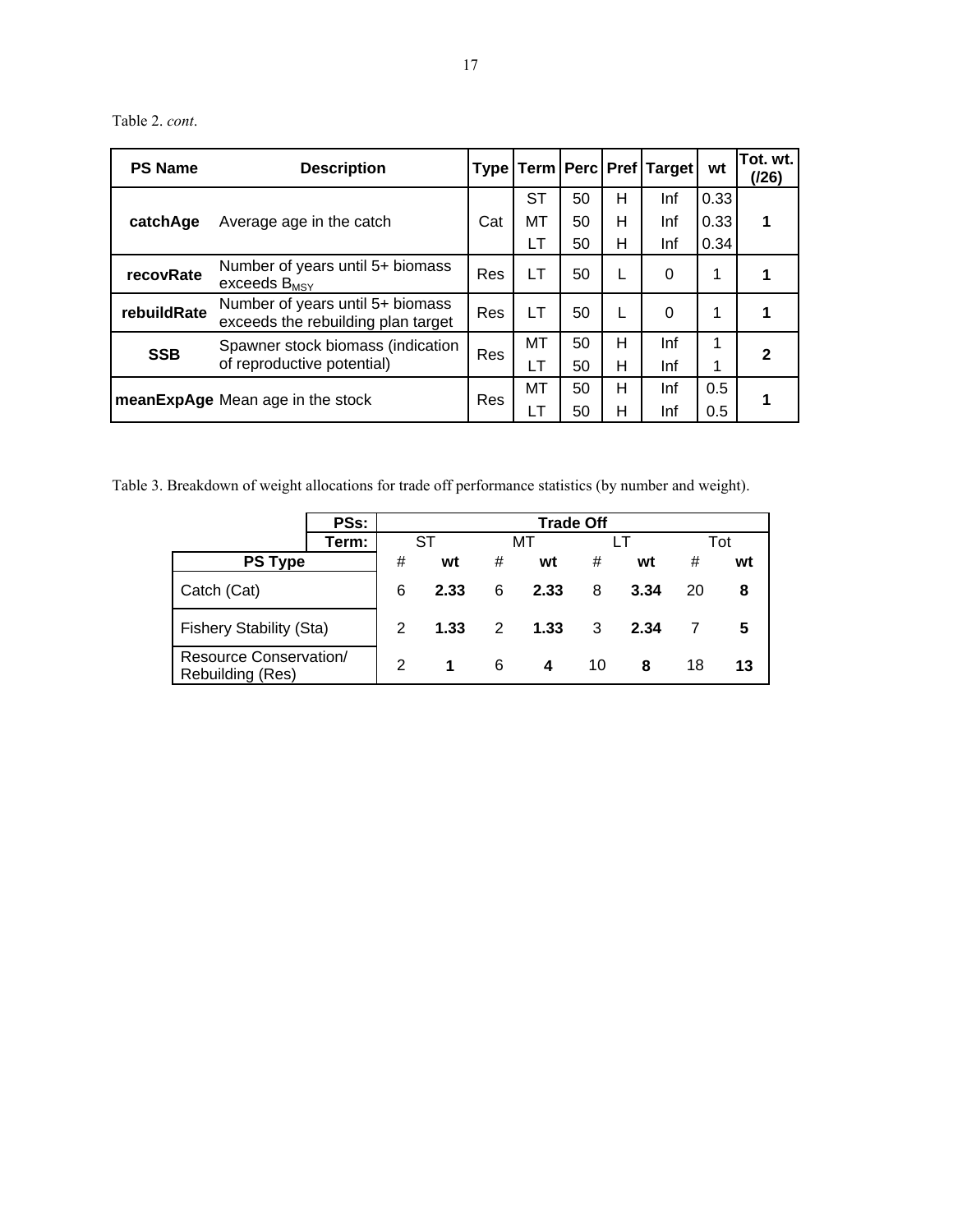Table 4. Satisficing success (%) for each of the seven management strategies by performance statistic type and term (short, medium and long) and overall.

|           |                  |    |                  | PS Type     |                  |           | <b>PS Term</b> |         |                |    |
|-----------|------------------|----|------------------|-------------|------------------|-----------|----------------|---------|----------------|----|
| <b>MS</b> | OM               | wt | <b>Stability</b> | Catch       | <b>Resource</b>  | <b>ST</b> | <b>MT</b>      | LT      | <b>Overall</b> |    |
|           | CAV              | 1  | 100              | $\mathbf 0$ | 17               | 100       | 33             | 33      | 40             |    |
|           | LMV              | 1  | 100              | 100         | 67               | 100       | 83             | 75      | 80             |    |
|           | CAV_domed        | 1  | 100              | $\mathbf 0$ | 25               | 100       | 50             | 33      | 45             |    |
|           | CAV_varM         | 1  | 100              | $\mathbf 0$ | 50               | 100       | 67             | 50      | 60             |    |
| CC_16     | CAV_dep          | 1  | 100              | 0           | 25               | 100       | 50             | 33      | 45             |    |
|           | LMV_dep          | 1  | 100              | 100         | 67               | 100       | 83             | 75      | 80             |    |
|           | CAV_mRic         | 1  | 100              | 100         | 100              | 100       |                | 100 100 | 100            |    |
|           | LMV_mRic         | 1  | 100              | 100         | 83               | 100       | 100            | 83      | 90             |    |
|           | <b>ALL</b>       |    | 100              | 50          | 54               | 100       | 71             | 60      |                | 68 |
|           | CAV              | 1  | 67               | $\mathbf 0$ | $\pmb{0}$        | 0         | 33             | 17      | 20             |    |
|           | <b>LMV</b>       | 1  | 67               | 0           | 0                | 0         | 33             | 17      | 20             |    |
|           | CAV_domed        | 1  | 67               | 0           | 0                | 0         | 33             | 17      | 20             |    |
|           | CAV varM         | 1  | 67               | $\Omega$    | $\pmb{0}$        | $\Omega$  | 33             | 17      | 20             |    |
| Fsq       | CAV_dep          | 1  | 67               | $\Omega$    | 0                | $\Omega$  | 33             | 17      | 20             |    |
|           | LMV_dep          | 1  | 67               | 0           | 0                | $\Omega$  | 33             | 17      | 20             |    |
|           | CAV_mRic         | 1  | 67               | $\Omega$    | 0                | $\Omega$  | 33             | 17      | 20             |    |
|           | <b>LMV mRic</b>  | 1  | 67               | $\mathbf 0$ | $\boldsymbol{0}$ | $\Omega$  | 33             | 17      | 20             |    |
|           | <b>ALL</b>       |    | 67               | $\bf{0}$    | 0                | 0         | 33             | 17      |                | 20 |
|           | CAV              | 1  | 0                | 100         | 100              | 0         | 67             | 83      | 70             |    |
|           | LMV              | 1  | 0                | 100         | 67               | $\Omega$  | 67             | 50      | 50             |    |
|           | <b>CAV</b> domed | 1  | 0                | 100         | 100              | $\Omega$  | 67             | 83      | 70             |    |
|           | CAV_varM         | 1  | 33               | 100         | 100              | 0         | 67             | 100     | 80             |    |
| hF01      | CAV_dep          | 1  | $\mathbf 0$      | 100         | 100              | 0         | 67             | 83      | 70             |    |
|           | LMV_dep          | 1  | 0                | 100         | 75               | 0         | 67             | 58      | 55             |    |
|           | CAV_mRic         | 1  | 0                | 100         | 67               | $\Omega$  | 67             | 50      | 50             |    |
|           | <b>LMV mRic</b>  | 1  | 0                | 100         | 100              | 0         | 67             | 83      | 70             |    |
|           | <b>ALL</b>       |    | 4                | 100         | 89               | 0         | 67             | 74      |                | 64 |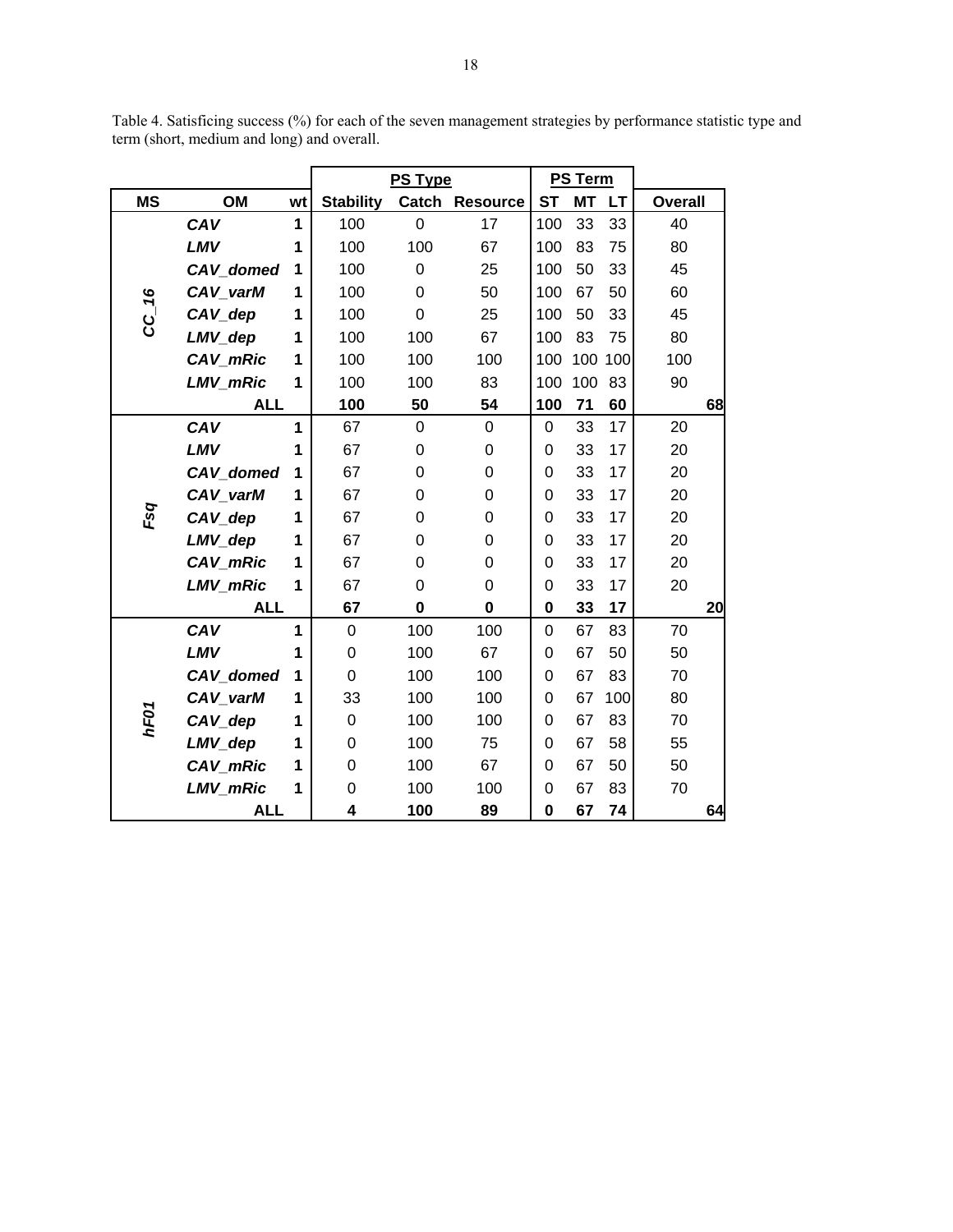Table 4. *cont*.

|              |                 |    |                  | <b>PS Type</b> |                |           | PS Term |         |                |     |
|--------------|-----------------|----|------------------|----------------|----------------|-----------|---------|---------|----------------|-----|
| <b>MS</b>    | OM              | wt | <b>Stability</b> |                | Catch Resource | <b>ST</b> | MT LT   |         | <b>Overall</b> |     |
|              | CAV             | 1  | 67               | 100            | 100            | 0         | 100 100 |         | 90             |     |
|              | <b>LMV</b>      | 1  | $\pmb{0}$        | 100            | 17             | 0         | 33      | 17      | 20             |     |
|              | CAV_domed       | 1  | 33               | 100            | 100            | 0         | 67      | 100     | 80             |     |
|              | CAV_varM        | 1  | 67               | 100            | 100            | 0         | 100 100 |         | 90             |     |
| Ъ            | CAV_dep         | 1  | 33               | 100            | 100            | 0         | 67      | 100     | 80             |     |
|              | LMV_dep         | 1  | $\pmb{0}$        | 100            | 17             | 0         | 33      | 17      | 20             |     |
|              | CAV_mRic        | 1  | 67               | 100            | 67             | 0         | 100     | 67      | 70             |     |
|              | LMV_mRic        | 1  | 0                | 100            | 42             | 0         | 67      | 25      | 35             |     |
|              | <b>ALL</b>      |    | 33               | 100            | 68             | 0         | 71      | 66      |                | 61  |
|              | CAV             | 1  | 100              | 100            | 100            | 100       | 100 100 |         | 100            |     |
|              | <b>LMV</b>      | 1  | 100              | 100            | 100            | 100       | 100 100 |         | 100            |     |
|              | CAV_domed       | 1  | 100              | 100            | 100            | 100       | 100 100 |         | 100            |     |
|              | CAV_varM        | 1  | 100              | 100            | 100            | 100       | 100 100 |         | 100            |     |
| modFree      | CAV_dep         | 1  | 100              | 100            | 100            | 100       | 100 100 |         | 100            |     |
|              | LMV_dep         | 1  | 100              | 100            | 100            | 100       | 100 100 |         | 100            |     |
|              | CAV_mRic        | 1  | 100              | 100            | 100            | 100       | 100 100 |         | 100            |     |
|              | LMV_mRic        | 1  | 100              | 100            | 100            | 100       | 100 100 |         | 100            |     |
|              | <b>ALL</b>      |    | 100              | 100            | 100            | 100       | 100 100 |         |                | 100 |
|              | CAV             | 1  | 100              | 100            | 100            | 100       | 100 100 |         | 100            |     |
|              | <b>LMV</b>      | 1  | 100              | 100            | 100            | 100       | 100 100 |         | 100            |     |
|              | CAV_domed       | 1  | 100              | 100            | 100            | 100       | 100 100 |         | 100            |     |
|              | CAV_varM        | 1  | 100              | 100            | 100            | 100       | 100 100 |         | 100            |     |
| rbPlan       | CAV_dep         | 1  | 100              | 100            | 100            | 100       | 100 100 |         | 100            |     |
|              | LMV_dep         | 1  | 100              | 100            | 100            | 100       | 100 100 |         | 100            |     |
|              | CAV_mRic        | 1  | 100              | 100            | 100            | 100       | 100 100 |         | 100            |     |
|              | <b>LMV mRic</b> | 1  | 100              | 100            | 100            | 100       | 100 100 |         | 100            |     |
|              | <b>ALL</b>      |    | 100              | 100            | 100            | 100       | 100 100 |         |                | 100 |
|              | CAV             | 1  | 33               | 100            | 100            | 0         | 67      | 100     | 80             |     |
|              | LMV             | 1  | 33               | 100            | 33             | 0         | 67      | 33      | 40             |     |
|              | CAV_domed       | 1  | 33               | 100            | 100            | 0         | 67      | 100     | 80             |     |
|              | CAV_varM        | 1  | 67               | 100            | 100            | 0         |         | 100 100 | 90             |     |
| <b>Bfrac</b> | CAV_dep         | 1  | 33               | 100            | 100            | 0         | 67      | 100     | 80             |     |
|              | LMV_dep         | 1  | 0                | 100            | 33             | 0         | 67      | 17      | 30             |     |
|              | CAV_mRic        | 1  | 33               | 100            | 50             | 0         | 67      | 50      | 50             |     |
|              | <b>LMV_mRic</b> | 1  | 33               | 100            | 42             | 0         | 67      | 42      | 45             |     |
|              | <b>ALL</b>      |    | 33               | 100            | 70             | 0         | 71      | 68      |                | 62  |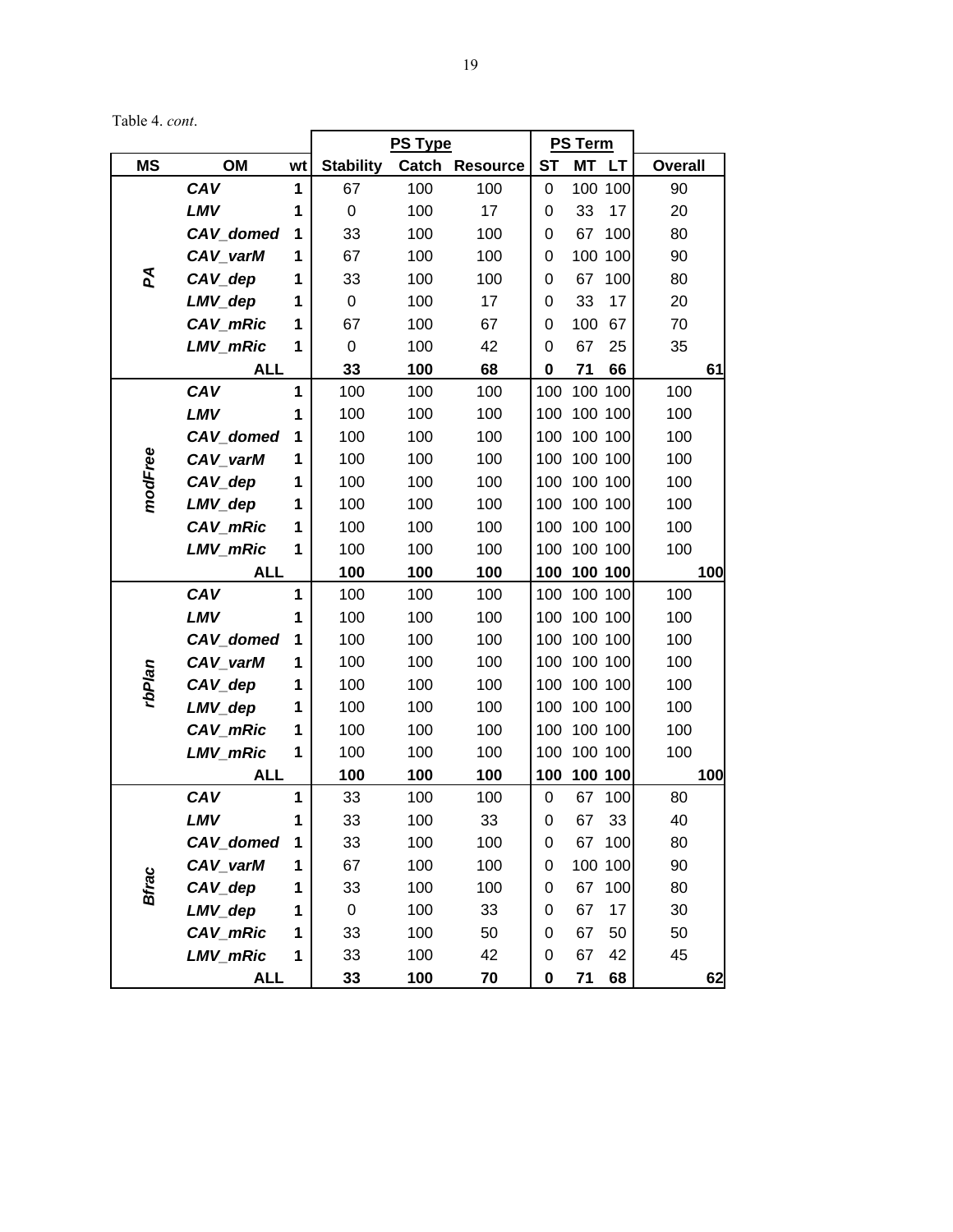Table 5. Trade-off value score for each of the seven management strategies by performance statistic type and term (short, medium and long) and overall. Scores are a relative comparison of candidate MSs ranging from 0 (the worst of all MSs) to 1 (the best MS or, for PSs with a specific target, achieves required target).

|           |                 |              |                  | <b>PS Type</b> |                |           | <b>PS Term</b> |      |                |
|-----------|-----------------|--------------|------------------|----------------|----------------|-----------|----------------|------|----------------|
| <b>MS</b> | OM              | wt           | <b>Stability</b> |                | Catch Resource | <b>ST</b> | <b>MT</b>      | LT.  | <b>Overall</b> |
|           | CAV             | $\mathbf{1}$ | 0.82             | 0.67           | 0.39           | 0.71      | 0.51           | 0.53 | 0.56           |
|           | LMV             | 1            | 0.90             | 0.59           | 0.51           | 0.73      | 0.55           | 0.60 | 0.61           |
|           | CAV domed       | 1            | 0.82             | 0.70           | 0.41           | 0.74      | 0.52           | 0.55 | 0.58           |
|           | CAV varM        | 1            | 0.82             | 0.70           | 0.39           | 0.75      | 0.54           | 0.52 | 0.57           |
| $CC-$ 16  | CAV_dep         | 1            | 0.84             | 0.67           | 0.36           | 0.75      | 0.50           | 0.51 | 0.55           |
|           | LMV_dep         | 1            | 0.88             | 0.57           | 0.54           | 0.73      | 0.53           | 0.62 | 0.62           |
|           | CAV_mRic        | 1            | 0.83             | 0.72           | 0.60           | 0.77      | 0.60           | 0.70 | 0.68           |
|           | <b>LMV mRic</b> | 1            | 0.88             | 0.66           | 0.60           | 0.83      | 0.55           | 0.69 | 0.67           |
|           | <b>ALL</b>      |              | 0.85             | 0.66           | 0.48           | 0.75      | 0.54           | 0.59 | 0.60           |
|           | CAV             | $\mathbf{1}$ | 0.51             | 0.21           | 0.08           | 0.37      | 0.18           | 0.15 | 0.20           |
|           | LMV             | 1            | 0.51             | 0.18           | 0.09           | 0.37      | 0.14           | 0.18 | 0.20           |
|           | CAV_domed       | 1            | 0.49             | 0.22           | 0.08           | 0.37      | 0.19           | 0.15 | 0.20           |
|           | CAV varM        | 1            | 0.47             | 0.22           | 0.08           | 0.37      | 0.19           | 0.14 | 0.20           |
| Fsq       | CAV_dep         | 1            | 0.52             | 0.19           | 0.08           | 0.37      | 0.18           | 0.15 | 0.20           |
|           | LMV_dep         | 1            | 0.51             | 0.18           | 0.10           | 0.37      | 0.12           | 0.19 | 0.20           |
|           | CAV_mRic        | 1            | 0.56             | 0.27           | 0.08           | 0.37      | 0.22           | 0.19 | 0.23           |
|           | <b>LMV mRic</b> | 1            | 0.54             | 0.24           | 0.10           | 0.37      | 0.14           | 0.23 | 0.23           |
|           | <b>ALL</b>      |              | 0.51             | 0.22           | 0.08           | 0.37      | 0.17           | 0.17 | 0.21           |
|           | CAV             | $\mathbf{1}$ | 0.16             | 0.58           | 0.96           | 0.53      | 0.73           | 0.72 | 0.69           |
|           | LMV             | 1            | 0.14             | 0.62           | 0.79           | 0.53      | 0.76           | 0.55 | 0.61           |
|           | CAV_domed       | 1            | 0.15             | 0.57           | 0.98           | 0.53      | 0.73           | 0.72 | 0.69           |
|           | CAV varM        | 1            | 0.16             | 0.56           | 1.00           | 0.53      | 0.73           | 0.74 | 0.70           |
| hF01      | CAV_dep         | 1            | 0.16             | 0.58           | 0.95           | 0.53      | 0.73           | 0.71 | 0.68           |
|           | LMV_dep         | 1            | 0.14             | 0.62           | 0.79           | 0.53      | 0.75           | 0.56 | 0.61           |
|           | CAV_mRic        | 1            | 0.14             | 0.49           | 0.83           | 0.53      | 0.73           | 0.54 | 0.59           |
|           | <b>LMV mRic</b> | 1            | 0.16             | 0.59           | 0.78           | 0.53      | 0.75           | 0.55 | 0.60           |
|           | <b>ALL</b>      |              | 0.15             | 0.58           | 0.88           | 0.53      | 0.74           | 0.64 | 0.65           |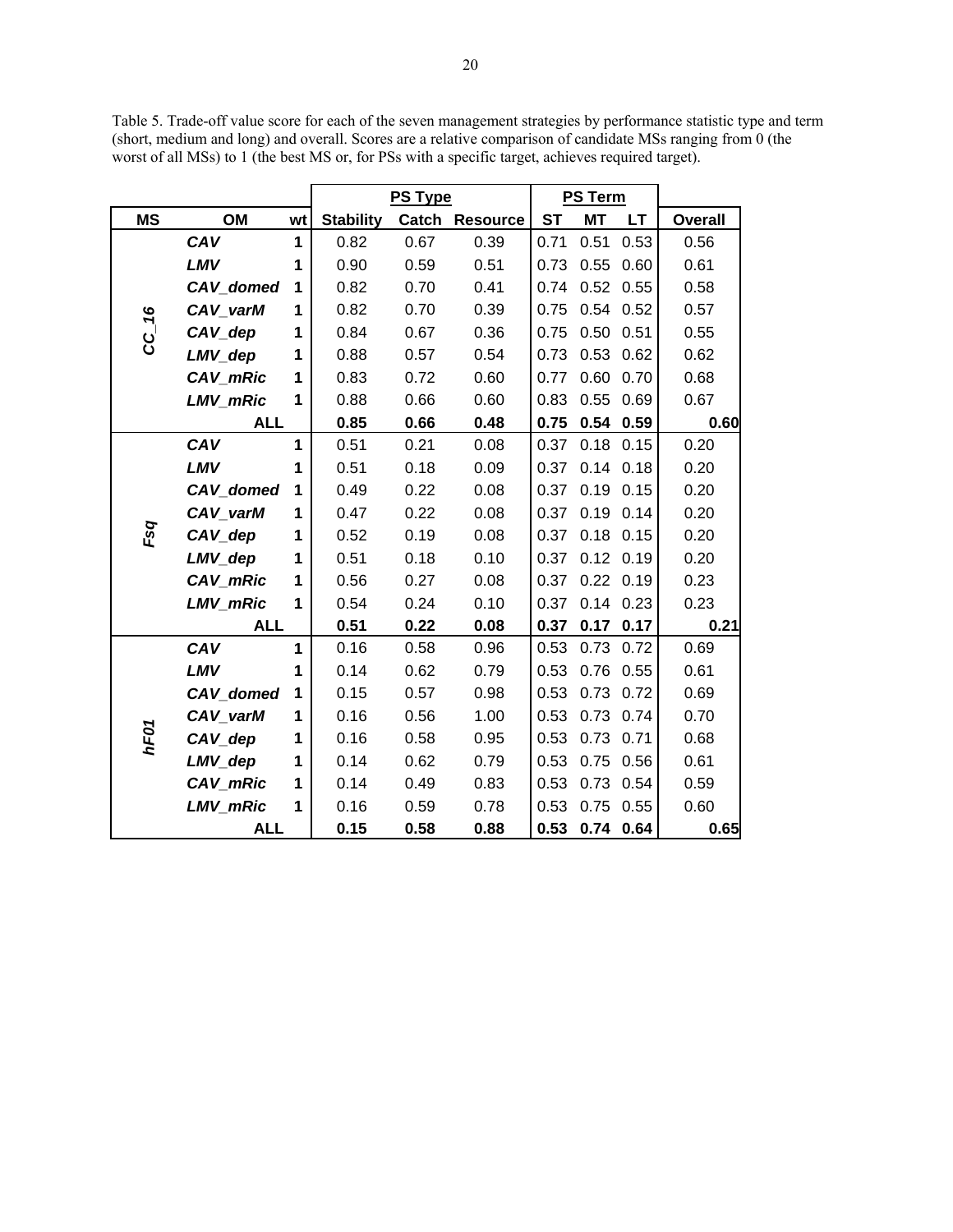21

Table 5. *cont*.

|              |                 |    |                  | <b>PS Type</b> |                |                | <b>PE Term</b> |                |                |
|--------------|-----------------|----|------------------|----------------|----------------|----------------|----------------|----------------|----------------|
| <b>MS</b>    | OM              | wt | <b>Stability</b> |                | Catch Resource | <b>ST</b>      |                | MT LT          | <b>Overall</b> |
|              | CAV             | 1  | 0.45             | 0.73           | 0.57           | 0.67 0.63 0.55 |                |                | 0.60           |
|              | LMV             | 1  | 0.41             | 0.66           | 0.41           |                |                | 0.68 0.60 0.35 | 0.49           |
|              | CAV_domed       | 1  | 0.44             | 0.74           | 0.60           | 0.66 0.64 0.57 |                |                | 0.61           |
|              | CAV_varM        | 1  | 0.46             | 0.74           | 0.58           | 0.68 0.62 0.57 |                |                | 0.61           |
| Σđ           | CAV_dep         | 1  | 0.45             | 0.75           | 0.58           | 0.69 0.63 0.57 |                |                | 0.61           |
|              | LMV_dep         | 1  | 0.43             | 0.67           | 0.40           |                |                | 0.69 0.62 0.35 | 0.49           |
|              | CAV_mRic        | 1  | 0.46             | 0.74           | 0.48           |                |                | 0.68 0.63 0.47 | 0.55           |
|              | LMV_mRic        | 1  | 0.37             | 0.74           | 0.42           |                |                | 0.69 0.62 0.39 | 0.51           |
|              | <b>ALL</b>      |    | 0.43             | 0.72           | 0.50           | 0.68 0.62 0.48 |                |                | 0.56           |
|              | CAV             | 1  | 0.60             | 0.65           | 0.84           |                |                | 0.75 0.64 0.78 | 0.74           |
|              | LMV             | 1  | 0.62             | 0.59           | 0.91           |                |                | 0.72 0.67 0.82 | 0.75           |
|              | CAV_domed       | 1  | 0.62             | 0.66           | 0.83           |                |                | 0.74 0.67 0.77 | 0.74           |
| modFree      | CAV_varM        | 1  | 0.60             | 0.66           | 0.82           | 0.74 0.66 0.77 |                |                | 0.73           |
|              | CAV_dep         | 1  | 0.58             | 0.65           | 0.83           | 0.74 0.65 0.77 |                |                | 0.73           |
|              | LMV_dep         | 1  | 0.58             | 0.59           | 0.84           | 0.72 0.65 0.74 |                |                | 0.71           |
|              | CAV_mRic        | 1  | 0.55             | 0.61           | 0.80           |                |                | 0.76 0.69 0.68 | 0.70           |
|              | LMV_mRic        | 1  | 0.57             | 0.57           | 0.82           |                |                | 0.77 0.64 0.70 | 0.69           |
|              | <b>ALL</b>      |    | 0.59             | 0.62           | 0.84           | 0.74 0.66 0.75 |                |                | 0.72           |
|              | CAV             | 1  | 0.70             | 0.69           | 0.74           | 0.76 0.64 0.74 |                |                | 0.72           |
|              | LMV             | 1  | 0.72             | 0.60           | 0.80           | 0.73 0.64 0.76 |                |                | 0.72           |
|              | CAV_domed       | 1  | 0.70             | 0.69           | 0.73           | 0.76 0.63 0.74 |                |                | 0.71           |
|              | CAV_varM        | 1  | 0.71             | 0.71           | 0.70           | 0.76 0.65 0.72 |                |                | 0.70           |
| rbPlan       | CAV_dep         | 1  | 0.69             | 0.67           | 0.76           |                |                | 0.76 0.62 0.76 | 0.72           |
|              | LMV_dep         | 1  | 0.71             | 0.58           | 0.79           |                |                | 0.73 0.62 0.75 | 0.71           |
|              | CAV_mRic        | 1  | 0.71             | 0.70           | 0.67           | 0.76 0.66 0.67 |                |                | 0.69           |
|              | <b>LMV mRic</b> | 1  | 0.71             | 0.63           | 0.73           | 0.79 0.63 0.70 |                |                | 0.70           |
|              | <b>ALL</b>      |    | 0.71             | 0.66           | 0.74           | 0.76 0.64 0.73 |                |                | 0.71           |
|              | CAV             | 1  | 0.42             | 0.71           | 0.71           | 0.62 0.68 0.65 |                |                | 0.65           |
|              | LMV             | 1  | 0.33             | 0.65           | 0.50           | 0.63 0.71 0.36 |                |                | 0.51           |
|              | CAV_domed       | 1  | 0.43             | 0.73           | 0.72           | 0.62 0.69 0.66 |                |                | 0.66           |
|              | CAV varM        | 1  | 0.41             | 0.72           | 0.74           |                |                | 0.62 0.66 0.69 | 0.67           |
| <b>Bfrac</b> | CAV_dep         | 1  | 0.43             | 0.72           | 0.71           |                |                | 0.63 0.67 0.66 | 0.66           |
|              | LMV_dep         | 1  | 0.30             | 0.64           | 0.48           |                |                | 0.63 0.71 0.33 | 0.49           |
|              | CAV_mRic        | 1  | 0.42             | 0.69           | 0.59           | 0.63 0.70 0.51 |                |                | 0.59           |
|              | LMV_mRic        | 1  | 0.33             | 0.64           | 0.55           | 0.63 0.71 0.41 |                |                | 0.54           |
|              | <b>ALL</b>      |    | 0.38             | 0.69           | 0.62           | 0.63 0.69 0.54 |                |                | 0.60           |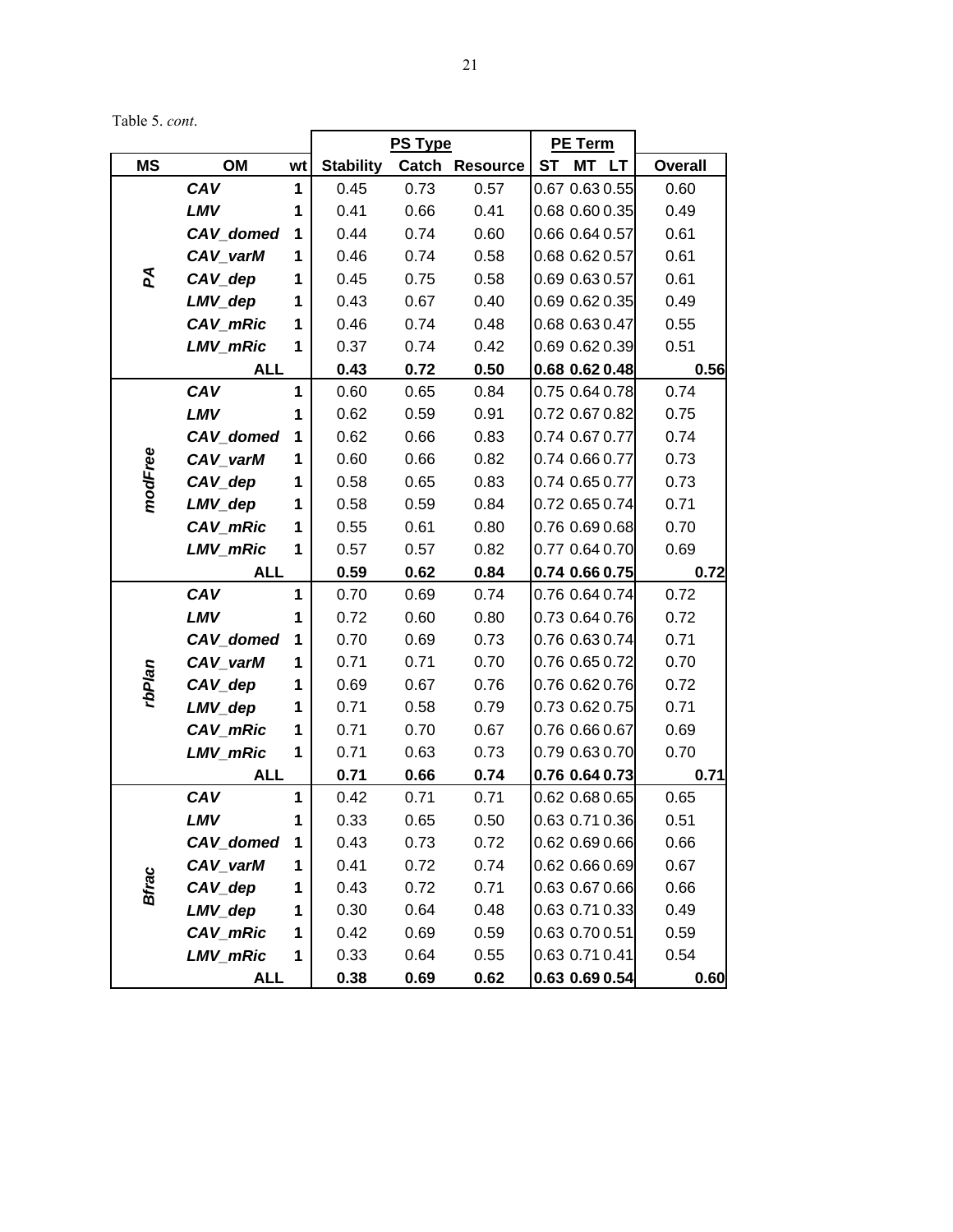MS: CC\_16; OMs: All OMs



Fig. 1. Descriptive statistics from the stochastic simulations (100 runs) of the *CC* 16 (constant catch 16kt) management strategy for each operating model in the reference set. Mean values are plotted.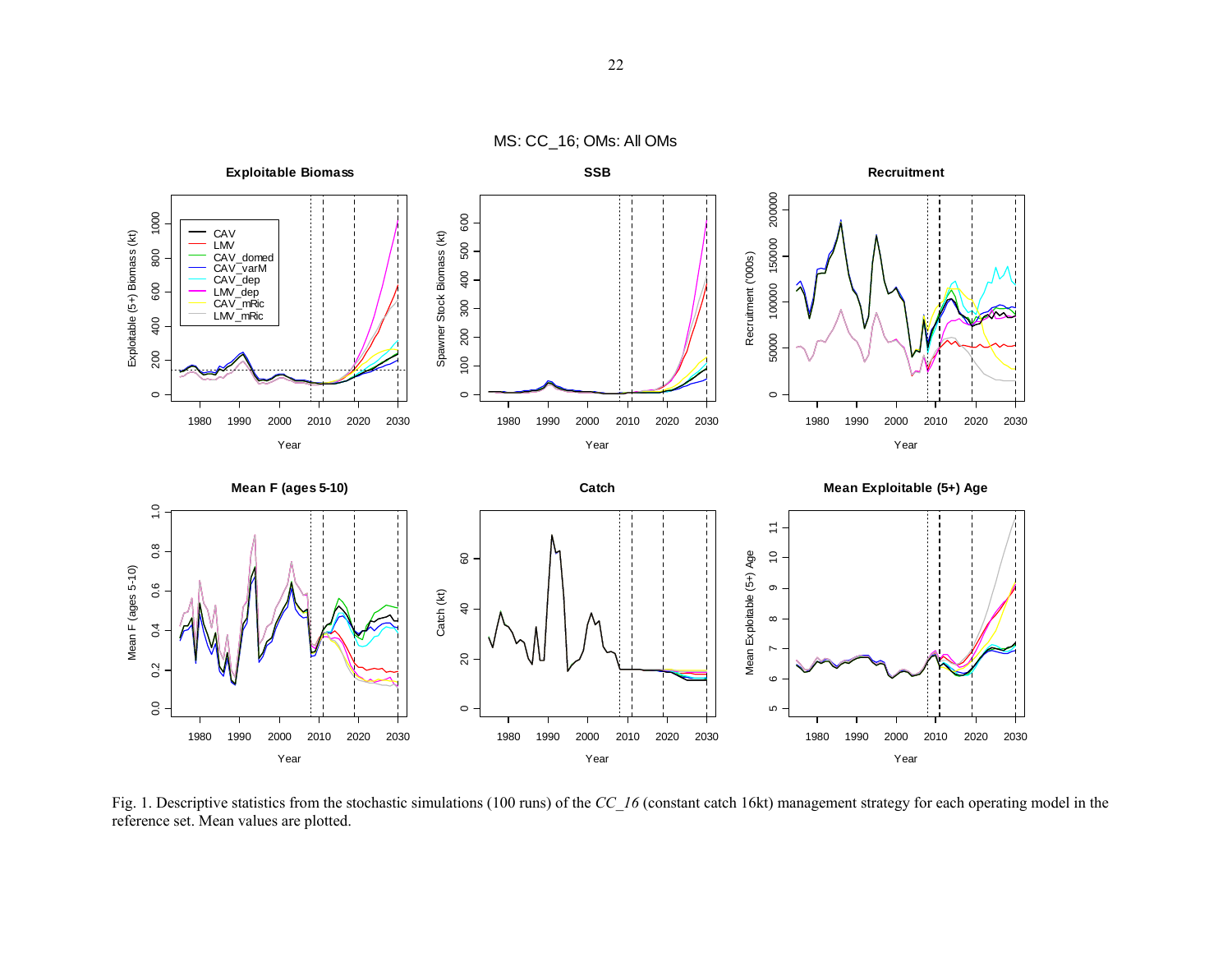# OM: CAV



Fig. 2. Satisficing performance statistic results for all management strategies, *CAV* (current assessment view) operating model. Medians, 25/75 and 5/95 percentiles shown. Shaded areas represent satisfactory zones (i.e. within the required threshold). For multiple thresholds, right facing shading shows the medium term threshold, and left facing shows the long term threshold. Terms:  $\triangle$  (green) = short,  $\bullet$  (red) =medium,  $\blacksquare$  (black) =long.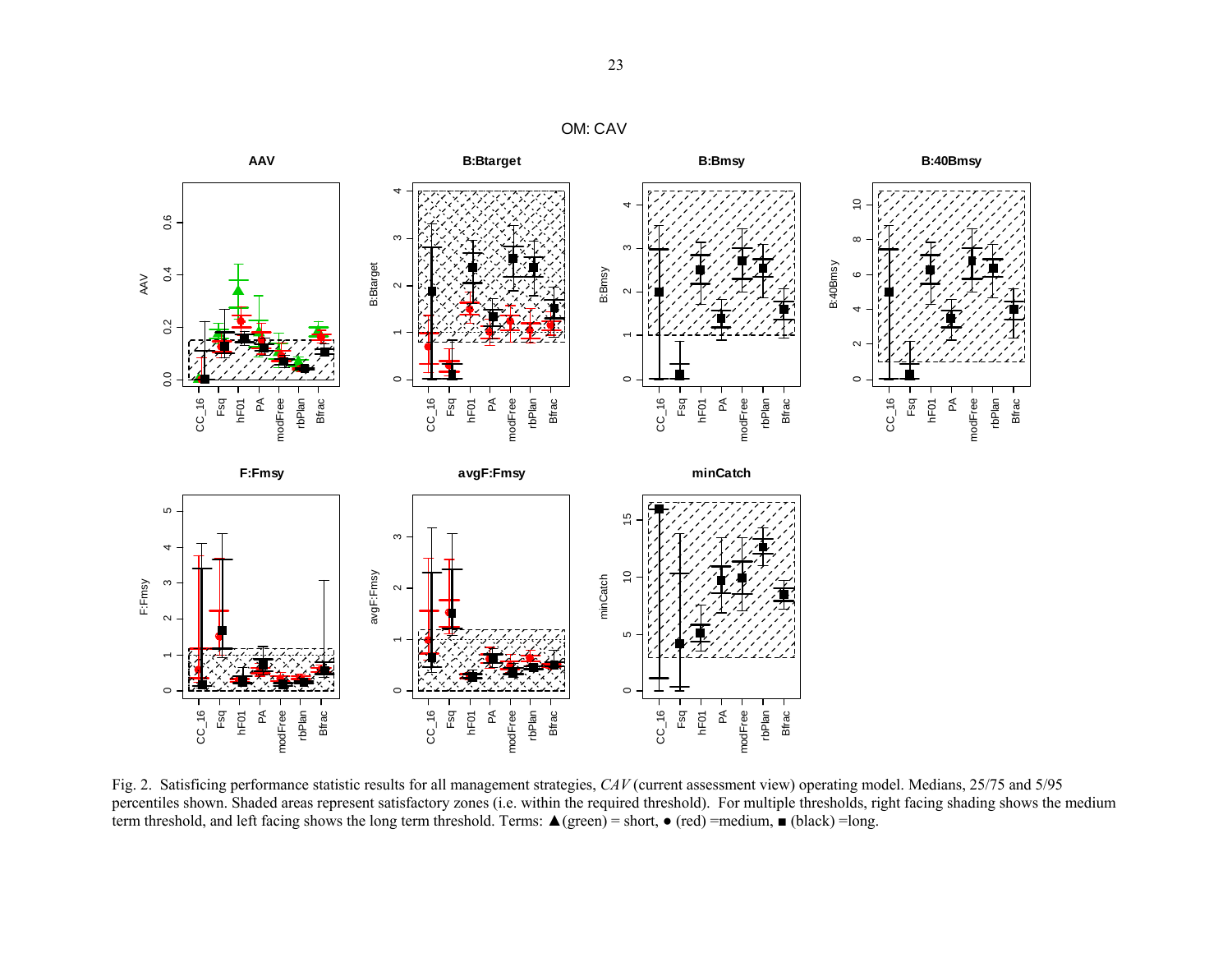# OM: LMV



Fig. 3. Satisficing performance statistic results for all management strategies, *LMV* (low mortality view) operating model. Medians, 25/75 and 5/95 percentiles shown. Shaded areas represent satisfactory zones (i.e. within the required threshold). For multiple thresholds, right facing shading shows the medium term threshold, and left facing shows the long term threshold. Terms:  $\triangle$  (green) = short,  $\bullet$  (red) =medium,  $\Box$  (black) = long.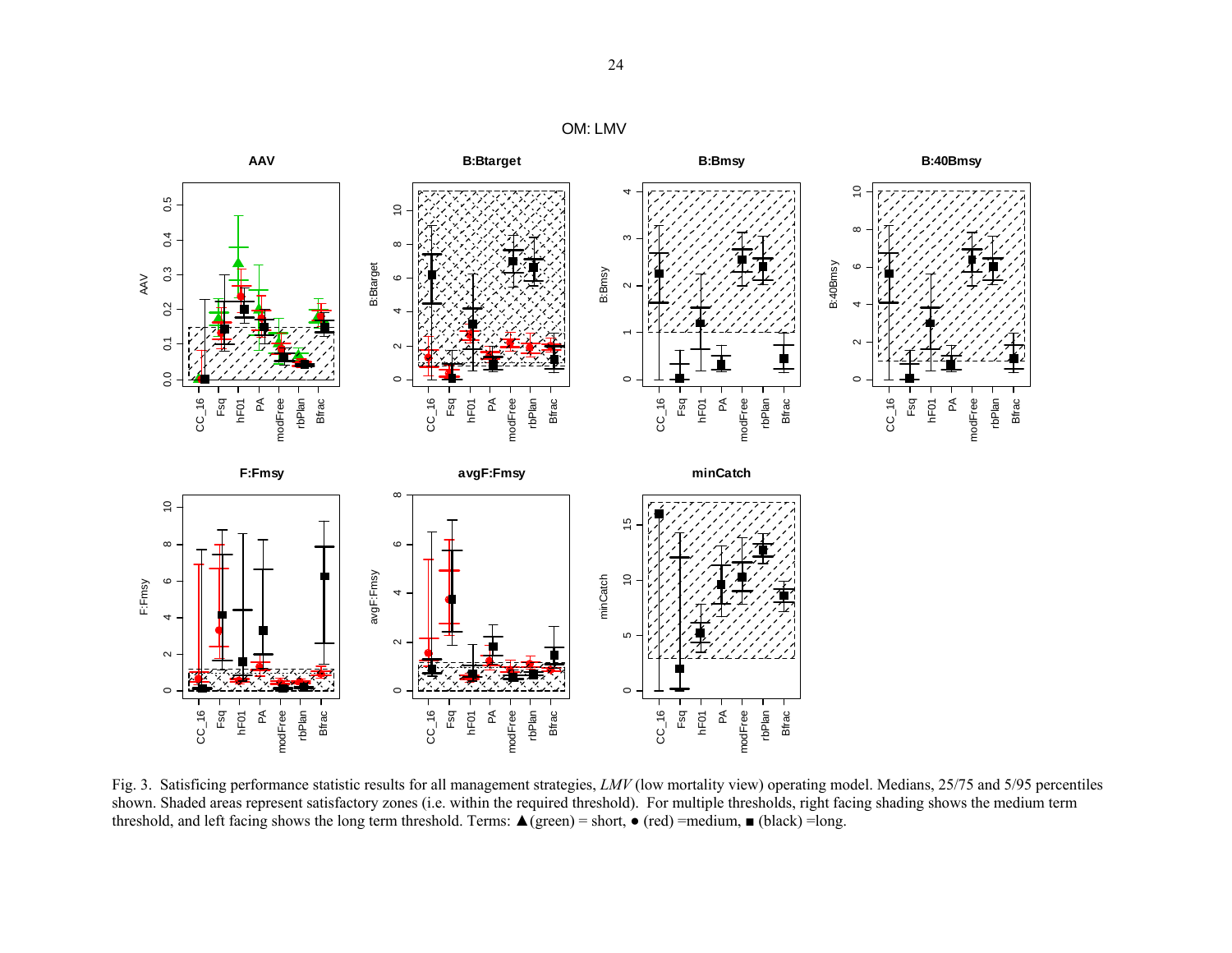OM: CAV; MSs: PassMSs



Fig. 4. Descriptive statistics from the stochastic simulations (100 runs) for the two successful Management Strategies (*modFree* and *rbPlan*) in the *CAV* operating model. Solid lines represent the median value, dashed lines show the 5 and 95 percentiles.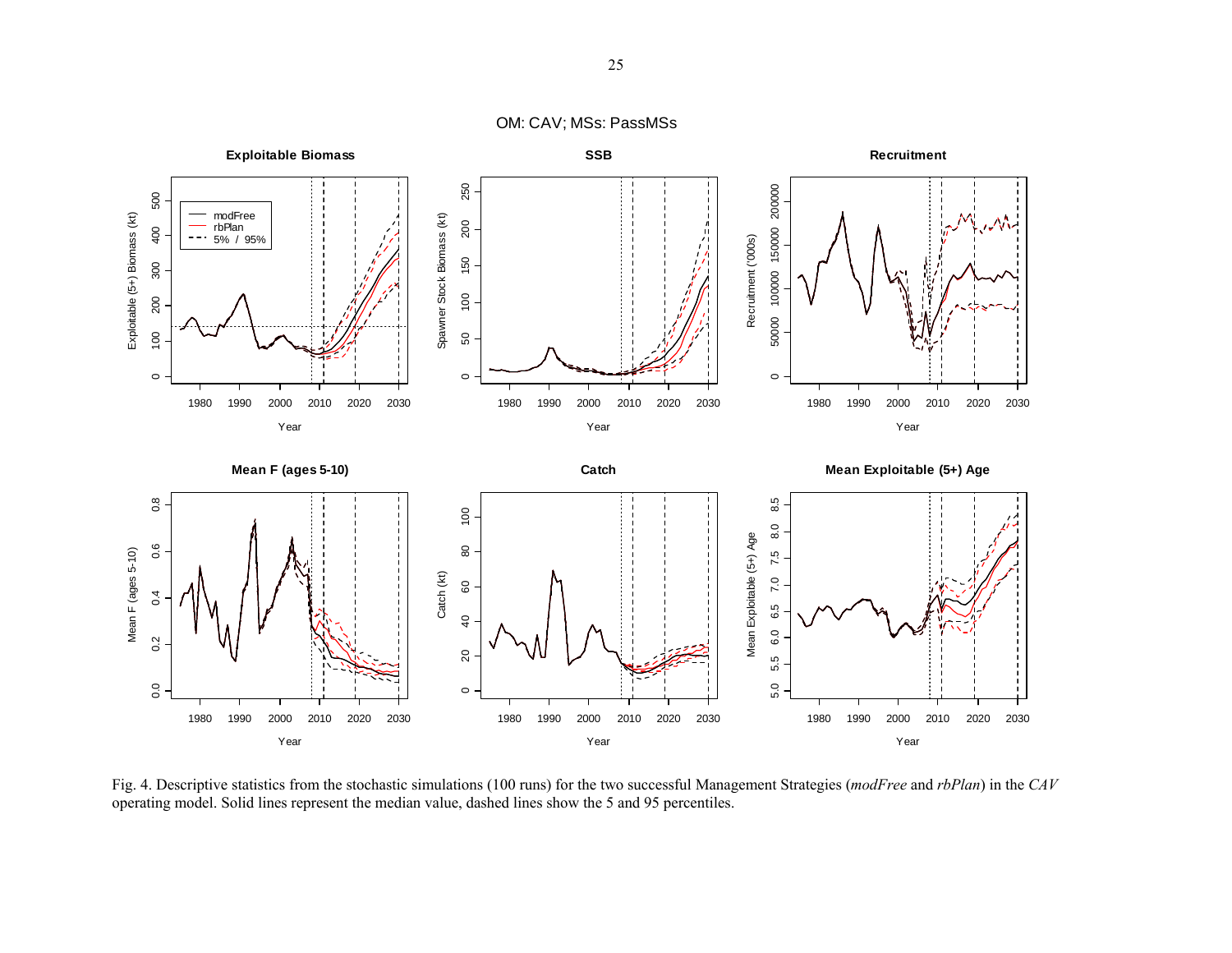OM: LMV; MSs: PassMSs



Fig. 5. Descriptive statistics from the stochastic simulations (100 runs) for the two successful Management Strategies (*modFree* and *rbPlan*) in the *LMV* operating model. Solid lines represent the median value, dashed lines show the 5 and 95 percentiles.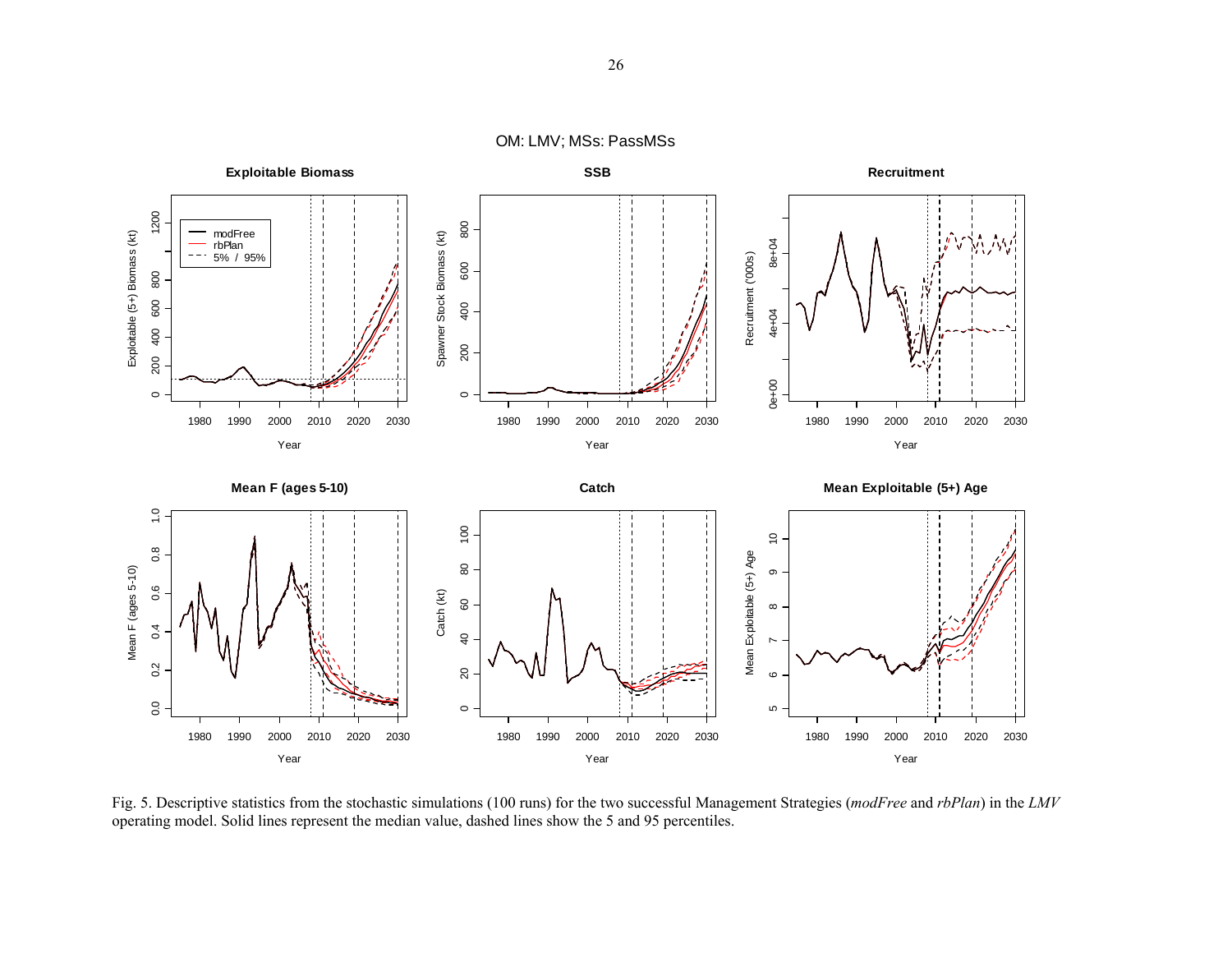MS: modFree; OMs: IE\_CAV



Fig. 6. Descriptive statistics from the stochastic simulations (100 runs) for the *modFree* Management Strategy with and without implementation error (random uniform 10-40%) in the *CAV* operating model. Solid lines represent the median value, dashed lines show the 5 and 95 percentiles.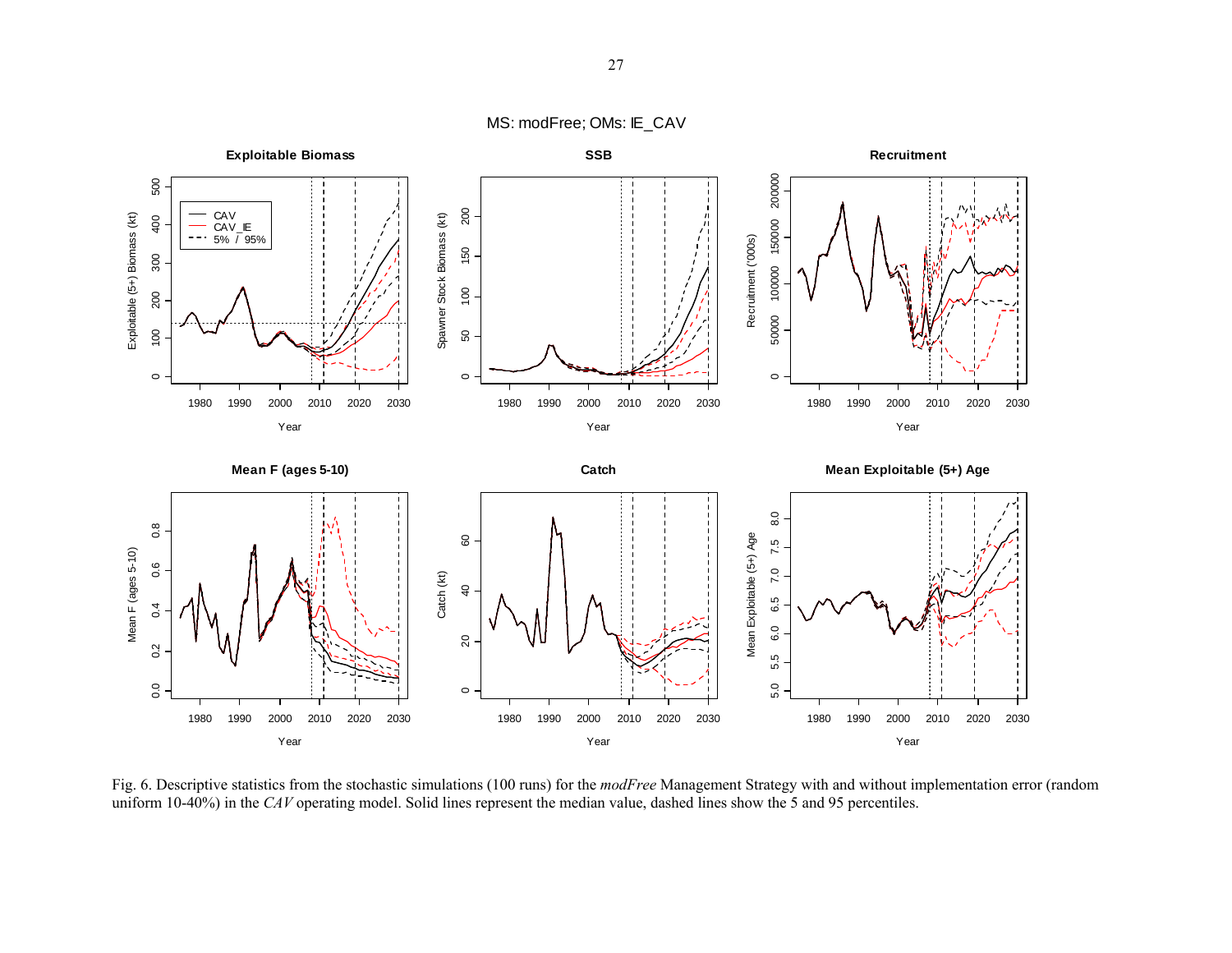MS: rbPlan; OMs: IE\_CAV



Fig. 7. Descriptive statistics from the stochastic simulations (100 runs) for the *rbPlan* Management Strategy with and without implementation error (random uniform 10-40%) in the *CAV* operating model. Solid lines represent the median value, dashed lines show the 5 and 95 percentiles.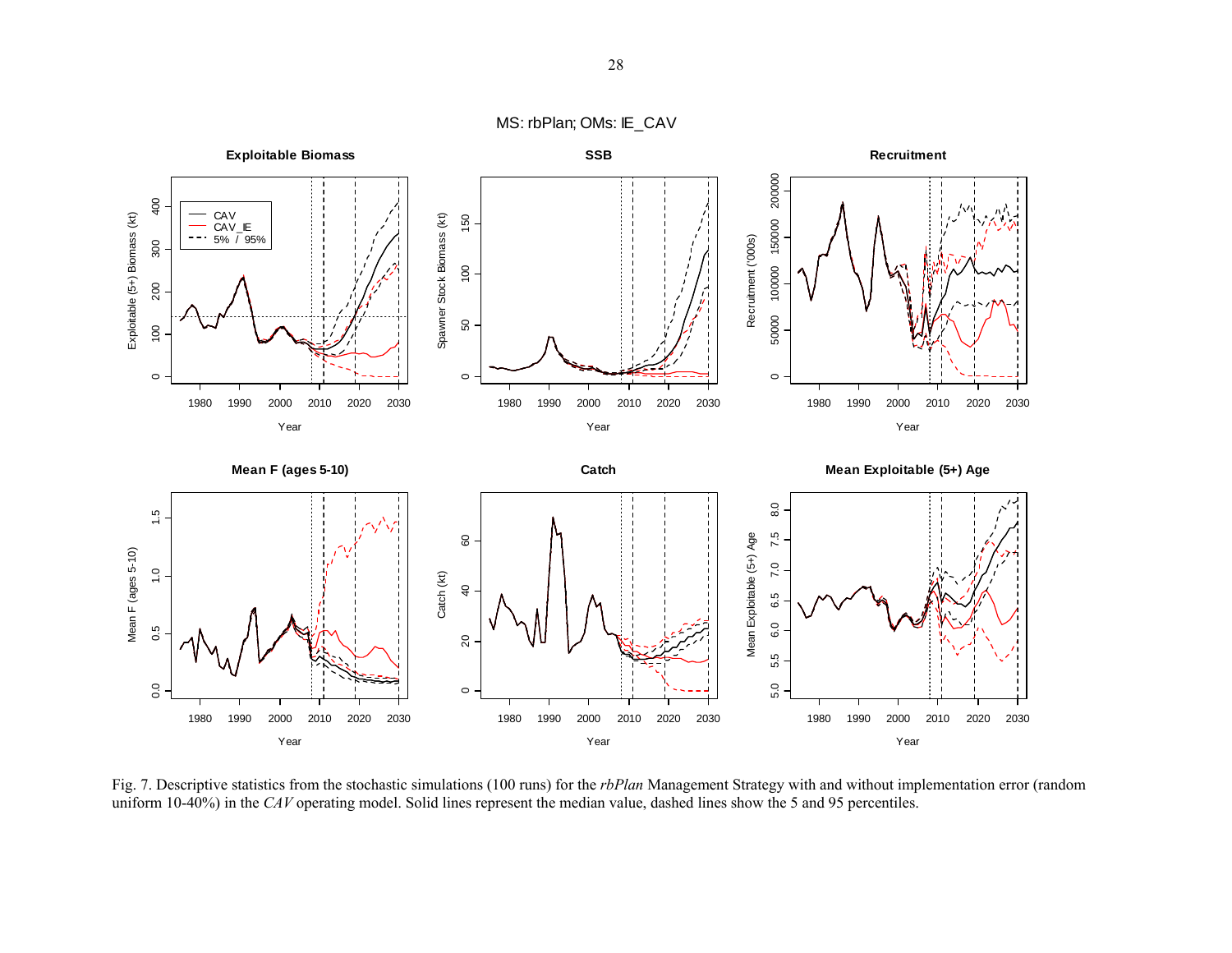MS: modFree; OMs: IE\_LMV



Fig. 8. Descriptive statistics from the stochastic simulations (100 runs) for the *modFree* Management Strategy with and without implementation error (random uniform 10-40%) in the *LMV* operating model. Solid lines represent the median value, dashed lines show the 5 and 95 percentiles.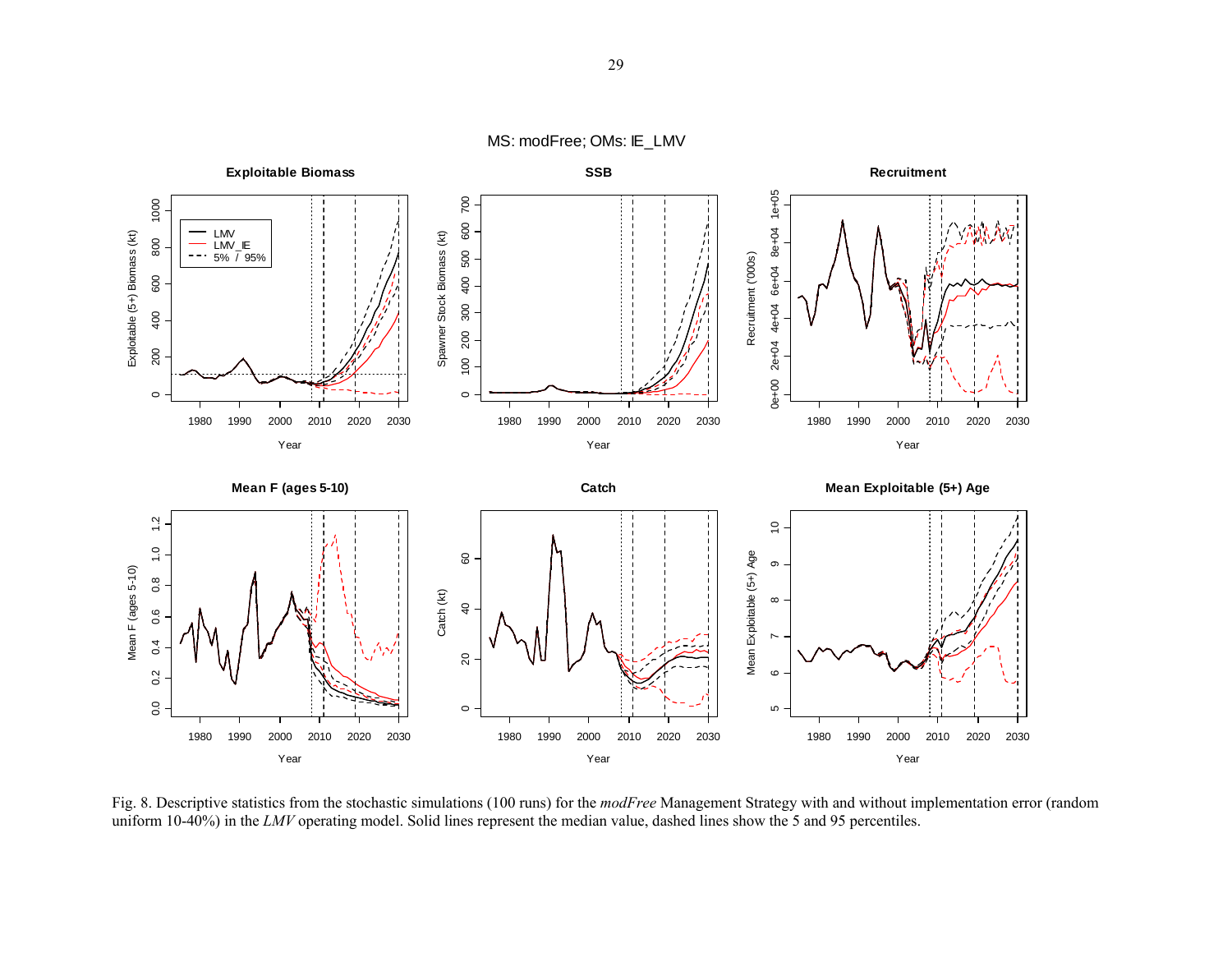MS: rbPlan; OMs: IE\_LMV



Fig. 9. Descriptive statistics from the stochastic simulations (100 runs) for the *rbPlan* Management Strategy with and without implementation error (random uniform 10-40%) in the *LMV* operating model. Solid lines represent the median value, dashed lines show the 5 and 95 percentiles.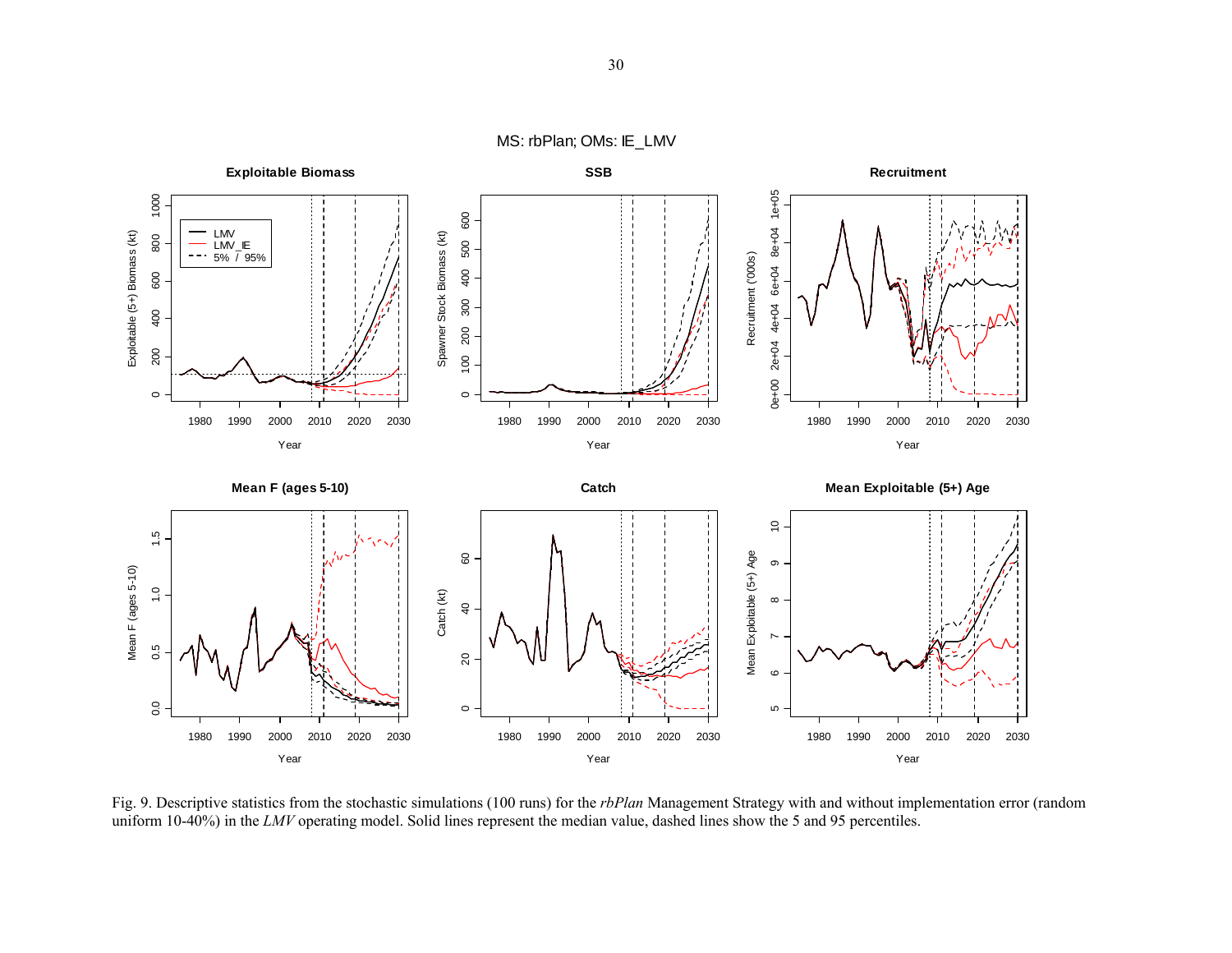

Fig. 10. Trajectories of annual catch vs. stock rebuilding from 2009 (first year of management strategy applied TAC) until 2030 for the *modFree* and *rbPlan* management strategies (*CAV* and *LMV* operating models). The shaded areas represent less than 16kt (catch status quo) and below rebuilding target, respectively. Medians and 5/95 percentiles shown.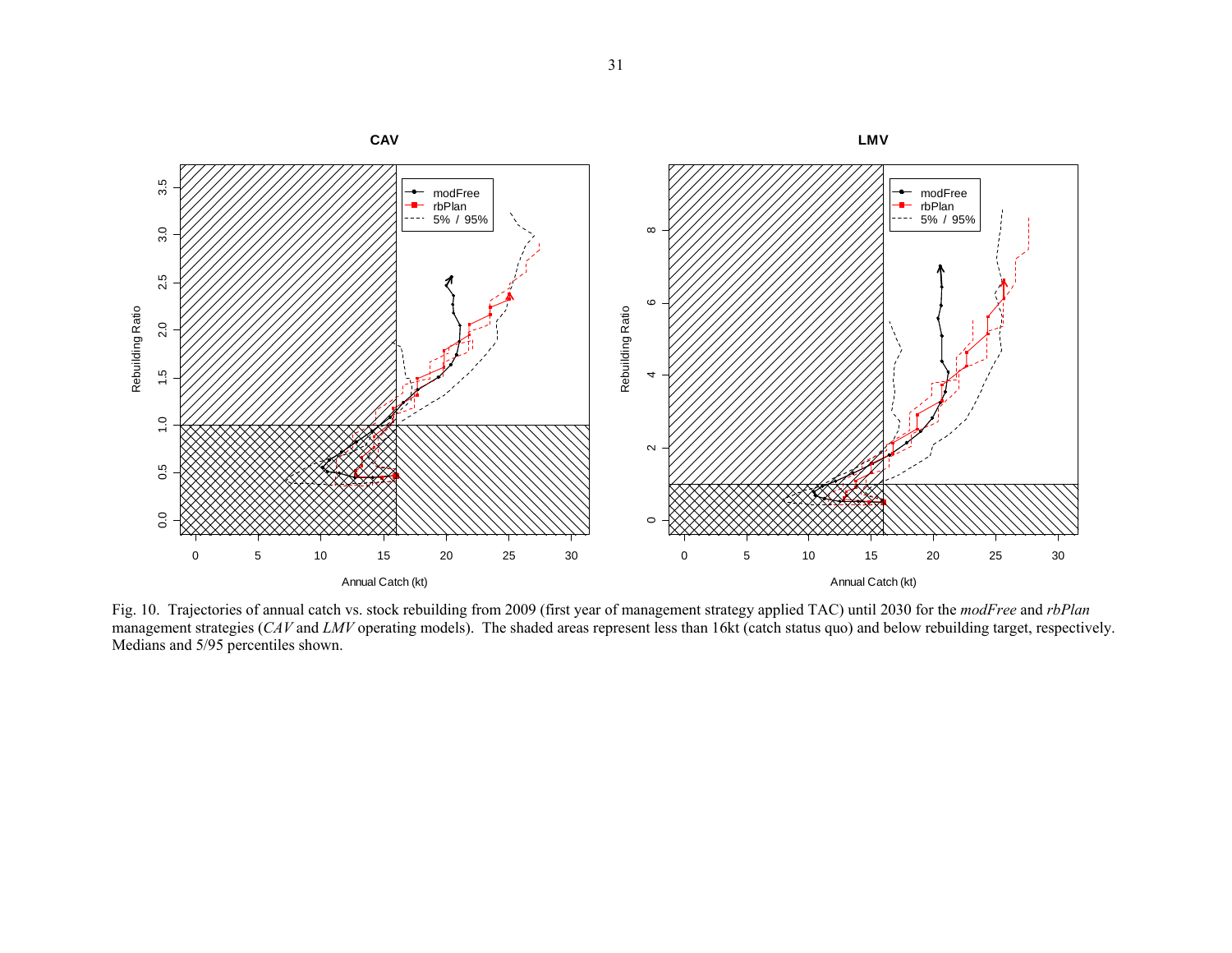

Fig. 11. Trajectories of the ratio of *F:F<sub>MSY</sub>* vs. *B:B<sub>MSY</sub>* from 2009 (first year of a management strategy applied TAC) until 2030 for the *modFree* and *rbPlan* management strategies (*CAV* and *LMV* operating models). The shaded areas represent 'overfished' (stock below *BMSY*, right shading) and overfishing (*F* above *FMSY*, left shading). Medians and 5/95 percentiles shown.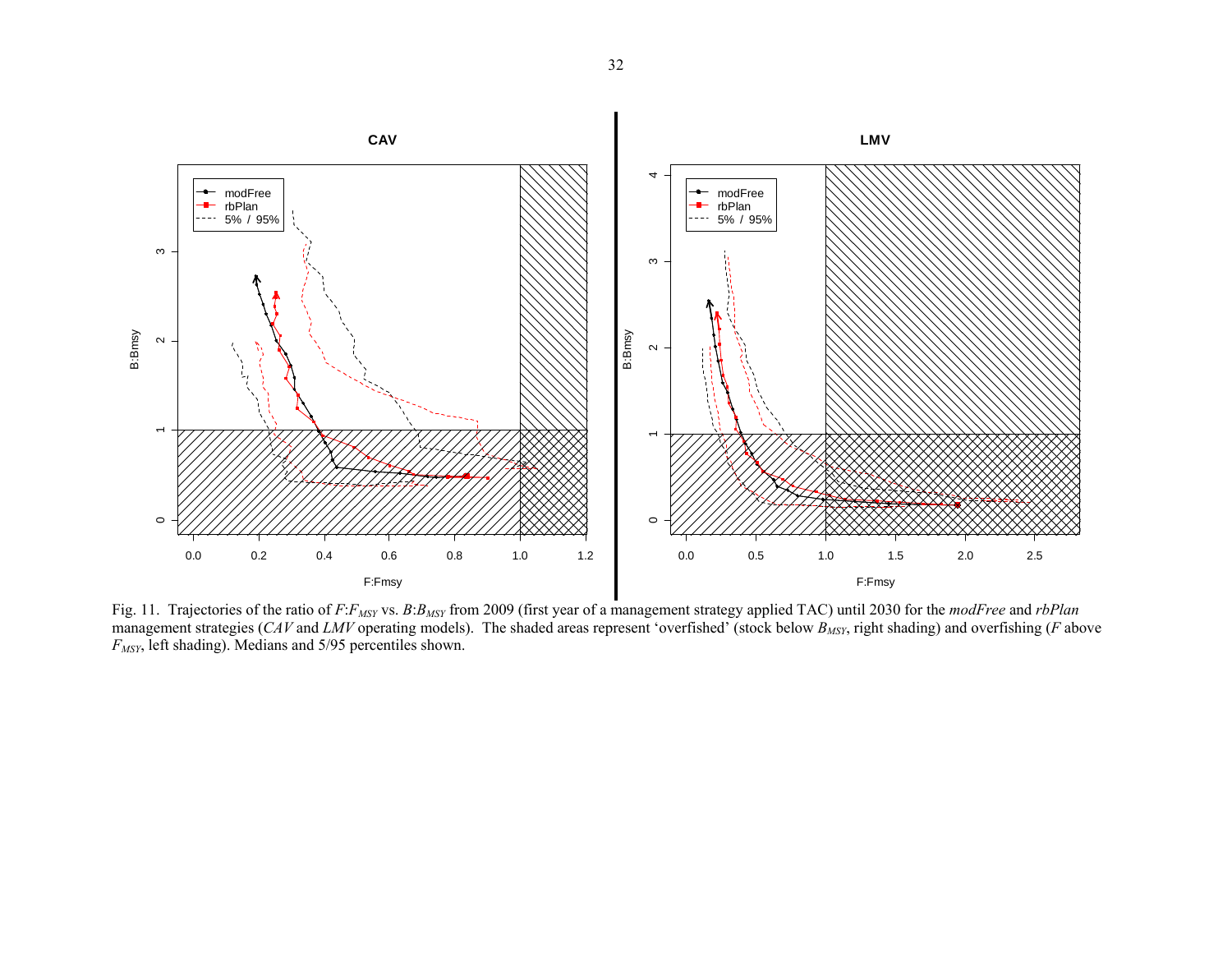# **Performance across all OMs**



Fig. 12. 'Crazy pie plots' (modified spider plots) of the trade-off score by type for all seven management strategies, for all operating models (equal weighting). Scores are relative comparisons between MSs: the larger the pie segment for a particular type, the better the performance relative to the other management strategies (or targets, if they existed for the trade off performance statistic). Types: fishery stability ('Sta', black); catch ('Cat', red) and resource conservation/rebuilding ('Res', green).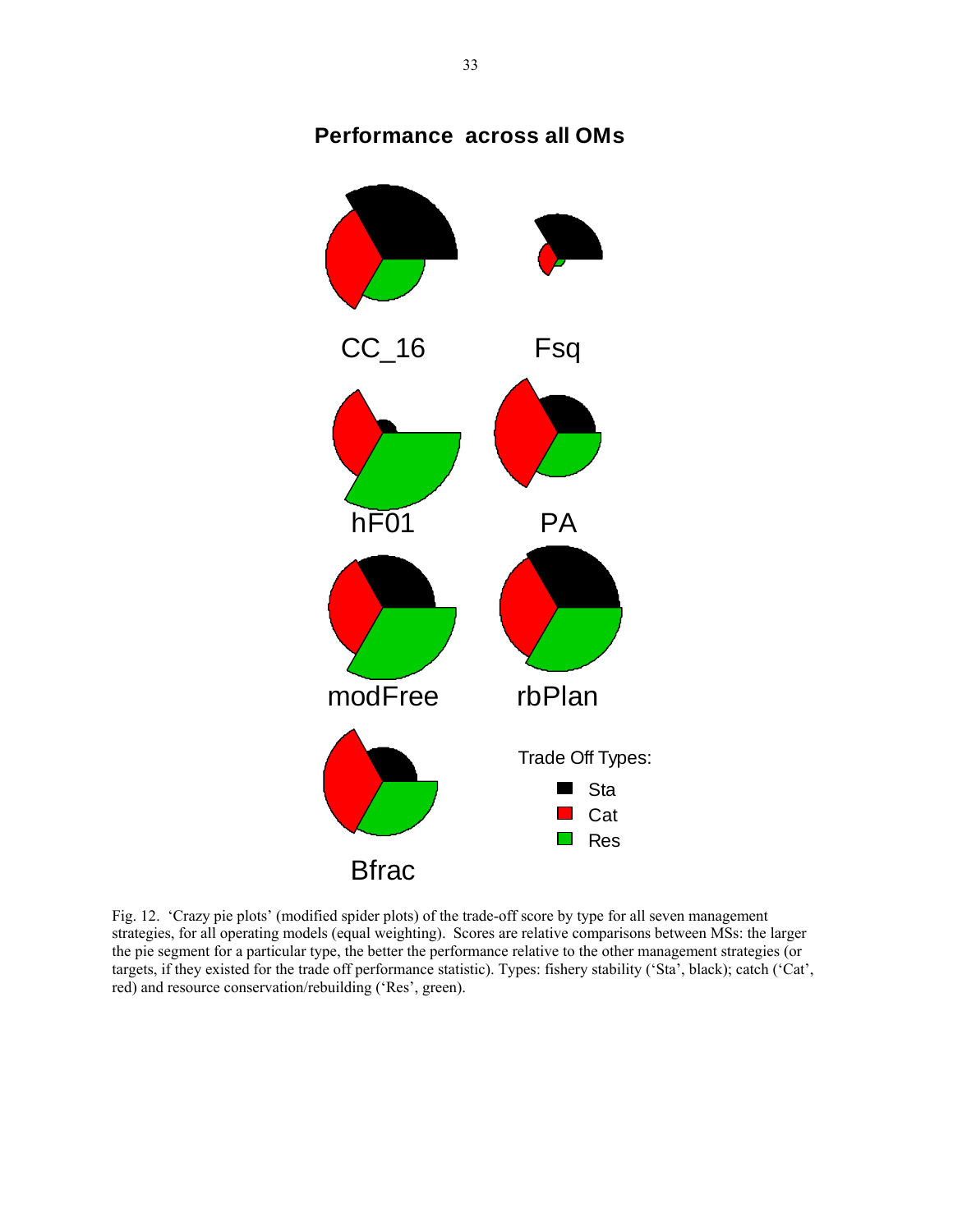

**Appendix 1: Overview of technical details of the MSE process** 

Fig. A1.1. Flowchart of the inputs, R routines (code files) and outputs for the Greenland halibut MSE.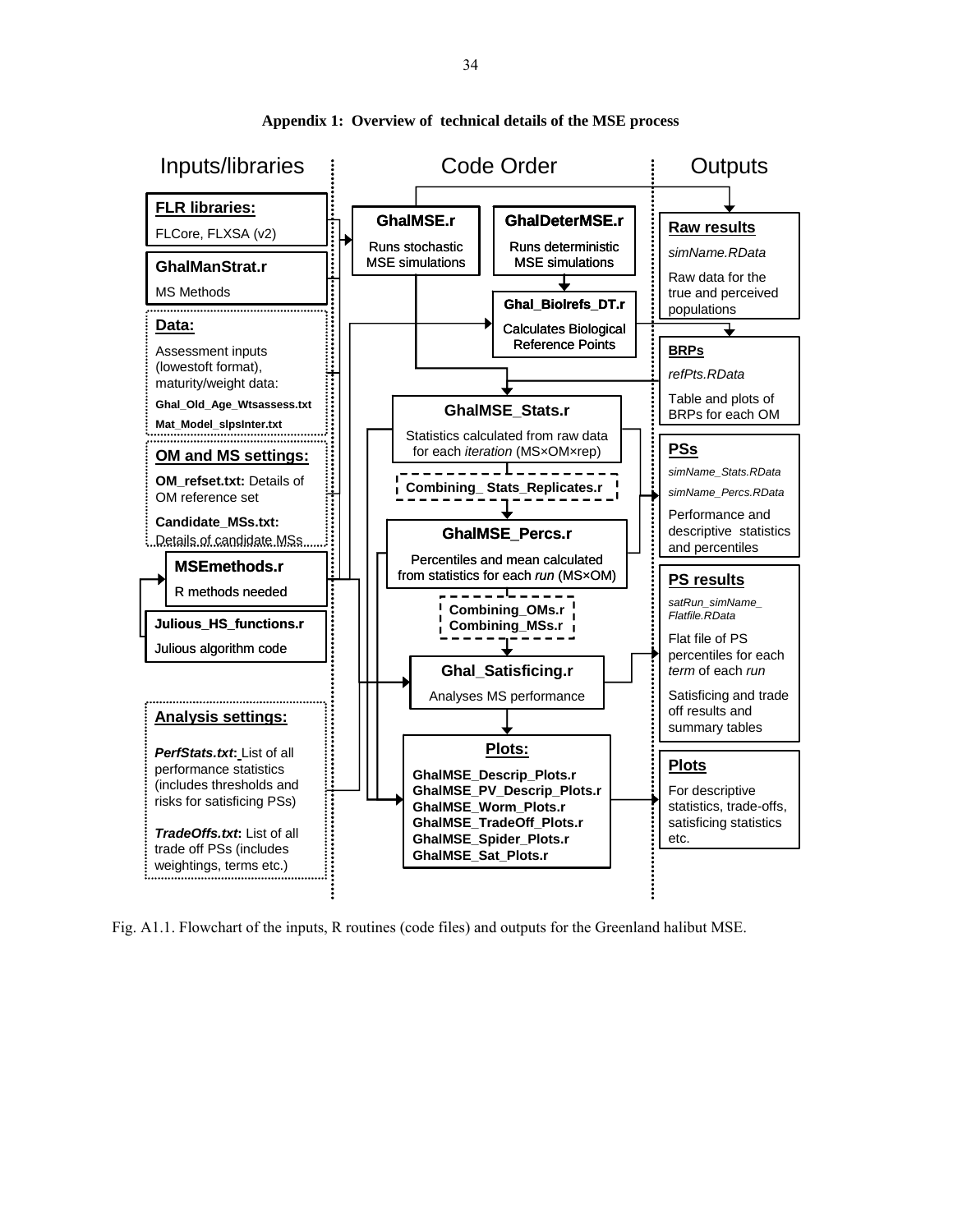## **Data for GhalMSE.r**

In subfolder named for the assessment year (e.g. 2008): Assessment data (indices, stock weights etc.) in Lowestoft format .txt files. In 'MSE' subfolder: 'Mat Model slpsInter.txt': Maturity parameters (from Morgan and Rideout cohort model). 'GhalOldAgeWts2008.txt': Weight at age for the assessment plusgroup age and older (from 'GhalWAA\_for\_14+.xls').

Note: inputs (e.g. for the OM reference set and candidate management strategies) are contained in an excel file entitled "Ghal Data Input.xls"

# **FLR libraries**

Works on R v2.7.1 FLCore v2.0 FLXSA v1.99-6 FLAssess v1.99-6 (not essential at this point – i.e. not actually used for current code, may be needed depending on what OMs or MSs are added).

## **Description of routines and instructions for running an MSE**

### **GhalDeterMSE.r**

Performs deterministic (no process error) simulations. Useful in evaluating OMs and MSs (or fine-tuning MSs) before running full stochastic simulations.

Useful to have a 'standard'/'base-case' OM and MS to compare alternative MSs and OMs, respectively. For Greenland halibut, the *CAV* OM and the *CC\_16* MS are considered the base-cases scenarios.

#### **GhalDeterMSE\_Stats.r**

Calculates statistics for deterministic runs.

### **GhalDeterMSE\_Plots\_***x***.r**

 $grp.r = A$  group of six descriptive statistics that can be plotted by OM or MS  $\text{Lissner} = \text{Various statistics plots that can be done for any OM*MS combinations}$  $PV.r = Plots$  for the perceived view of the simulations (if the assessment was run each year). The 'retro' perceived population plot is useful for looking at how well the assessment model is performing through time.

#### **GhalMSE.r**

Performs stochastic (process, observation and model error) simulations.

MSE simulation settings:

*pathGhalMS*: Single path for the directory where "Ghal MSE Package.zip" was unpacked (This directory should contain the folder "Ghal MSE Package"). Do not change any of the sub-folder names. e.g. pathGhalMSE <- "C:\\Documents and Settings\\millerdcm\\Desktop\\"

*chooseOMs*: Select operating models (as numbered in the " Ghal Data Input.xls"). e.g. chooseOMs  $\leq c(10)$ 

*chooseMSs*: Select management strategies (as numbered in the " Ghal Data Input.xls"). e.g. choose $\text{MSs} \leq c(1:7)$ 

*errorLevel* : Level of error - #"P" (process error only) or "POM" (process, observation and model error). Note: constant TAC MSs or any MS that does not set the TAC based on model or index inputs DO NOT need to be run under "POM" error.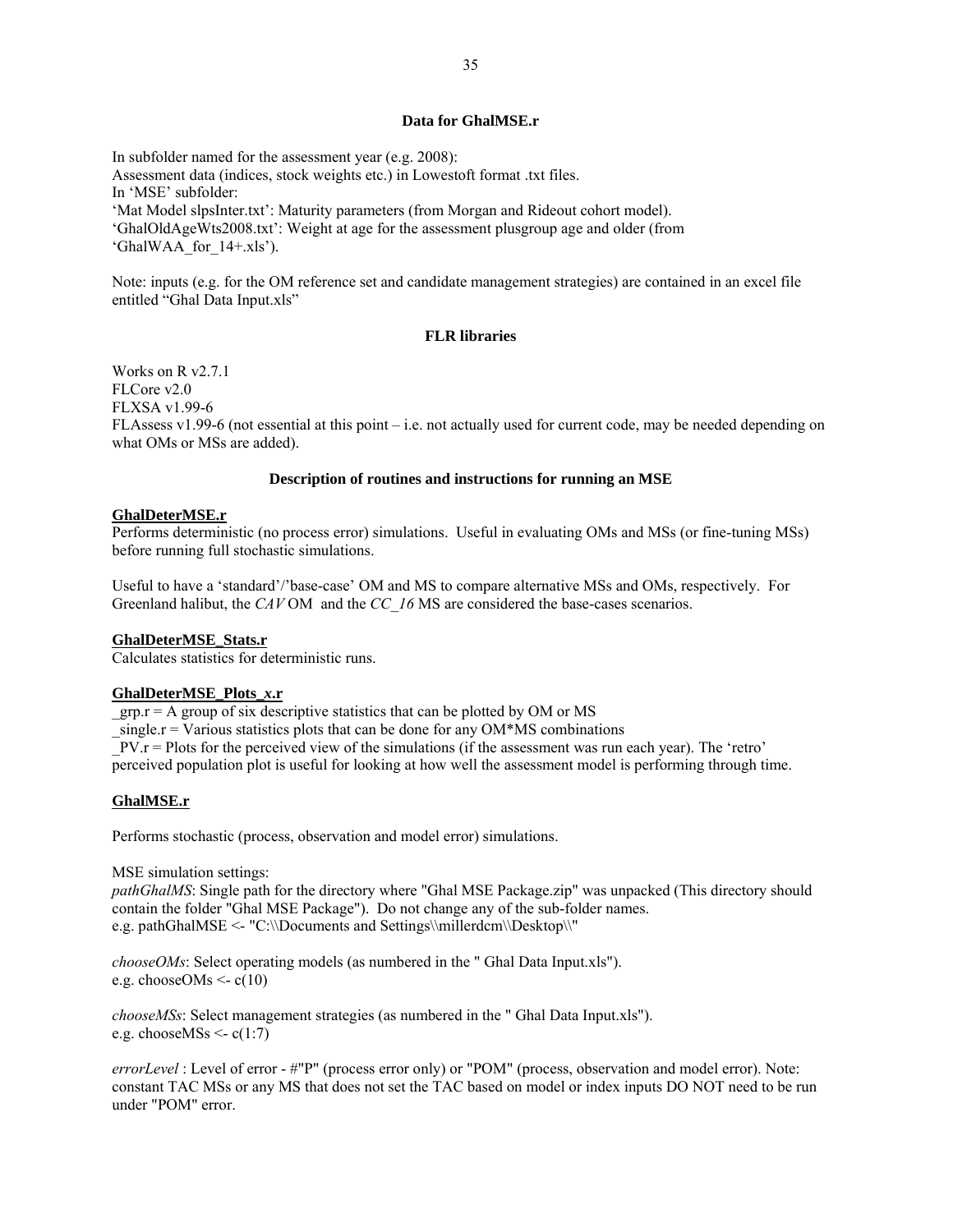e.g. errorLevel <- "POM"

*TPrep* : Number of replicates. 100 is suitable for final runs, at least 20 are required to calculate PS percentiles down to the  $5<sup>th</sup>$  or  $95<sup>th</sup>$  percentile. e.g. TPrep <- 100

*assess*: Current assessment year e.g. assess<- 2008

*simName*: Name for workspace file to be saved as once the simulation is complete e.g. simName <- test

Each  $OM*MS*rep$  combination = an 'iteration'.

Each OM\*MS combination  $= a$  'run'

i.e. a 'run' is a combination of iterations.

Any additional OMs or MSs need to be defined in this code in the matrices *OM* and *MS* (in file "Ghal data input.xls").

If simulations fail due to an error:

If only running a single OM, then check what 'rp' the failure occurred on (by typing this in the R window) and rerun the 'Replicate loop' only (start and finish of this are noted in the file), starting from replicate 'rp' instead of 1. i.e. replace: "for (rp in 1:TPrep)" with: "for (rp in *x*:TPrep)", where *x* in the 'rp' that the error occurred on.

If running multiple OMs, then check what 'om' the failure occurred on and re-run the 'Operating Model loop' only (start and finish of this are noted in the file), starting from replicate 'om' instead of 1.

You will need to manually save the workspace (or run the "save.image" line at the end) to save the results.

## **Ghal\_biolrefs\_DT.r**

Run one MS for all OMs using GhalDeterMSE.r. Using the resultant output, Ghal biolrefs DT.r will produce a file called refPts.rData containing biological reference points for each OM.

Need to set *rmData* to 'T', run the whole code and then manually save *refPts.r* (workspace with only the matrix refPts) in the MSE output subfolder.

## **GhalManStrat.r**

Methods for calculating TACs. Fixed TAC MSs do not require methods. All MS methods have options for perfect information ("P" error only) or "POM" error input. i.e. based on Biol or model/index, respectively. The MSE can be applied the MS every 2 or 3 years instead of annually.

Methods:

# 1. "FsqMS": *F* status quo - *F* strategy with TAC set based on last year's *F*

# 2. "FbasedMS": Set the TAC based on a given *F*

# 3. "surTACMS": Model free variable TAC strategy with TAC adjusted according to the slope of index values in recent times (5yrs)

# 4. "PAMS": XSA-based PA rule with *F* determined based on the current SSB in relation to beta

# 5. "RBMS": XSA-based rebuilding plan TAC adjustment strategy. TAC is adjusted depending on the perceived exploitable biomass trend for the recent period (last five years including current year projection). TAC changes are limited to 15% either way.

# 6. "Bfrac": Model free variable TAC strategy with TAC adjusted according to the slope of index values in recent times (5yrs)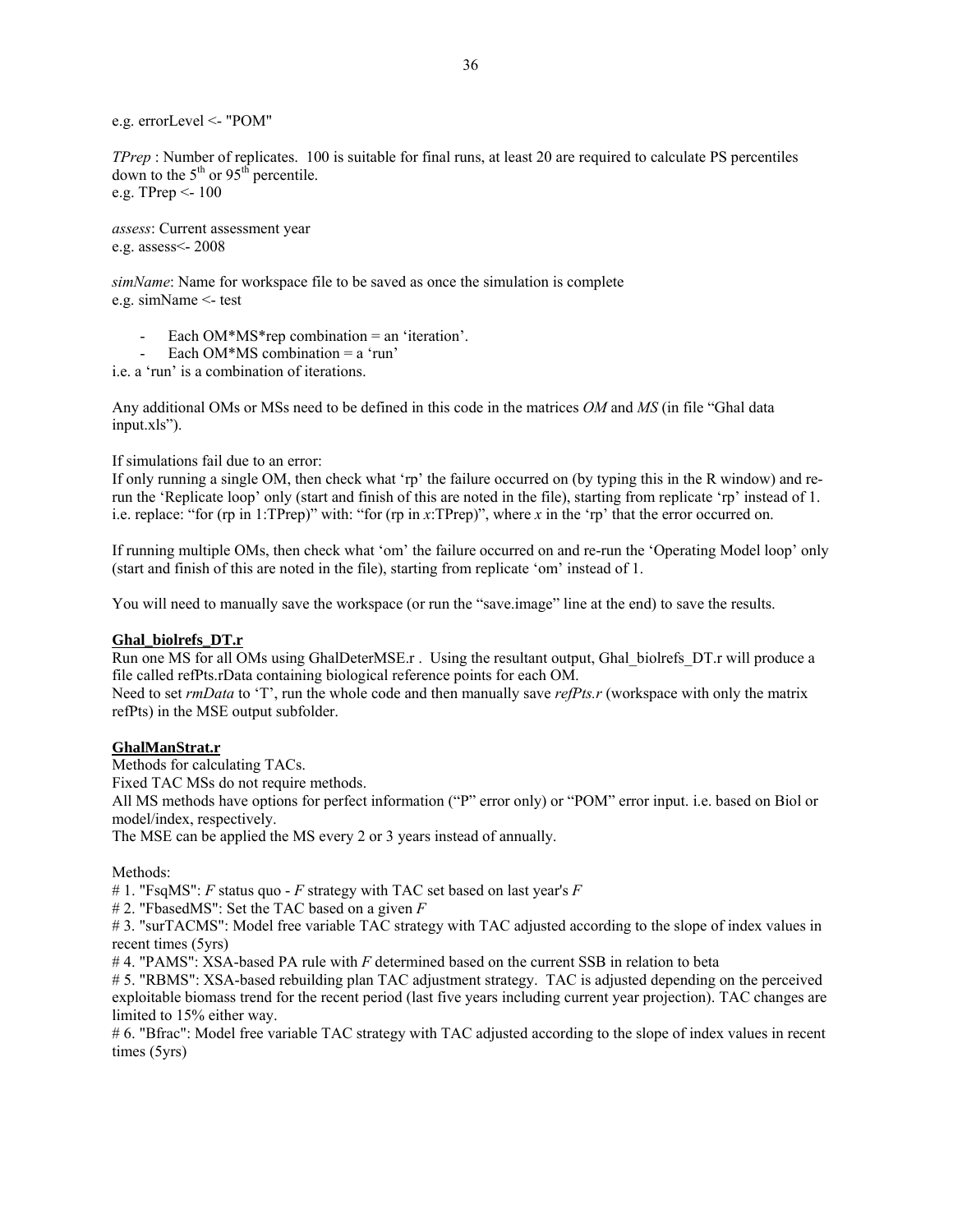# **MSEMethods.r**

# Sources code from '**Julious HS** functions.r'.

Contains the following methods (although not all are currently used):

# 1. "replaceNegative": Replaces negative values need to be replaced with NA (for XSA analysis)

# 2. "naResid": Replaces (makes NA) 'strange' residuals generated by FLXSA for cases where the index = "NA"

# 3. "EUPR": Calculates partial recruitment (PR) for each year of a FL stock object, or a recent period average

# 4. "Fcalc": F0.1 and Fmax Calculator

# 5. "SPR": Calculates the spawner per recruit

# 6. "Fcrash": Calculates the *F* value, at a given *M* value and stock recruit relationship, above which a stock will crash

# 7. "SSB0": Calculates the equilibrium biomass at a given fishing mortality (default f=0), a given *M* value and stock recruit relationship

# 8. "steepness": Calculates the steepness of a stock-recruit relationship, at a given *M* value.

# 9. "RPS": Calculates the recruit per spawner as the slope of the straight through the origin that minimises the sum of log residuals, given a set of SSB values and corresponding Recruitment values

# 10. "depSegRegRatio" version A - based on ratio to max Rec or max SSB: Calculates the segmented regression stock recruit relationship under the assumption that the current stock has "collapsed" (by making an assumption based on Rec)

# 11. "depSegRegSSB" version B - based on ratio to SSB0: Calculates the sgemented regression stock recruit relationship under the assumption that the current stock has "collapsed" (by making an assumption based on SSB) #12. "modRicker": Calculates a 'breakpoint' on the ricker curve beyond which (>SSB) a minimum recruitment level is set ('asymptote')

# 13. "expPlusGrp" - linear PR decline: Converts stock numbers in a plusgroup to numbers over a range of ages beyond the plusgroup given *F* and *M* values

# 14. "expPlusGrpExp" - exponential PR decline: Converts stock numbers in a plusgroup to numbers over a range of ages beyond the plusgroup given *F* and *M* values

# 15. "replacePG": Replaces plusgroup numbers in an FLStock quant with numbers from a dynamic pool model by:

# 1. "DP": making an assumptions about how *F* in the plusgroup relates to *F* in the previous age

# or 2. "PAC": using catch numbers and Pope's approximation instead of *F*

# 16. "FTAC": Converts a *F* value to an TAC value given a set of PRs

#17. "JulAlg": Calculates the best fit parameters for a segmented regression stock recruit relationship using the Julious Algorithm (Julious HS functions.r)

# 18. "percData": Fills in percentile values in the MSE flat file from the relevant (PS) data quants.

# 19. "riskThreshold": Fills in PS weighting, risk, Threshold and AorB (above or below) values from the PS matrix into the MSE flat file at the relevant rows.

# 20. "passCheck": Compares Thresholds and Risks against the percentiles of PSs for each row of the flat file (with satisficing weight >0) and determines pass or fail..

# 21. "summSatTable": Creates a summary table of the satisficing PS results.

# 22. "satSuccRate": Creates a table of the satisficing success rate of MSs.

# 23. "summTOTable": Creates a summary table of the trade off PS results (values or ranks).

# 24. "5": Creates a summary table of the MS trade off scores (using values) or an overall rank (using ranks).

# **PlotMethods.r**

Extra methods not currently used.

# **GhalMSE\_Stats.r**

Calculates performance and descriptive statistic values for each iteration.

# **Combining Stats Replicates.r**

Combines workspaces with replicates of the same OMs and MSs.

# **Combining OMs.r / Combining MSs.r**

Combines workspaces with additonal OMs or MSs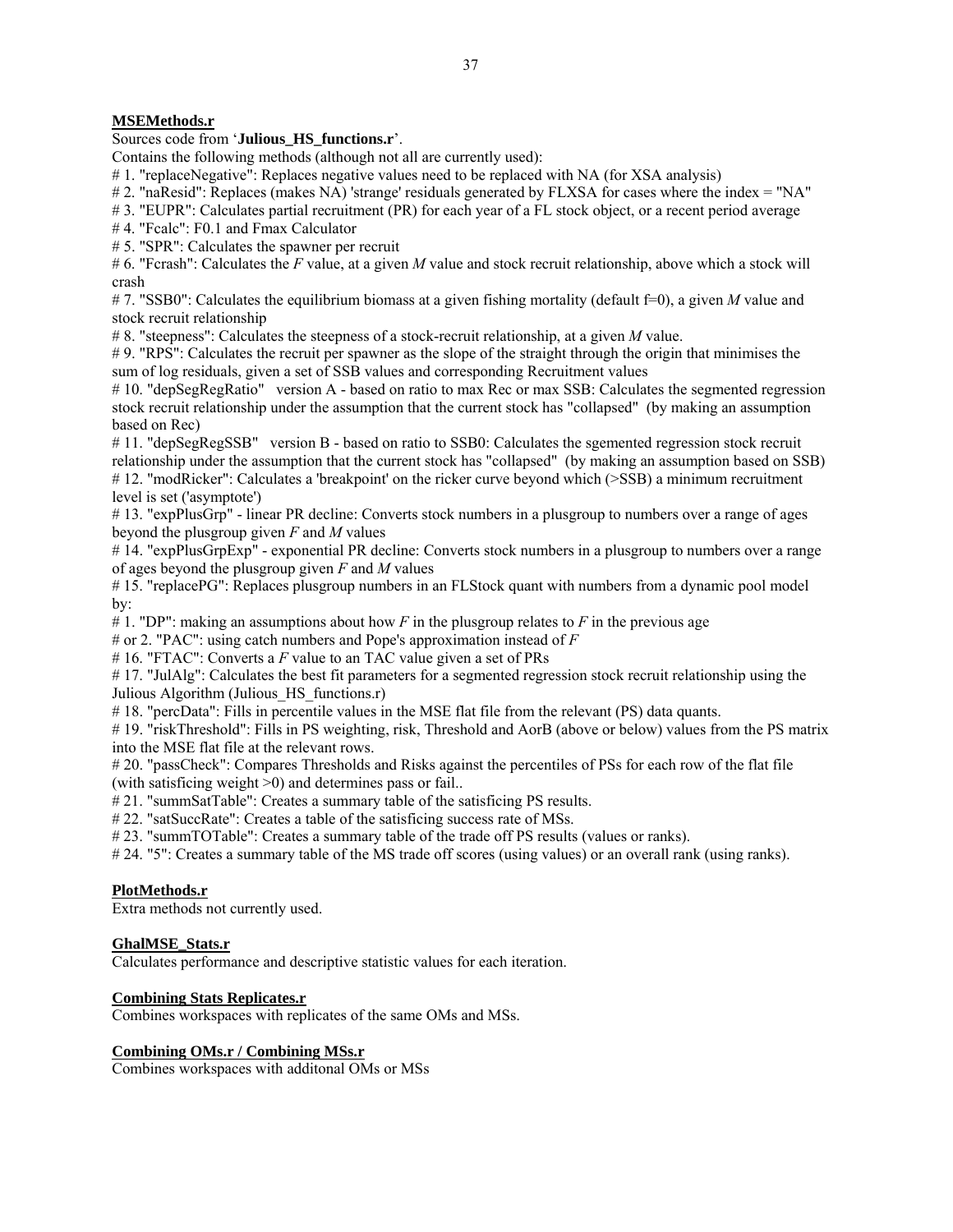## **Output form GhalMSE.r**

Data is stored in FLR quants. Each "iteration" (sixth dimension of the quants) is a replicate of an MS applied to an operating model (therefore total iterations (noIt) = *TPrep*\**numOM*\**numMS*).

*GH.biol.data*: the "True Population" through time (stock number, weights, maturities)

*GH.stock.PV.yr.data*: the "Perceived View" or the population through time (stores the final year from each years assessment i.e. the perceived view each year).

*SR.data*: stock recruit parameters (for *PA* MS only)

*msTAC.data*: MS specified TAC (recommended by MS - may differ from that actually caught if over-run or too few fish exist)

*catch.data*: catch at age

*F.data*: mean *F* ages 5-10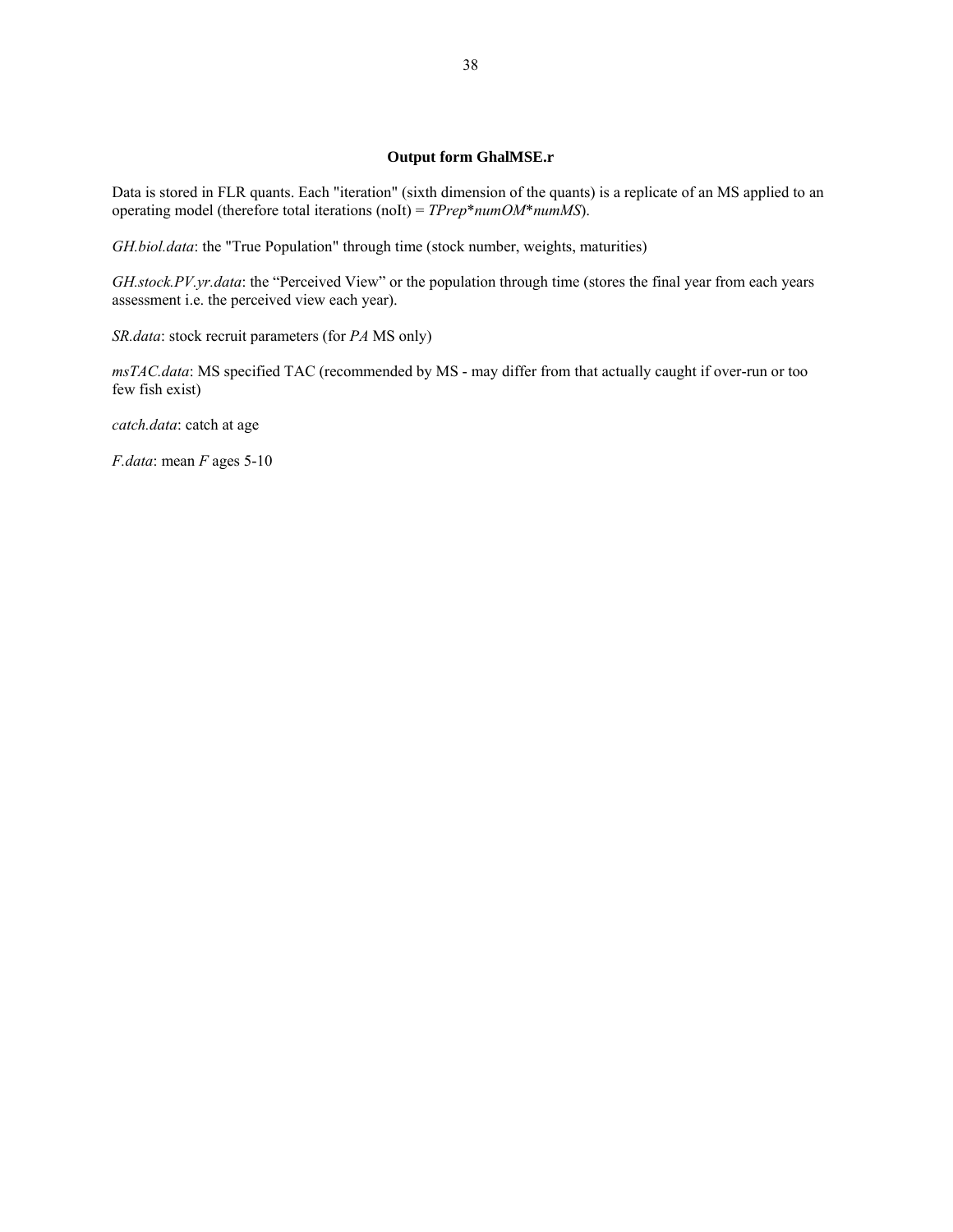# **Appendix 2: Complete satisficing performance statistic results**

Table A2.1. Satisficing performance statistic values at the corresponding risk levels for each of the seven management strategies on each operating model. **bold** = passes satisficing condition (i.e. value achieved at the risk level meets or exceeds the threshold requirement). All OMs have equal weighting.

|           | <b>PS Name:</b> |           | <b>AAV</b>       |           | <b>B:Btarget</b> |           |            | <b>B:Bmsy B:40Bmsy</b> |             | F:Fmsy      | avgF:Fmsy  |           | minCatch  |
|-----------|-----------------|-----------|------------------|-----------|------------------|-----------|------------|------------------------|-------------|-------------|------------|-----------|-----------|
|           | Type:           |           | <b>Sta</b>       |           | <b>Res</b>       |           | <b>Res</b> | <b>Res</b>             | <b>Res</b>  |             | <b>Res</b> |           | Cat       |
|           | Term:           | <b>ST</b> | <b>MT</b>        | <b>LT</b> | <b>MT</b>        | <b>LT</b> | <b>LT</b>  | <b>LT</b>              | <b>MT</b>   | <b>LT</b>   | <b>MT</b>  | <b>LT</b> | <b>LT</b> |
|           | Threshold:      |           | < 0.15           |           | >0.8             | >1        | >1         | >1                     | 1.2         | $\leq$ 1    | $2 - 1.2$  | $<$ 1     | >3        |
|           | Risk (%):       | 50        | 50               | 50        | 50               | 25        | 50         | ${\bf 5}$              | 25          | 25          | 25         | 25        | 15        |
|           | $Wt$ :          | 1         | 1                | 1         | 1                | 1         | 1          | 1                      | 0.5         | 0.5         | 0.5        | 0.5       | 1         |
| <b>MS</b> | OM              |           |                  |           |                  |           |            |                        |             |             |            |           |           |
|           | CAV             | 0.00      | 0.00             | 0.00      | 0.69             | 0.02      | 1.99       | 0.00                   | 1.20 3.40   |             | 1.56       | 2.32      | 0.15      |
|           | LMV             | 0.00      | 0.00             | 0.00      | 1.30             | 4.50      | 2.26       | 0.00                   | 1.04 0.20   |             | 2.17       | 1.32      | 14.62     |
|           | CAV_domed       | 0.00      | 0.00             | 0.00      | 0.71             | 0.05      | 2.43       | 0.00                   | 0.99        | 1.61        | 1.25       | 1.27      | 0.42      |
| 16        | CAV_varM        | 0.00      | 0.00             | 0.00      | 0.65             | 0.02      | 1.86       | 0.00                   | $0.78$ 0.80 |             | 0.97       | 0.91      | 0.04      |
| ပ္လ       | CAV_dep         | 0.00      | 0.00             | 0.00      | 0.69             | 0.18      | 1.57       | 0.00                   |             | $1.10$ 2.65 | 1.42       | 1.66      | 0.47      |
|           | LMV_dep         | 0.00      | 0.00             | 0.00      | 1.63             | 7.87      | 2.28       | 0.00                   | $0.79$ 0.12 |             | 1.98       | 1.12      | 16.00     |
|           | CAV_mRic        | 0.00      | 0.00             | 0.00      | 1.00             | 1.50      | 1.95       | 1.08                   | $0.40$ 0.21 |             | 0.77       | 0.49      | 16.00     |
|           | LMV_mRic        | 0.00      | 0.00             | 0.00      | 1.56             | 4.33      | 5.19       | 0.12                   | $0.27$ 0.07 |             | 0.64       | 0.37      | 16.00     |
|           | CAV             | 0.17      | $0.12$ $0.13$    |           | 0.29             | 0.01      | 0.11       | 0.00                   |             | 2.24 3.65   | 1.77       | 2.36      | 0.12      |
|           | LMV             |           | $0.17$ 0.13 0.15 |           | 0.31             | 0.00      | 0.03       | 0.00                   |             | 6.68 7.45   | 4.93       | 5.75      | 0.10      |
|           | CAV_domed       | 0.18      | $0.13$ $0.13$    |           | 0.29             | 0.02      | 0.13       | 0.00                   |             | 1.80 3.85   | 1.58       | 1.93      | 0.31      |
| Fsq       | CAV_varM        | 0.17      | $0.13$ $0.13$    |           | 0.27             | 0.01      | 0.08       | 0.00                   |             | 1.74 3.23   | 1.43       | 1.94      | 0.13      |
|           | CAV_dep         |           | $0.18$ 0.13 0.13 |           | 0.28             | 0.01      | 0.07       | 0.00                   |             | 2.14 3.39   | 1.79       | 2.34      | 0.13      |
|           | LMV_dep         | 0.17      | $0.13$ $0.14$    |           | 0.38             | 0.00      | 0.03       | 0.00                   | 5.52 6.92   |             | 4.48       | 5.65      | 0.07      |
|           | CAV_mRic        | 0.17      | $0.12$ 0.11      |           | 0.42             | 0.07      | 0.28       | 0.02                   | 1.55 2.01   |             | 1.36       | 1.57      | 2.00      |
|           | <b>LMV</b> mRic |           | $0.17$ 0.13 0.12 |           | 0.40             | 0.01      | 0.29       | 0.00                   |             | 1.81 2.39   | 1.55       | 1.92      | 0.18      |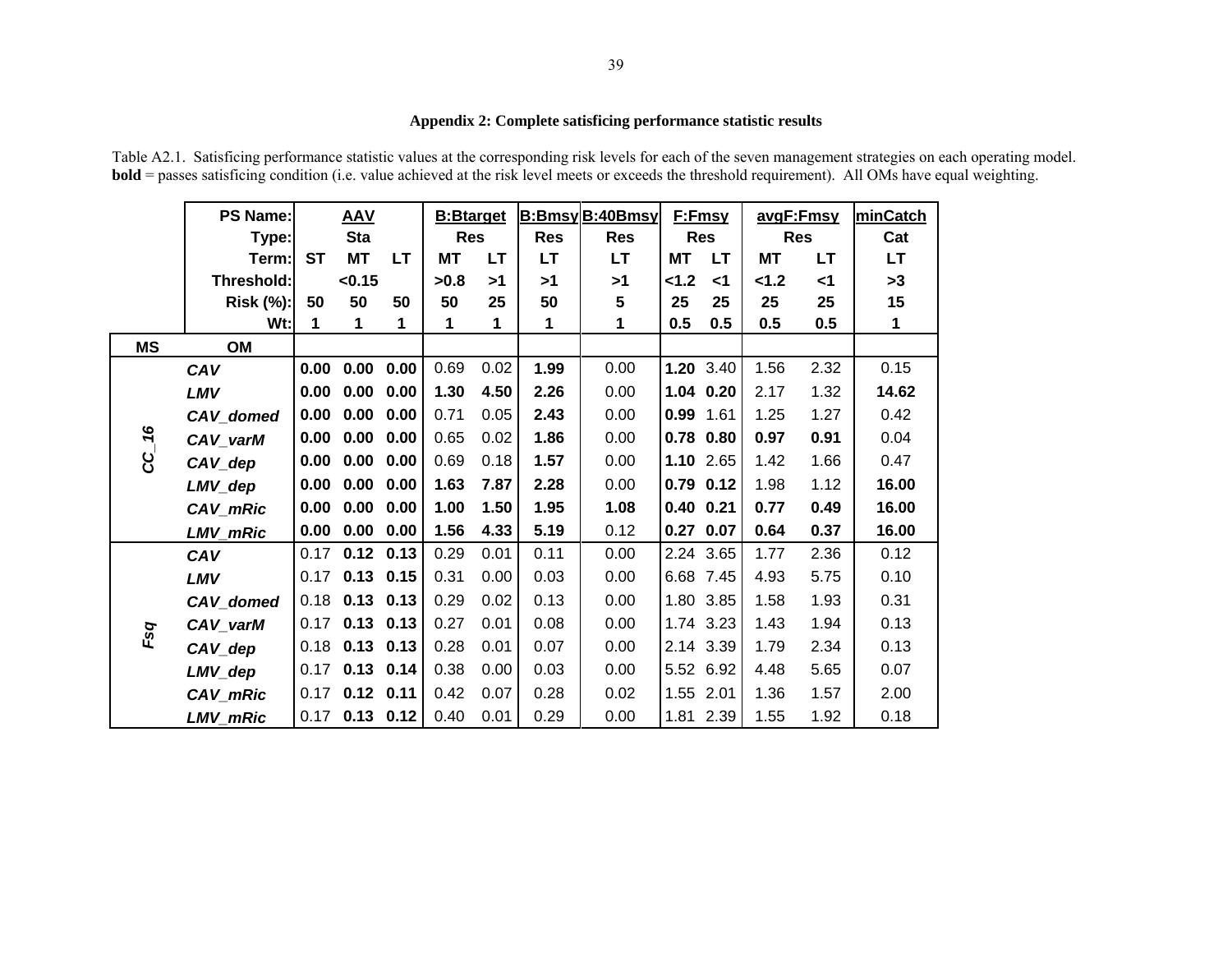|              | <b>PS Name:</b>  |           | <b>AAV</b>           |           | <b>B:Btarget</b> |           |             | <b>B:Bmsy B:40Bmsy</b> |               | F:Fmsy        | avgF:Fmsy  |           | minCatch    |
|--------------|------------------|-----------|----------------------|-----------|------------------|-----------|-------------|------------------------|---------------|---------------|------------|-----------|-------------|
|              | Type:            |           | <b>Sta</b>           |           | <b>Res</b>       |           | <b>Res</b>  | <b>Res</b>             |               | <b>Res</b>    | <b>Res</b> |           | Cat         |
|              | Term:            | <b>ST</b> | <b>MT</b>            | <b>LT</b> | <b>MT</b>        | <b>LT</b> | <b>LT</b>   | <b>LT</b>              | <b>MT</b>     | <b>LT</b>     | <b>MT</b>  | <b>LT</b> | <b>LT</b>   |
|              | Threshold:       |           | < 0.15               |           | >0.8             | >1        | >1          | >1                     | 1.2           | $<$ 1         | 1.2        | $<$ 1     | >3          |
|              | <b>Risk (%):</b> | 50        | 50                   | 50        | 50               | 25        | 50          | 5                      | 25            | 25            | 25         | 25        | 15          |
|              | Wt:              | 1         | 1                    | 1         | 1                | 1         | $\mathbf 1$ | 1                      | 0.5           | 0.5           | 0.5        | 0.5       | $\mathbf 1$ |
| <b>MS</b>    | OM               |           |                      |           |                  |           |             |                        |               |               |            |           |             |
|              | CAV              | 0.33      | $0.22$ 0.16          |           | 1.49             | 2.04      | 2.52        | 4.29                   | $0.35$ $0.42$ |               | 0.33       | 0.34      | 4.02        |
|              | LMV              | 0.33      | $0.24$ 0.20          |           | 2.63             | 1.79      | 1.19        | 0.48                   |               | 0.68 4.43     | 0.65       | 1.07      | 3.91        |
|              | CAV_domed        | 0.32      | $0.22$ 0.16          |           | 1.50             | 2.17      | 2.80        | 5.01                   | $0.32$ $0.40$ |               | 0.29       | 0.30      | 4.08        |
| hF01         | CAV varM         | 0.30      | $0.21$ 0.14          |           | 1.28             | 1.82      | 2.69        | 5.32                   | $0.30$ $0.27$ |               | 0.28       | 0.27      | 4.49        |
|              | CAV_dep          | 0.33      | $0.24$ 0.17          |           | 1.69             | 2.61      | 2.06        | 3.57                   | 0.35 0.44     |               | 0.34       | 0.36      | 4.26        |
|              | LMV_dep          |           | 0.32 0.26 0.21       |           | 3.11             | 2.96      | 1.08        | 0.64                   |               | 0.68 3.70     | 0.63       | 0.98      | 3.93        |
|              | CAV_mRic         |           | 0.32 0.21 0.17       |           | 1.46             | 0.68      | 0.86        | 1.41                   |               | $0.28$ 0.32   | 0.28       | 0.29      | 4.05        |
|              | LMV_mRic         |           | 0.33 0.24 0.18       |           | 2.60             | 1.39      | 1.98        | 1.13                   |               | $0.24$ 0.47   | 0.22       | 0.27      | 3.75        |
|              | CAV              | 0.18      | $0.15$ $0.12$        |           | 1.01             | 1.12      | 1.41        | 2.27                   | $0.65$ 0.90   |               | 0.71       | 0.71      | 7.68        |
|              | LMV              |           | $0.20$ 0.18 0.15     |           | 1.42             | 0.55      | 0.31        | 0.40                   |               | 1.56 6.61     | 1.47       | 2.23      | 7.46        |
|              | CAV_domed        | 0.20      | $0.15$ $0.12$        |           | 1.04             | 1.11      | 1.57        | 2.58                   |               | 0.58 0.79     | 0.61       | 0.62      | 7.45        |
|              | CAV_varM         | 0.15      | $0.13$ $0.11$        |           | 0.86             | 1.07      | 1.57        | 2.57                   | $0.50$ $0.60$ |               | 0.59       | 0.57      | 8.74        |
| $\mathbf{z}$ | CAV_dep          | 0.17      | $0.16$ 0.13          |           | 1.12             | 1.38      | 1.25        | 1.75                   |               | $0.66$ $0.88$ | 0.72       | 0.74      | 7.98        |
|              | LMV_dep          | 0.17      | $0.19$ $0.16$        |           | 1.78             | 0.89      | 0.31        | 0.36                   |               | 1.54 5.46     | 1.45       | 2.19      | 7.73        |
|              | CAV_mRic         |           | $0.18$ 0.15 0.12     |           | 1.04             | 0.63      | 0.79        | 1.13                   |               | $0.54$ 0.73   | 0.58       | 0.60      | 7.97        |
|              | LMV_mRic         |           | 0.19 0.17 0.15       |           | 1.45             | 0.18      | 0.42        | 0.31                   | $0.55$ 2.17   |               | 0.51       | 0.83      | 5.10        |
|              | CAV              | 0.10      | 0.09                 | 0.07      | 1.24             | 2.17      | 2.72        | 4.99                   |               | $0.41$ $0.23$ | 0.58       | 0.44      | 7.92        |
|              | LMV              | 0.10      | 0.09                 | 0.06      | 2.14             | 6.33      | 2.55        | 4.98                   |               | $0.55$ 0.21   | 1.00       | 0.65      | 8.57        |
|              | CAV domed        | 0.10      | $0.09$ 0.07          |           | 1.21             | 2.19      | 2.96        | 5.33                   | 0.39 0.24     |               | 0.54       | 0.41      | 8.11        |
|              | CAV_varM         | 0.09      | 0.08                 | 0.06      | 1.06             | 1.74      | 2.54        | 4.86                   |               | 0.36 0.24     | 0.46       | 0.37      | 8.45        |
| modFree      | CAV dep          | 0.10      | 0.11                 | 0.08      | 1.31             | 3.05      | 2.29        | 4.70                   | $0.46$ $0.23$ |               | 0.58       | 0.45      | 7.90        |
|              | LMV_dep          | 0.10      | 0.11                 | 0.08      | 2.51             | 8.19      | 2.30        | 3.83                   | $0.58$ 0.23   |               | 1.02       | 0.68      | 8.33        |
|              | CAV_mRic         | 0.09      | $0.07$ 0.10          |           | 1.28             | 1.52      | 1.75        | 3.39                   |               | $0.32$ 0.06   | 0.48       | 0.33      | 3.03        |
|              | <b>LMV mRic</b>  |           | $0.09$ $0.07$ $0.10$ |           | 2.18             | 4.48      | 5.18        | 10.21                  |               | $0.20$ $0.02$ | 0.37       | 0.22      | 3.64        |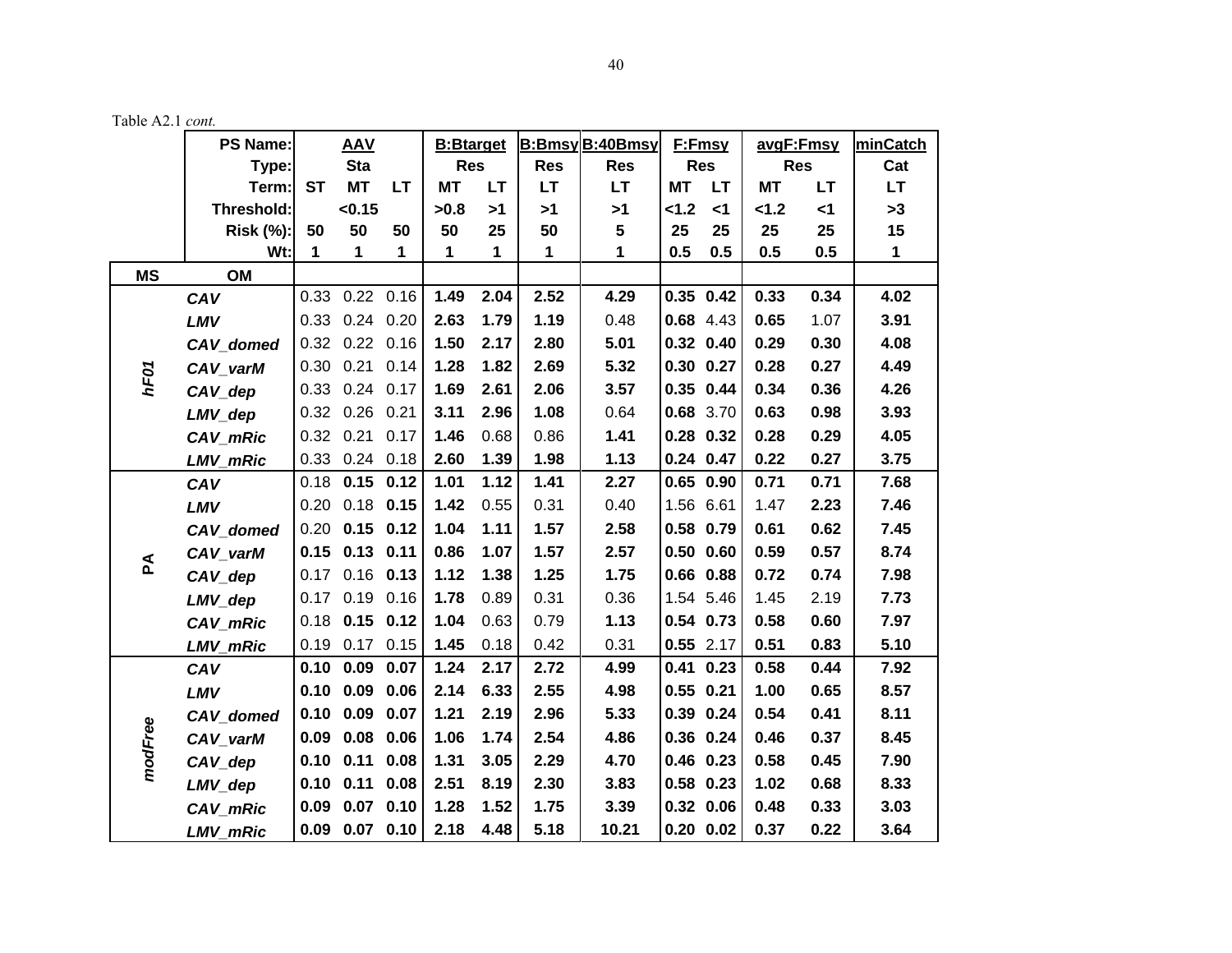|              | <b>PS Name:</b>       |           | <b>AAV</b>           |      | <b>B:Btarget</b> |           |            | <b>B:BmsyB:40Bmsy</b> |             | F:Fmsy        | avgF:Fmsy  |           | minCatch  |
|--------------|-----------------------|-----------|----------------------|------|------------------|-----------|------------|-----------------------|-------------|---------------|------------|-----------|-----------|
|              | Type:                 |           | <b>Sta</b>           |      | <b>Res</b>       |           | <b>Res</b> | <b>Res</b>            |             | <b>Res</b>    | <b>Res</b> |           | Cat       |
|              | Term:                 | <b>ST</b> | <b>MT</b>            | LТ   | МT               | <b>LT</b> | <b>LT</b>  | <b>LT</b>             | МT          | LT.           | <b>MT</b>  | <b>LT</b> | <b>LT</b> |
|              | Threshold:            |           | < 0.15               |      | >0.8             | >1        | >1         | >1                    | 1.2         | $<$ 1         | < 1.2      | <1        | >3        |
|              | <b>Risk (%):</b>      | 50        | 50                   | 50   | 50               | 25        | 50         | 5                     | 25          | 25            | 25         | 25        | 15        |
|              | Wt:l                  | 1         | 1                    | 1    | 1                | 1         | 1          | 1                     | 0.5         | 0.5           | 0.5        | 0.5       | 1         |
| <b>MS</b>    | <b>OM</b>             |           |                      |      |                  |           |            |                       |             |               |            |           |           |
|              | CAV                   |           | $0.07$ 0.04 0.04     |      | 1.04             | 2.19      | 2.54       | 4.70                  |             | $0.42$ 0.29   | 0.71       | 0.49      | 11.54     |
|              | LMV                   | 0.07      | 0.05                 | 0.04 | 1.86             | 5.82      | 2.40       | 5.05                  |             | $0.55$ 0.25   | 1.19       | 0.76      | 11.99     |
|              | CAV_domed             | 0.07      | $0.04$ 0.04          |      | 1.06             | 2.20      | 2.82       | 5.75                  |             | $0.37$ 0.28   | 0.63       | 0.44      | 11.66     |
| rbPlan       | CAV_varM              |           | $0.06$ $0.04$ $0.04$ |      | 0.89             | 1.59      | 2.32       | 4.47                  |             | $0.40$ 0.29   | 0.59       | 0.44      | 12.00     |
|              | $CAV$ <sub>_dep</sub> | 0.07      | 0.04                 | 0.05 | 1.13             | 3.12      | 2.49       | 4.39                  |             | $0.43$ 0.22   | 0.70       | 0.46      | 11.88     |
|              | LMV_dep               | 0.06      | 0.05                 | 0.05 | 2.20             | 8.83      | 2.31       | 4.74                  |             | $0.50$ $0.20$ | 1.16       | 0.71      | 11.96     |
|              | CAV_mRic              | 0.06      | 0.05                 | 0.04 | 1.25             | 1.06      | 1.30       | 2.18                  |             | 0.31 0.44     | 0.52       | 0.40      | 12.20     |
|              | LMV_mRic              | 0.07      | 0.05                 | 0.04 | 2.10             | 3.77      | 4.21       | 7.11                  | $0.18$ 0.11 |               | 0.40       | 0.26      | 12.03     |
|              | CAV                   | 0.18      | 0.16                 | 0.11 | 1.14             | 1.30      | 1.62       | 2.38                  |             | $0.64$ 0.80   | 0.52       | 0.57      | 7.58      |
|              | LMV                   |           | $0.18$ 0.18 0.15     |      | 1.95             | 0.62      | 0.44       | 0.36                  |             | 1.08 7.89     | 0.96       | 1.79      | 7.61      |
|              | CAV_domed             | 0.18      | $0.16$ 0.10          |      | 1.15             | 1.36      | 1.75       | 3.18                  |             | $0.57$ 0.70   | 0.47       | 0.52      | 7.70      |
| <b>Bfrac</b> | CAV_varM              | 0.17      | $0.15$ 0.10          |      | 0.98             | 1.30      | 1.95       | 3.77                  |             | $0.56$ 0.46   | 0.45       | 0.45      | 7.80      |
|              | $CAV_{\_}dep$         | 0.18      | $0.17$ 0.11          |      | 1.32             | 1.80      | 1.47       | 2.43                  |             | $0.64$ 0.82   | 0.53       | 0.56      | 8.03      |
|              | LMV_dep               | 0.18      | 0.20                 | 0.17 | 2.24             | 0.87      | 0.35       | 0.37                  |             | 1.13 7.82     | 0.96       | 1.96      | 7.60      |
|              | CAV_mRic              | 0.18      | $0.16$ 0.12          |      | 1.18             | 0.35      | 0.52       | 0.52                  |             | $0.52$ 0.90   | 0.43       | 0.55      | 7.81      |
|              | LMV_mRic              |           | $0.18$ 0.18 0.13     |      | 2.02             | 0.19      | 0.57       | 0.29                  |             | 0.34 2.56     | 0.32       | 0.63      | 7.23      |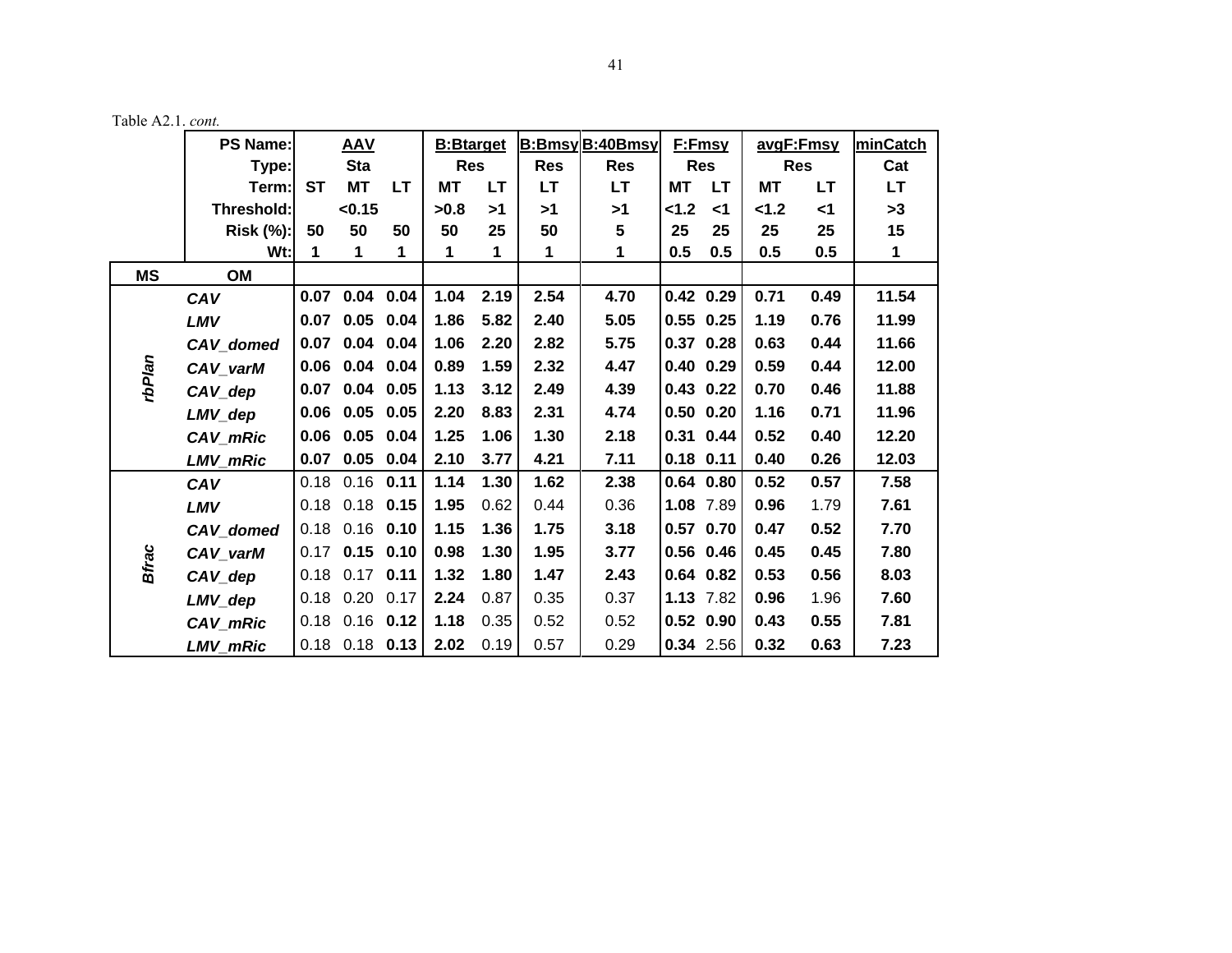Table A2.2. Percentile levels (probability of meeting or exceeding the given value) corresponding to the satisficing performance statistic threshold values for each of the seven management strategies on each operating model. **bold** = passes satisficing condition (i.e. percentile values is less than the allowable risk level). All OMs have equal weighting.

|           | <b>PS Name:</b>  |             | <b>AAV</b> |                         | <b>B:Btarget</b> |     |            | <b>B:BmsyB:40Bmsy</b> |                 | F:Fmsy     |           | avgF:Fmsy      | minCatch     |
|-----------|------------------|-------------|------------|-------------------------|------------------|-----|------------|-----------------------|-----------------|------------|-----------|----------------|--------------|
|           | Type:            |             | <b>Sta</b> |                         | <b>Res</b>       |     | <b>Res</b> | <b>Res</b>            |                 | <b>Res</b> |           | <b>Res</b>     | Cat          |
|           | Term:            | <b>ST</b>   | <b>MT</b>  | <b>LT</b>               | МT               | LT  | <b>LT</b>  | <b>LT</b>             | <b>MT</b>       | LT         | <b>MT</b> | <b>LT</b>      | LT           |
|           | Threshold:       |             | < 0.15     |                         | >0.8             | >1  | >1         | >1                    | 1.2             | ا>         | < 1.2     | ا>             | >3           |
|           | <b>Risk (%):</b> | 50          | 50         | 50                      | 50               | 25  | 50         | 5                     | 25              | 25         | 25        | 25             | 15           |
|           | Wt:              | 1           | 1          | 1                       | 1                | 1   | 1          | 1                     | 0.5             | 0.5        | 0.5       | 0.5            | $\mathbf{1}$ |
| <b>MS</b> | OM               |             |            |                         |                  |     |            |                       |                 |            |           |                |              |
|           | CAV              | $\mathbf 0$ | 5          | 20                      | 75               | 50  | 50         | 50                    | 50              | 50         | 50        | 50             | 50           |
|           | LMV              | 0           | 5          | 15                      | 50               | 15  | 20         | 15                    | 25              | 15         | 80        | 50             | 15           |
|           | CAV_domed        | $\mathbf 0$ | 5          | 15                      | 75               | 50  | 50         | 50                    | 20              | 50         | 50        | 50             | 50           |
| $CC-16$   | CAV_varM         | $\mathbf 0$ | 5          | 20                      | 75               | 50  | 50         | 50                    | 25              | 25         | 20        | 25             | 50           |
|           | CAV_dep          | $\mathbf 0$ | 5          | 20                      | 75               | 50  | 50         | 50                    | 25              | 50         | 50        | 50             | 25           |
|           | LMV_dep          | 0           | 5          | 10                      | 20               | 15  | 20         | 15                    | 20              | 10         | 75        | 50             | 10           |
|           | CAV_mRic         | $\mathbf 0$ | $\pmb{0}$  | 5                       | 50               | 10  | 10         | 5                     | 5               | 5          | 5         | $5\phantom{1}$ | 5            |
|           | LMV_mRic         | $\mathbf 0$ | 5          | $\overline{\mathbf{5}}$ | 15               | 10  | 10         | 10                    | $5\phantom{.0}$ | 10         | 10        | 10             | 5            |
|           | CAV              | 85          | 25         | 50                      | 100              | 100 | 100        | 80                    | 75              | 95         | 90        | 100            | 50           |
|           | LMV              | 85          | 50         | 50                      | 95               | 80  | 100        | 90                    | 100             | 100        | 100       | 100            | 75           |
|           | CAV_domed        | 85          | 20         | 50                      | 100              | 100 | 100        | 80                    | 75              | 90         | 75        | 100            | 50           |
| Fsq       | CAV_varM         | 80          | 20         | 50                      | 100              | 100 | 100        | 90                    | 75              | 90         | 75        | 90             | 50           |
|           | CAV_dep          | 80          | 25         | 50                      | 100              | 100 | 100        | 95                    | 80              | 85         | 90        | 100            | 50           |
|           | LMV_dep          | 80          | 50         | 50                      | 90               | 75  | 100        | 80                    | 100             | 100        | 100       | 100            | 75           |
|           | CAV_mRic         | 75          | 10         | 15                      | 100              | 100 | 100        | 75                    | 75              | 75         | 75        | 90             | 25           |
|           | LMV_mRic         | 80          | 50         | 50                      | 90               | 75  | 75         | 75                    | 50              | 50         | 50        | 75             | 50           |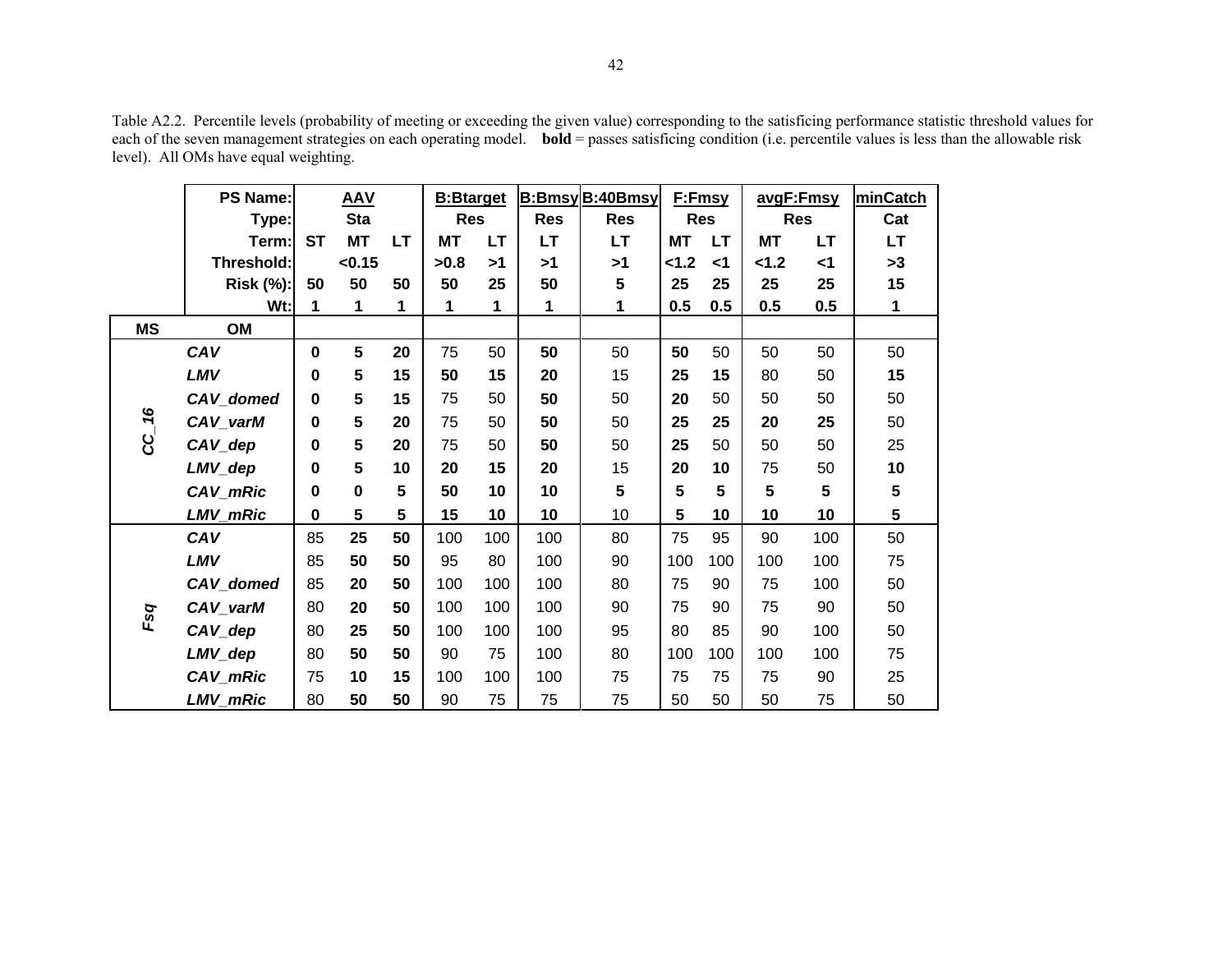|           | <b>PS Name:</b>  | <b>AAV</b> |           | <b>B:Btarget</b> |                         |             | <b>B:Bmsy B:40Bmsy</b> | F:Fmsy      |             | avgF:Fmsy    |             | minCatch    |                         |
|-----------|------------------|------------|-----------|------------------|-------------------------|-------------|------------------------|-------------|-------------|--------------|-------------|-------------|-------------------------|
|           | Type:            | <b>Sta</b> |           | <b>Res</b>       |                         | <b>Res</b>  | <b>Res</b>             | <b>Res</b>  |             | <b>Res</b>   |             | Cat         |                         |
|           | Term:            | <b>ST</b>  | <b>MT</b> | <b>LT</b>        | <b>MT</b>               | <b>LT</b>   | <b>LT</b>              | <b>LT</b>   | <b>MT</b>   | <b>LT</b>    | <b>MT</b>   | <b>LT</b>   | <b>LT</b>               |
|           | Threshold:       |            | < 0.15    |                  | >0.8                    | >1          | >1                     | >1          | 1.2         | < 1          | 1.2         | $\leq 1$    | >3                      |
|           | <b>Risk (%):</b> | 50         | 50        | 50               | 50                      | 25          | 50                     | 5           | 25          | 25           | 25          | 25          | 15                      |
|           | Wt:              | 1          | 1         | 1                | 1                       | 1           | 1                      | 1           | 0.5         | 0.5          | 0.5         | 0.5         | $\mathbf{1}$            |
| <b>MS</b> | OM               |            |           |                  |                         |             |                        |             |             |              |             |             |                         |
| hF01      | CAV              | 100        | 100       | 75               | $\mathbf 0$             | $\mathbf 0$ | $\mathbf 0$            | $\mathbf 0$ | $\mathbf 0$ | 5            | $\mathbf 0$ | $\mathbf 0$ | $5\phantom{a}$          |
|           | LMV              | 100        | 100       | 100              | $\mathbf 0$             | 15          | 50                     | 20          | $\mathbf 0$ | 75           | 0           | 50          | $\overline{\mathbf{5}}$ |
|           | CAV_domed        | 100        | 100       | 75               | $\bf{0}$                | 0           | $\mathbf 0$            | $\bf{0}$    | $\bf{0}$    | 5            | 0           | $\mathbf 0$ | $\overline{\mathbf{5}}$ |
|           | CAV_varM         | 100        | 100       | 50               | $\mathbf 0$             | 0           | 0                      | 0           | $\mathbf 0$ | 0            | 0           | 0           | $\pmb{0}$               |
|           | CAV_dep          | 100        | 100       | 80               | $\bf{0}$                | 0           | 5                      | $\mathbf 0$ | $\bf{0}$    | 5            | $\mathbf 0$ | $\mathbf 0$ | 5                       |
|           | LMV_dep          | 100        | 100       | 100              | $\mathbf 0$             | 5           | 50                     | 15          | $\mathbf 0$ | 75           | 0           | 25          | 5                       |
|           | CAV_mRic         | 100        | 100       | 80               | $\bf{0}$                | 75          | 75                     | 5           | $\bf{0}$    | 5            | 0           | $\mathbf 0$ | 5                       |
|           | LMV_mRic         | 100        | 100       | 100              | $\bf{0}$                | 15          | 20                     | 5           | $\mathbf 0$ | 15           | 0           | $\pmb{0}$   | 5                       |
| Ã         | CAV              | 75         | 50        | 10               | 20                      | 25          | 15                     | $\pmb{0}$   | $\mathbf 0$ | 15           | $\mathbf 0$ | $\mathbf 0$ | $\mathbf 0$             |
|           | LMV              | 75         | 75        | 75               | 5                       | 75          | 100                    | 75          | 75          | 100          | 75          | 100         | $\mathbf 0$             |
|           | CAV_domed        | 75         | 75        | 15               | 10                      | 15          | 5                      | $\pmb{0}$   | $\mathbf 0$ | 10           | $\mathbf 0$ | $\pmb{0}$   | $\pmb{0}$               |
|           | CAV_varM         | 75         | 50        | 5                | 25                      | 20          | 5                      | $\mathbf 0$ | $\bf{0}$    | 5            | 0           | $\bf{0}$    | $\mathbf 0$             |
|           | CAV_dep          | 75         | 75        | 50               | $5\phantom{.0}$         | 5           | 50                     | $\mathbf 0$ | $\bf{0}$    | 20           | 0           | $\mathbf 0$ | $\mathbf 0$             |
|           | LMV_dep          | 75         | 85        | 75               | $\bf{0}$                | 50          | 100                    | 75          | 75          | 100          | 75          | 100         | $\bf{0}$                |
|           | CAV_mRic         | 75         | 50        | 10               | 5                       | 90          | 85                     | 5           | $\bf{0}$    | 10           | 0           | 5           | $\mathbf 0$             |
|           | <b>LMV_mRic</b>  | 75         | 75        | 75               | 5                       | 85          | 85                     | 50          | 5           | 75           | 5           | 5           | 5                       |
| modFree   | CAV              | 20         | 5         | $\mathbf 0$      | 10                      | $\mathbf 0$ | $\mathbf 0$            | $\mathbf 0$ | $\mathbf 0$ | $\mathbf{0}$ | $\mathbf 0$ | $\mathbf 0$ | $\mathbf 0$             |
|           | LMV              | 15         | 5         | $\mathbf 0$      | $\mathbf 0$             | 0           | $\mathbf 0$            | $\bf{0}$    | $\bf{0}$    | 0            | 10          | 0           | $\mathbf 0$             |
|           | CAV_domed        | 15         | 5         | $\mathbf 0$      | $5\phantom{.0}$         | 0           | $\bf{0}$               | $\mathbf 0$ | $\bf{0}$    | 0            | $\bf{0}$    | 0           | $\bf{0}$                |
|           | CAV_varM         | 10         | $\bf{0}$  | 0                | 15                      | 0           | 0                      | 0           | $\bf{0}$    | 0            | 0           | 0           | $\mathbf 0$             |
|           | CAV_dep          | 15         | 10        | $\bf{0}$         | $\overline{\mathbf{5}}$ | 0           | 0                      | $\mathbf 0$ | $\bf{0}$    | 0            | 0           | 0           | $\mathbf 0$             |
|           | LMV_dep          | 20         | 15        | $\mathbf 0$      | $\bf{0}$                | 0           | 0                      | $\mathbf 0$ | 5           | 0            | 10          | 5           | $\mathbf 0$             |
|           | CAV_mRic         | 5          | $\pmb{0}$ | $\bf{0}$         | 0                       | 0           | 0                      | $\pmb{0}$   | $\bf{0}$    | 0            | 0           | 0           | 15                      |
|           | <b>LMV_mRic</b>  | 10         | 5         | $\mathbf 0$      | 0                       | $\mathbf 0$ | 0                      | $\mathbf 0$ | $\bf{0}$    | 0            | 0           | 0           | 5                       |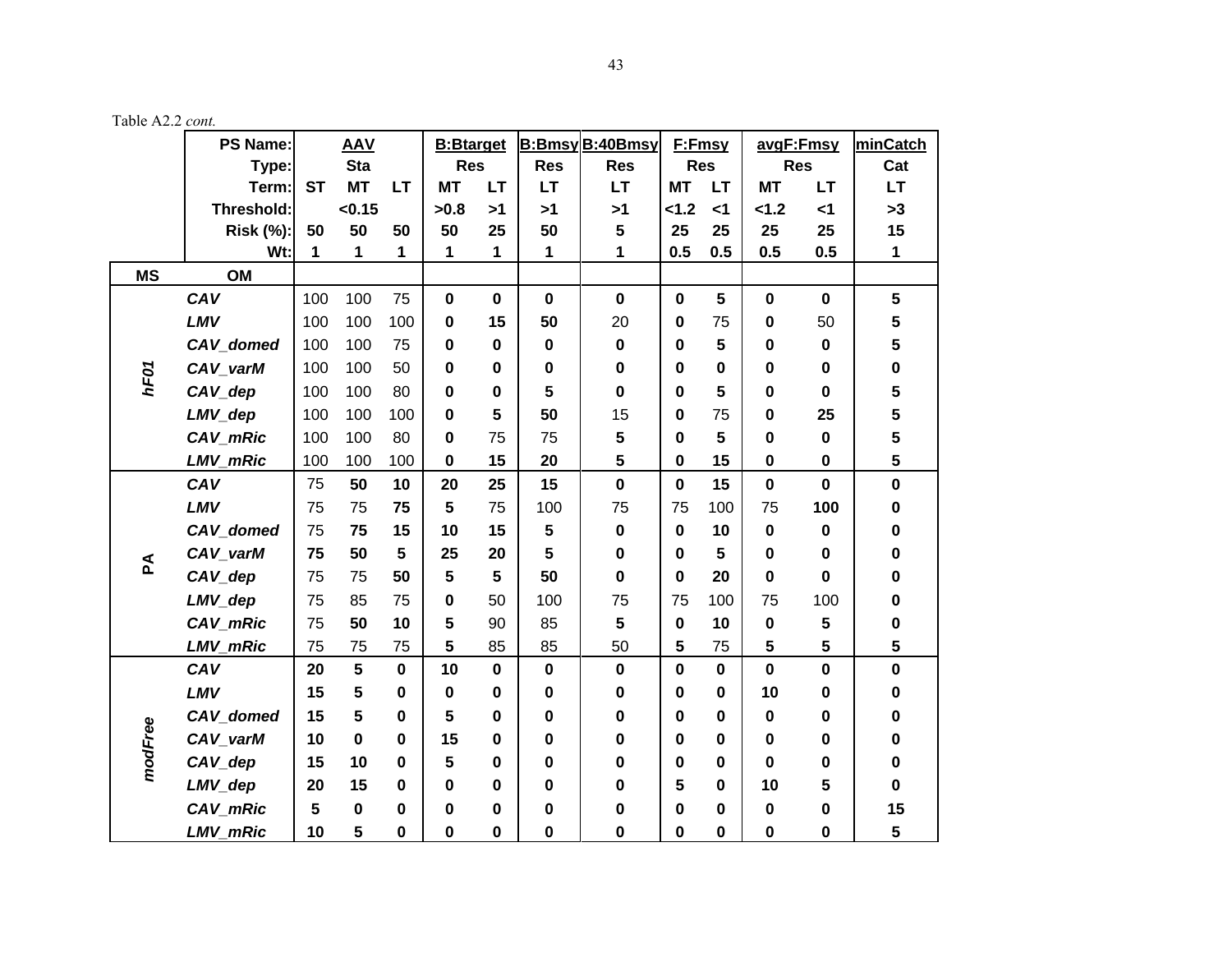|              | <b>PS Name:</b>  | <b>AAV</b>  |             | <b>B:</b> Btarget |                         | <b>B:Bmsy B:40Bmsy</b> |             | F:Fmsy      |             | avgF:Fmsy   |             | minCatch    |             |
|--------------|------------------|-------------|-------------|-------------------|-------------------------|------------------------|-------------|-------------|-------------|-------------|-------------|-------------|-------------|
|              | Type:            |             | <b>Sta</b>  |                   | <b>Res</b>              |                        | <b>Res</b>  | <b>Res</b>  | <b>Res</b>  |             | <b>Res</b>  |             | Cat         |
|              | Term:            | <b>ST</b>   | <b>MT</b>   | LT.               | <b>MT</b>               | <b>LT</b>              | <b>LT</b>   | <b>LT</b>   | <b>MT</b>   | <b>LT</b>   | <b>MT</b>   | <b>LT</b>   | LT.         |
|              | Threshold:       |             | < 0.15      |                   | >0.8                    | >1                     | >1          | >1          | 1.2         | $<$ 1       | < 1.2       | $\leq$ 1    | >3          |
|              | <b>Risk (%):</b> | 50          | 50          | 50                | 50                      | 25                     | 50          | 5           | 25          | 25          | 25          | 25          | 15          |
|              | $Wt$ :           | 1           | 1           | 1                 | 1                       |                        | 1           | 1           | 0.5         | 0.5         | 0.5         | 0.5         | 1           |
| <b>MS</b>    | OM               |             |             |                   |                         |                        |             |             |             |             |             |             |             |
| rbPlan       | CAV              | $\mathbf 0$ | $\bf{0}$    | $\mathbf 0$       | 15                      | $\mathbf 0$            | $\mathbf 0$ | $\mathbf 0$ | $\mathbf 0$ | $\bf{0}$    | $\mathbf 0$ | $\mathbf 0$ | $\mathbf 0$ |
|              | LMV              | 0           | $\bf{0}$    | $\bf{0}$          | $\bf{0}$                | $\bf{0}$               | 0           | $\mathbf 0$ | $\bf{0}$    | $\bf{0}$    | 25          | 5           | 0           |
|              | CAV_domed        | $\bf{0}$    | $\bf{0}$    | $\bf{0}$          | 10                      | $\mathbf 0$            | 0           | $\mathbf 0$ | 0           | 0           | $\bf{0}$    | $\bf{0}$    | 0           |
|              | CAV_varM         | 0           | $\mathbf 0$ | $\pmb{0}$         | 50                      | 0                      | 0           | $\pmb{0}$   | $\bf{0}$    | 0           | $\bf{0}$    | 0           | 0           |
|              | $CAV_{dep}$      | 0           | $\bf{0}$    | $\mathbf 0$       | 15                      | 0                      | 0           | $\bf{0}$    | $\bf{0}$    | $\bf{0}$    | $\bf{0}$    | 0           | 0           |
|              | LMV_dep          | 0           | $\bf{0}$    | $\mathbf 0$       | $\bf{0}$                | 0                      | 0           | $\mathbf 0$ | $\bf{0}$    | 0           | 20          | 5           | 0           |
|              | CAV_mRic         | 0           | $\bf{0}$    | $\mathbf 0$       | $\overline{\mathbf{5}}$ | 20                     | 20          | $\pmb{0}$   | $\bf{0}$    | $\bf{0}$    | $\bf{0}$    | 0           | 0           |
|              | LMV_mRic         | $\mathbf 0$ | $\bf{0}$    | $\pmb{0}$         | $\pmb{0}$               | $\mathbf 0$            | $\mathbf 0$ | $\pmb{0}$   | $\mathbf 0$ | $\mathbf 0$ | $\mathbf 0$ | $\mathbf 0$ | $\mathbf 0$ |
| <b>Bfrac</b> | CAV              | 95          | 75          | 5                 | 5                       | 10                     | 10          | $\mathbf 0$ | $\mathbf 0$ | 15          | $\mathbf 0$ | 5           | $\bf{0}$    |
|              | LMV              | 95          | 100         | 50                | $\mathbf 0$             | 50                     | 100         | 50          | 20          | 100         | 5           | 90          | 0           |
|              | CAV_domed        | 95          | 75          | $\mathbf 0$       | $\bf{0}$                | 5                      | 5           | $\bf{0}$    | $\bf{0}$    | 10          | 0           | 0           | 0           |
|              | CAV_varM         | 85          | 50          | $\mathbf 0$       | 10                      | 5                      | $\bf{0}$    | $\mathbf 0$ | $\bf{0}$    | 5           | $\bf{0}$    | $\bf{0}$    | 0           |
|              | CAV_dep          | 95          | 80          | 5                 | $\bf{0}$                | $\bf{0}$               | 10          | $\mathbf 0$ | $\bf{0}$    | 20          | 0           | $\bf{0}$    | 0           |
|              | LMV_dep          | 90          | 100         | 80                | $\mathbf 0$             | 50                     | 95          | 75          | 15          | 100         | 0           | 90          | 0           |
|              | CAV_mRic         | 90          | 75          | 5                 | $5\phantom{.0}$         | 100                    | 100         | 50          | $\bf{0}$    | 25          | $\mathbf 0$ | 5           | 0           |
|              | LMV_mRic         | 95          | 100         | 50                | $\mathbf 0$             | 75                     | 75          | 50          | 0           | 75          | $\mathbf 0$ | $\mathbf 0$ | 0           |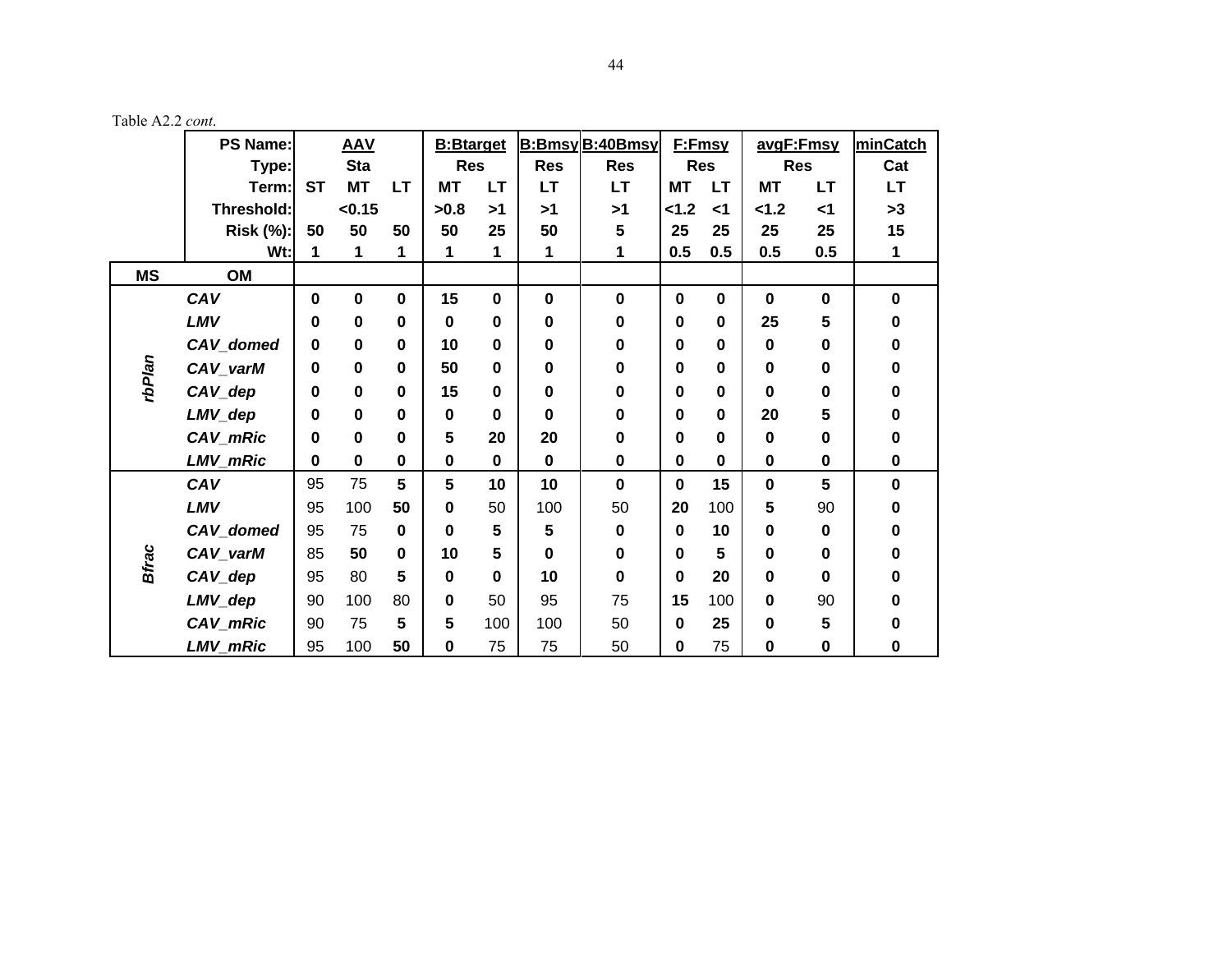

CAV Equilibrium Analysis: segreg

Fig. A3.1. Equilibrium analysis showing the biological characteristics and stock dynamics for the *CAV* operating model. Recruitment is generated using a segmented regression stock-recruit relationship (SRR).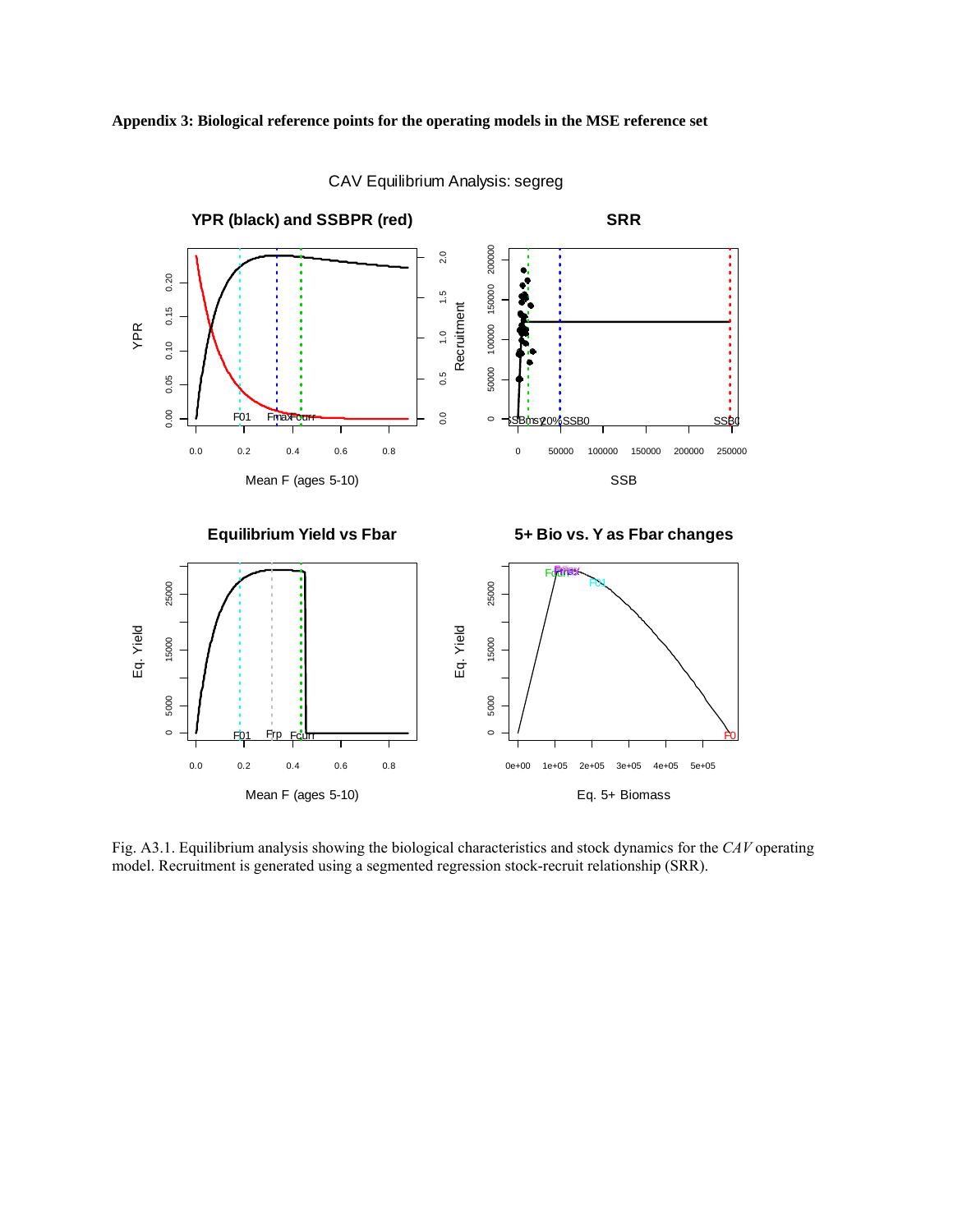

Fig. A3.2. Equilibrium analysis showing the biological characteristics and stock dynamics for the *LMV* operating model. Recruitment is generated using a segmented regression stock-recruit relationship (SRR).

LMV Equilibrium Analysis: segreg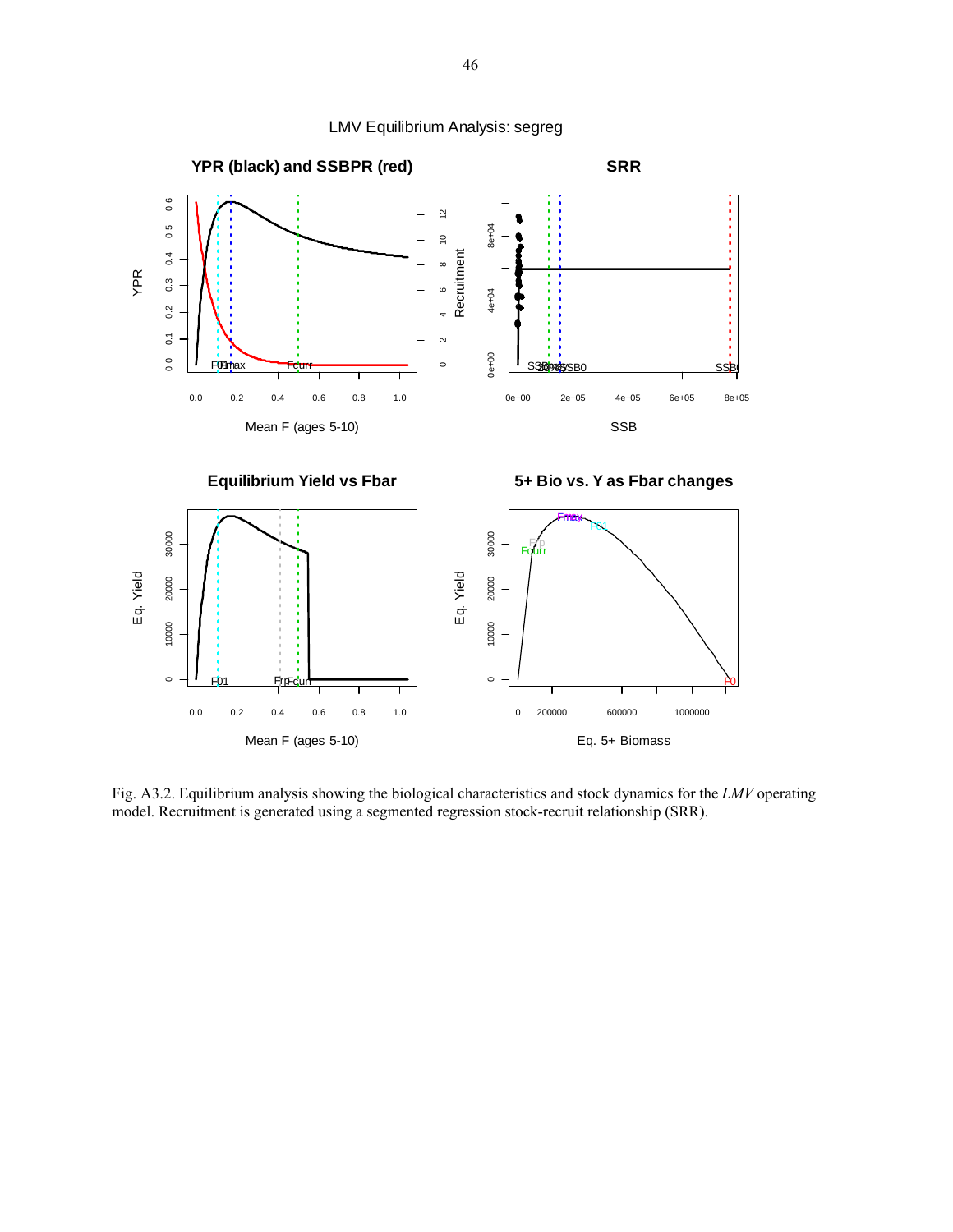

Fig. A3.3. Equilibrium analysis showing the biological characteristics and stock dynamics for the *CAV\_domed* operating model. Recruitment is generated using a segmented regression stock-recruit relationship (SRR).

CAV\_domed Equilibrium Analysis: segreg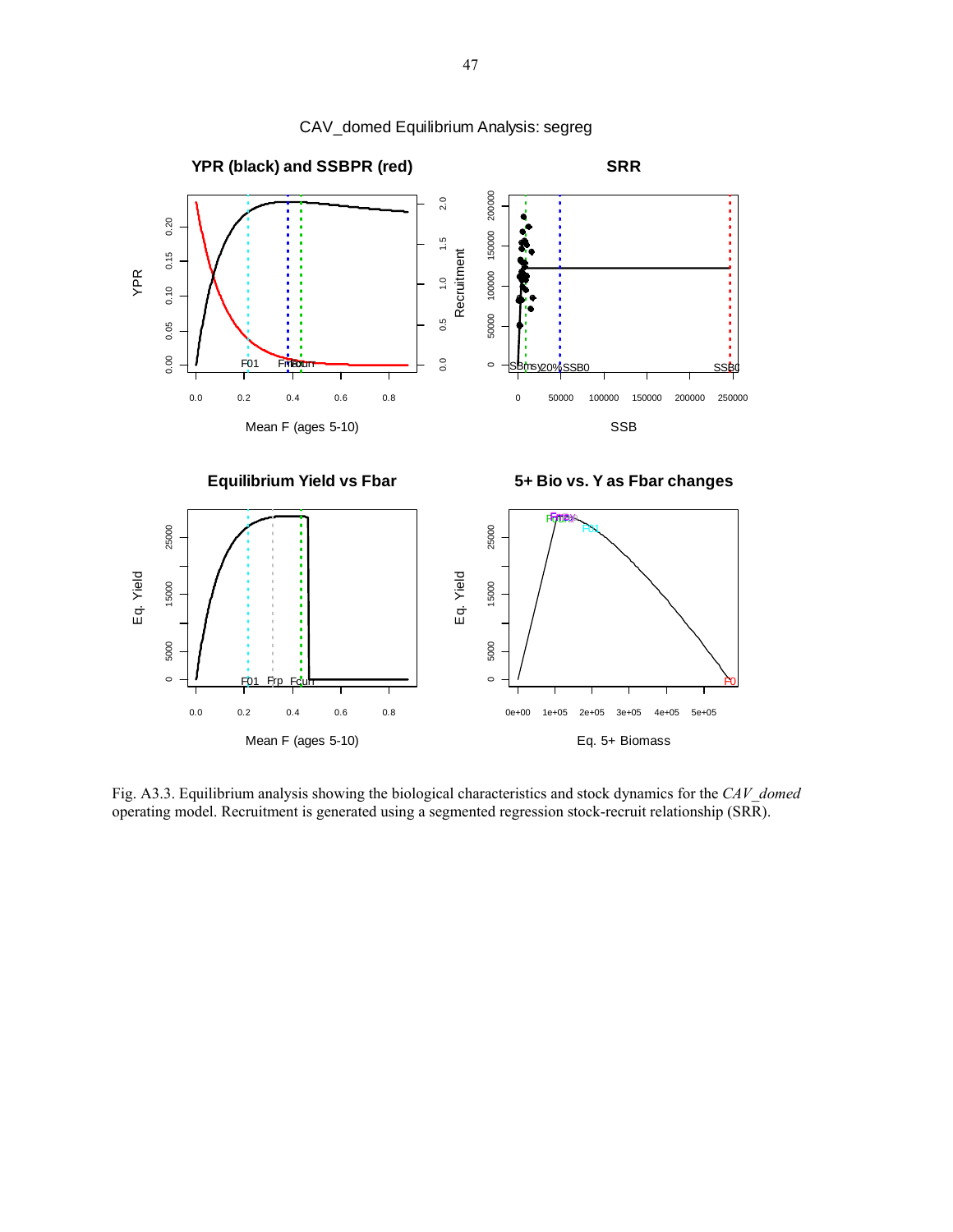

CAV\_varM Equilibrium Analysis: segreg

Fig. A3.4. Equilibrium analysis showing the biological characteristics and stock dynamics for the *CAV\_varM* operating model. Recruitment is generated using a segmented regression stock-recruit relationship (SRR).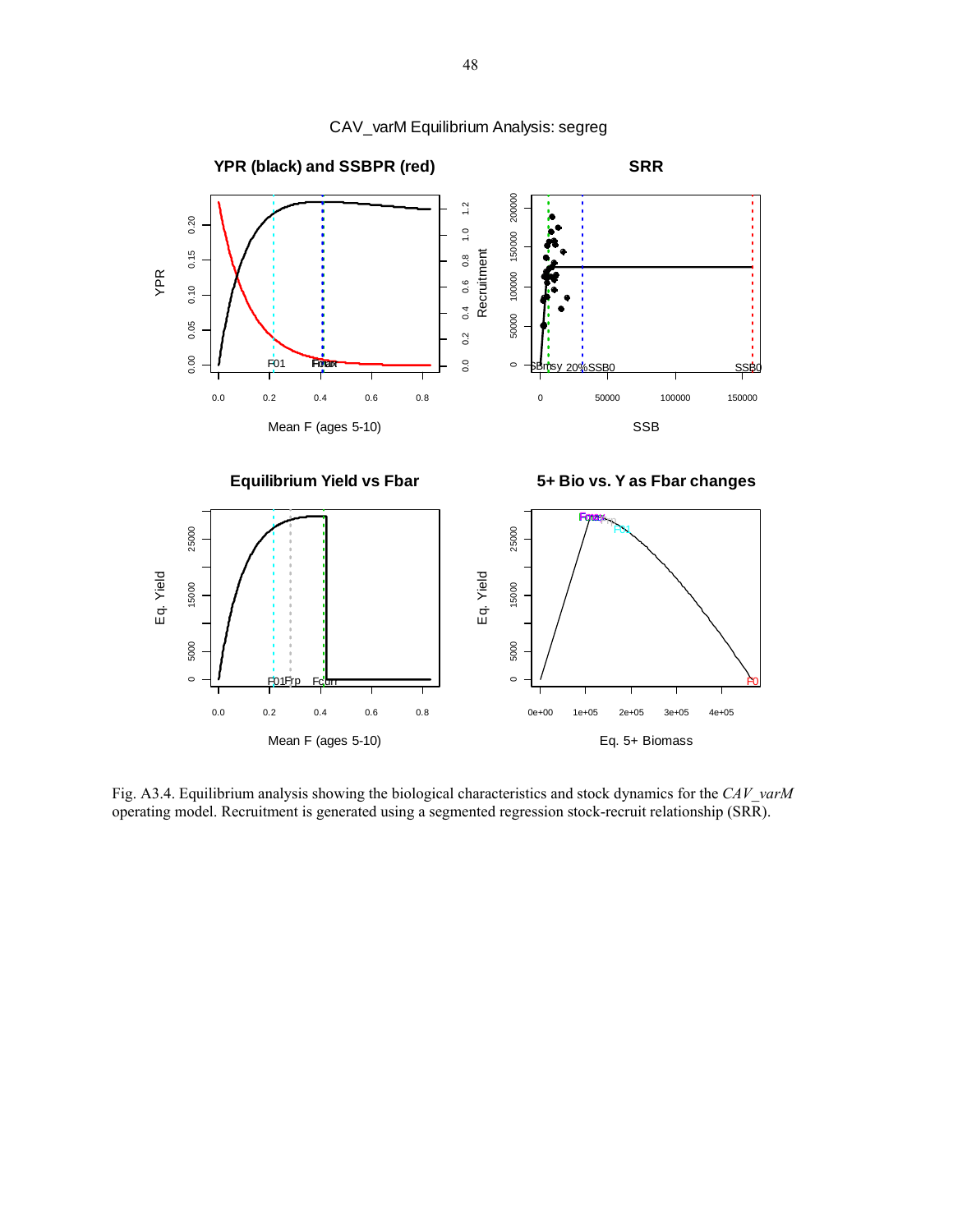

Fig. A3.5. Equilibrium analysis showing the biological characteristics and stock dynamics for the *CAV\_dep* operating model. Recruitment is generated using a segmented regression stock-recruit relationship (SRR).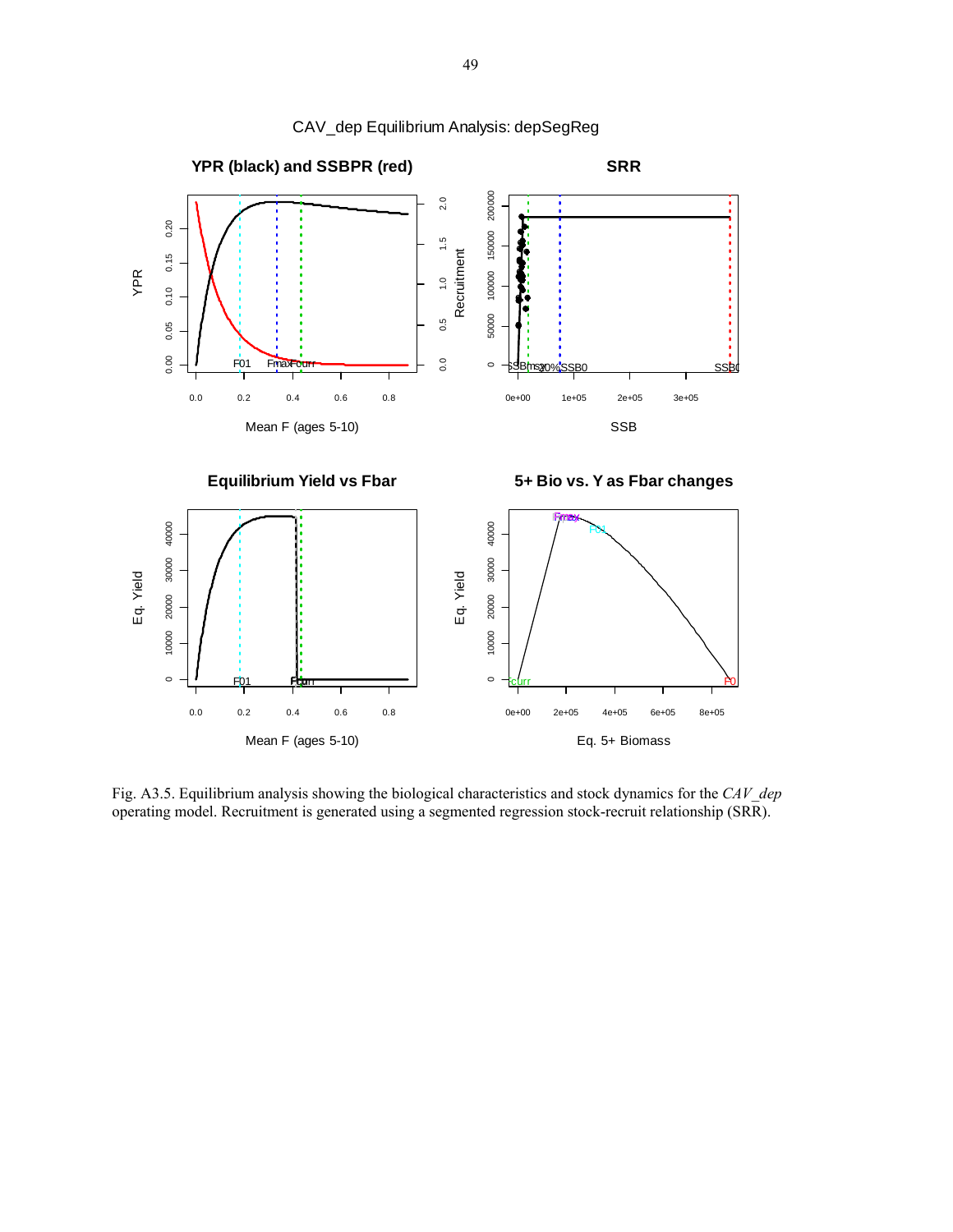

LMV\_dep Equilibrium Analysis: depSegReg

Fig. A3.6. Equilibrium analysis showing the biological characteristics and stock dynamics for the *LMV\_dep* operating model. Recruitment is generated using a segmented regression stock-recruit relationship (SRR).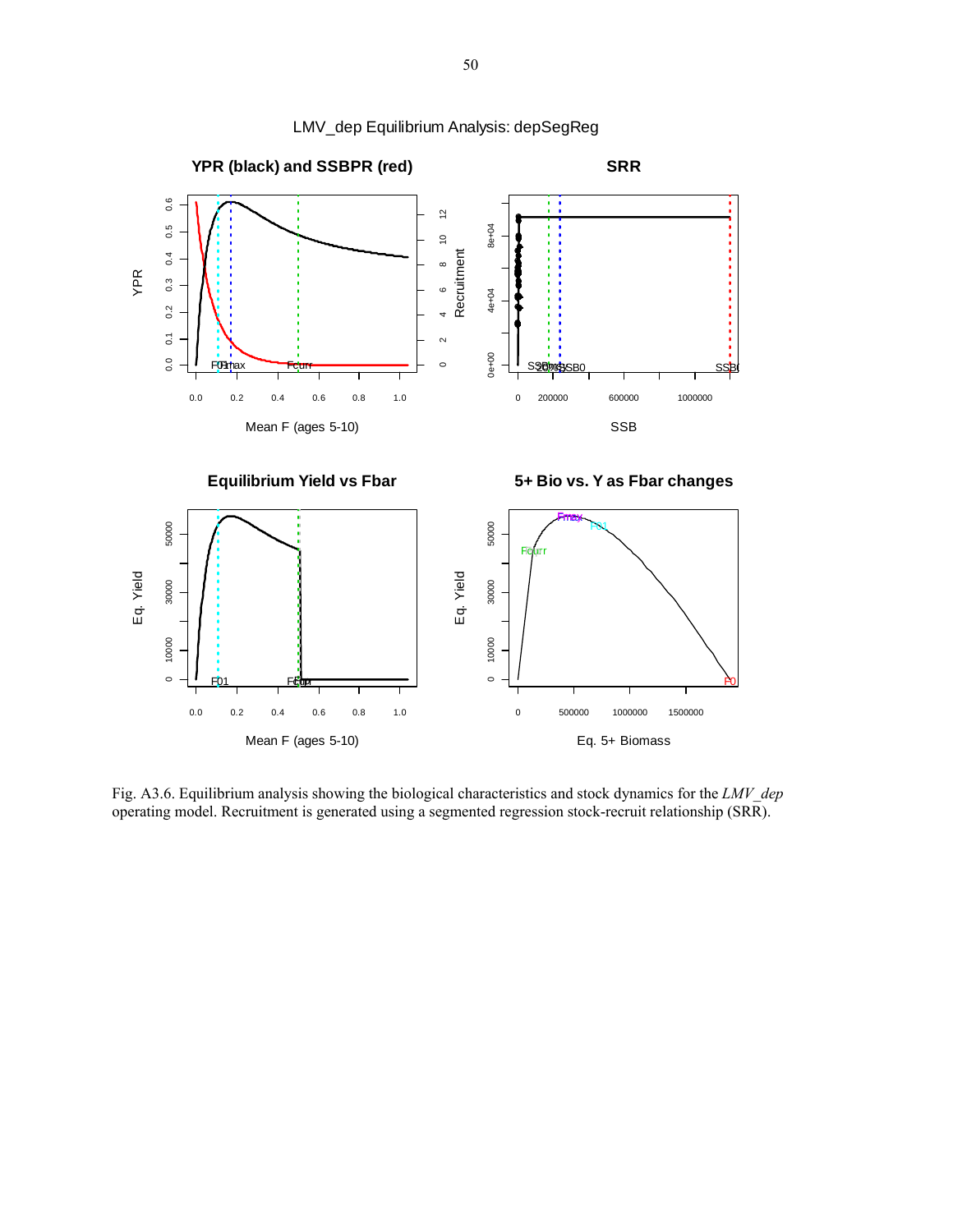

CAV\_mRic Equilibrium Analysis: modRicker 4

Fig. A3.7. Equilibrium analysis showing the biological characteristics and stock dynamics for the *CAV\_mRic* operating model. Recruitment is generated using a segmented regression stock-recruit relationship (SRR).